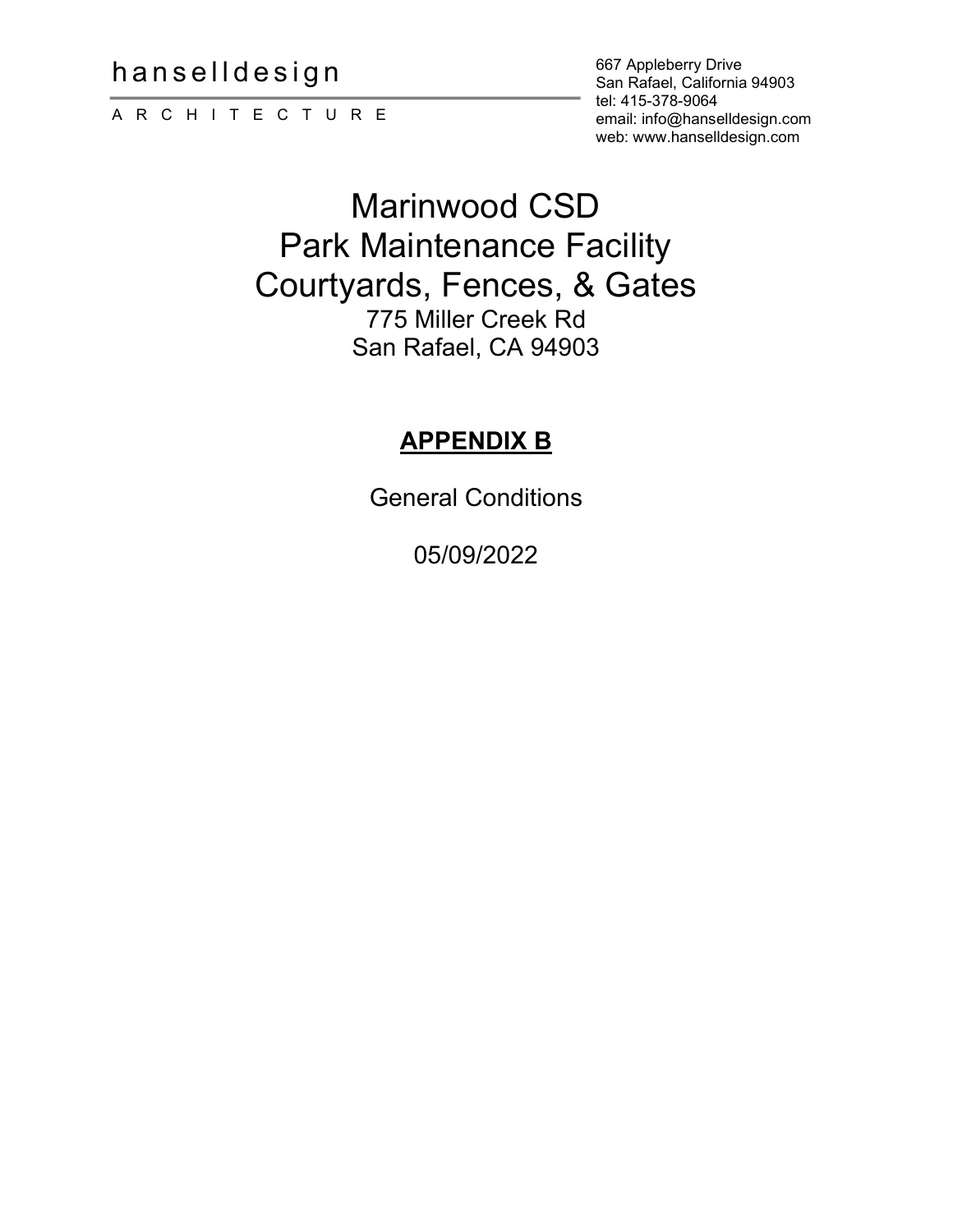# **General Conditions**

# **Table of Contents:**

- Article 1 Definitions
- Article 2 Roles and Responsibilities
- Article 3 Contract Documents
- Article 4 Bonds, Indemnity and Insurance
- Article 5 Contract Time
- Article 6 Contract Modification
- Article 7 General Construction Provisions
- Article 8 Payment
- Article 9 Labor Provisions
- Article 10 Safety Provisions
- Article 11 Completion and Warranty Provisions
- Article 12 Dispute Resolution
- Article 13 Suspension and Termination
- Article 14 Miscellaneous Provisions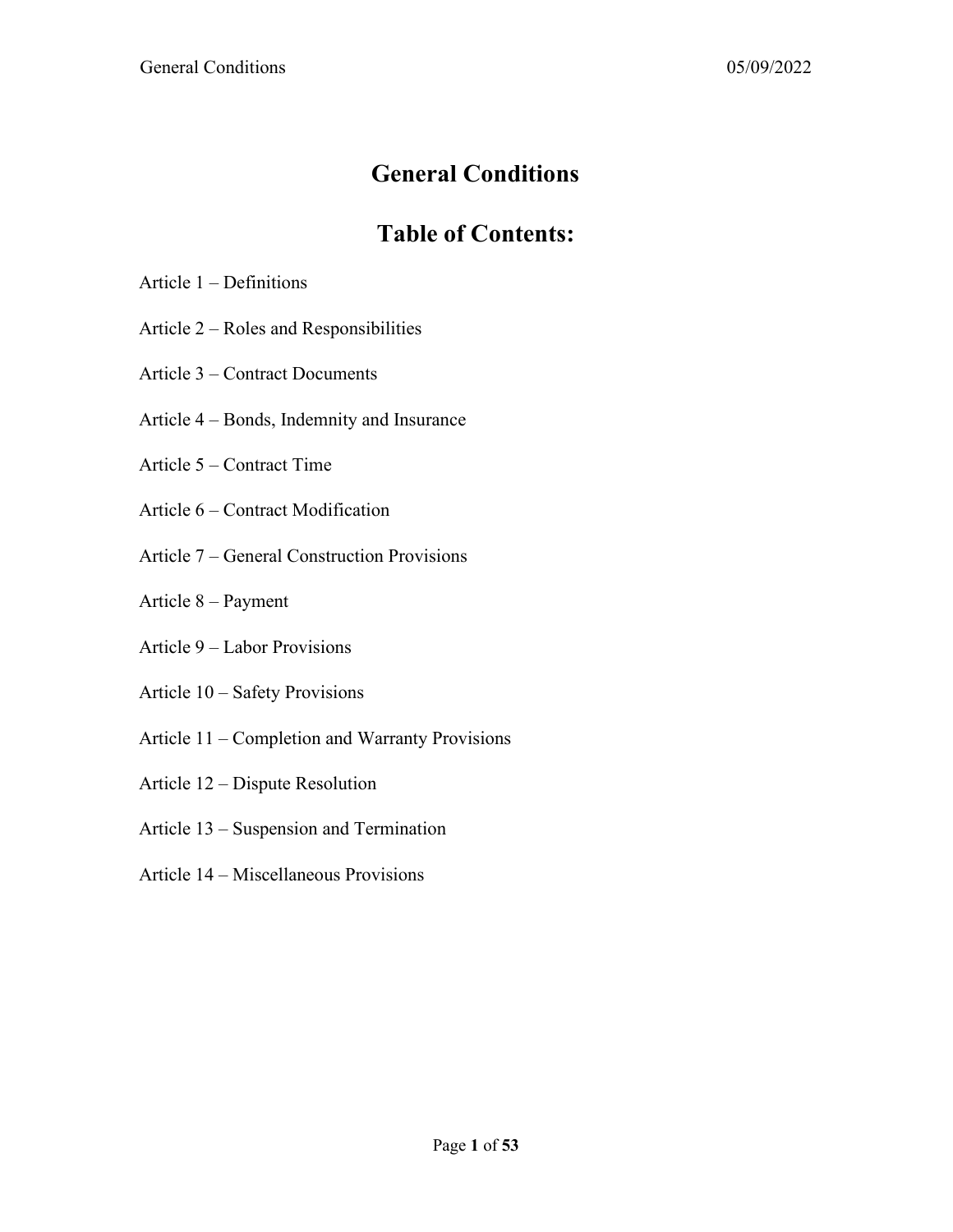# **Article 1 Definitions**

**1.1 Definitions.** The following definitions apply to all of the Contract Documents unless otherwise indicated. Defined terms and titles of documents are capitalized in the Contract Documents, with the exception of the words "day," "furnish," and "install."

**Allowance** means an amount included in the Bid Proposal for Work that may or may not be included in the Project, depending on conditions that will not become known until after bids are opened. If the Contract Price includes an Allowance and the cost of performing the Work covered by that Allowance is greater or less than the Allowance, the Contract Price will be increased or decreased accordingly.

**Architect/Engineer** means the licensed individual(s) or firm(s) retained by Owner to provide architectural or engineering services for the Project.

**Article**, as used in these General Conditions, means a numbered Article of the General Conditions, unless otherwise indicated by the context.

**Change Order** means a written document duly approved and executed by Owner, which changes the scope of Work, the Contract Price, or the Contract Time.

**Claim** means a separate demand by Contractor, submitted in writing, for change in the Contract Time or Contract Price that has previously been submitted to Owner in accordance with the requirements of the Contract Documents, and which has been rejected by Owner, in whole or in part; or a written demand by Contractor objecting to the amount of Final Payment.

**Construction Manager** means the individual(s) or firm retained by Owner to provide construction management services for the Project. If no Construction Manager has been retained for this Project, any reference to Construction Manager is deemed to refer to Owner.

**Contract** means the signed agreement between Owner and Contractor.

**Contract Documents** means, collectively, all of the documents listed as such in the Contract, including the Notice Inviting Bids; the Instructions to Bidders; addenda, if any; the Bid Proposal, and attachments thereto; the Contract; the notice of award and notice to proceed; the payment and performance bonds; the General Conditions; the Special Conditions; the approved, stamped Project Drawings and Specifications; any Change Orders; and any other documents expressly made part of the Contract Documents.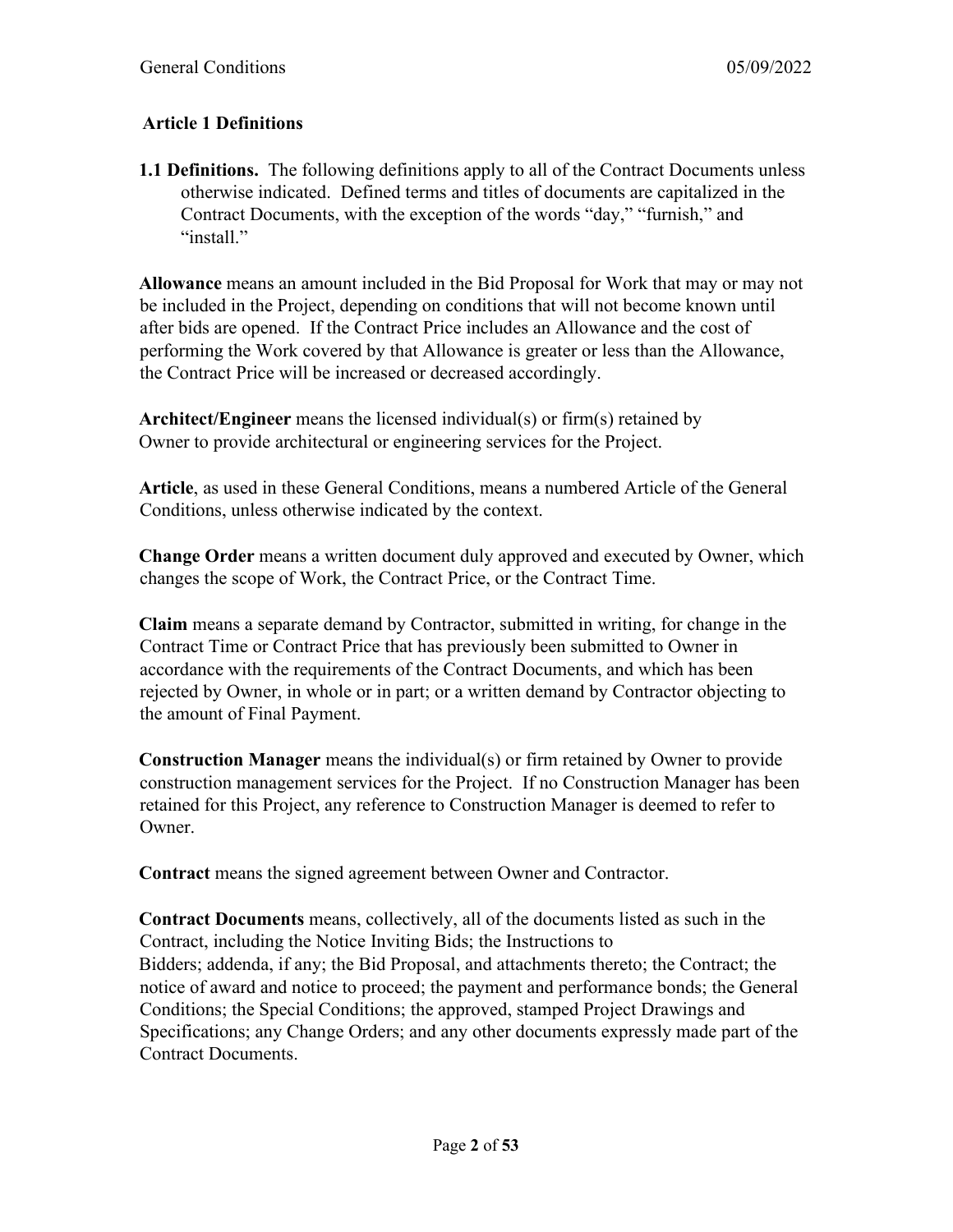**Contract Price** means the total compensation to be paid to the Contractor for performance of the Work, as set forth in the Contract and as amended by Change Order or adjusted for an Allowance. The Contract Price is not subject to adjustment due to inflation or due to the increased cost of labor, material, or equipment following submission of the Bid Proposal. The Contract Price is deemed to include all applicable federal, state, and local taxes

**Contract Time** means the number of calendar days for performance of the Work, as set forth in the Contract and as amended by Change Order.

**Contractor** means the individual, partnership, corporation, or joint-venture who has signed the Contract with Owner to perform the Work.

**Day** means a calendar day unless otherwise specified.

**Drawings** means the Owner-provided plans and graphical depictions of the Project requirements, and does not include Shop Drawings.

**DSA** means the Division of the State Architect for the State of California.

**Final Completion** means the Contractor has fully completed all of the Work required by the Contract Documents, including all punch list items, any required commissioning, and has provided all required submittals, including the warranty bond, instructions and manuals, and as-built drawings to the Owner's satisfaction.

**Final Payment** means payment to Contractor of the unpaid Contract Price, including release of undisputed retention, less amounts withheld pursuant to the Contract Documents, including liquidated damages, up to 125% of the amount of any unreleased stop notice, amounts subject to setoff, up to 150% of any unresolved third-party claim for which Contractor is required to indemnify Owner, and up to 150% of any amount in dispute as authorized by Public Contract Code Section 7107.

**Furnish** means to purchase and deliver to the Worksite designated for installation.

**Hazardous Materials** means any substance or material identified now or in the future as hazardous under any federal, state, or local law or regulation, or any other substance or material that may be considered hazardous or otherwise subject to statutory or regulatory requirements governing handling, disposal, or cleanup.

**Including** Unless the context requires otherwise, the term "including" means "including, but not limited to."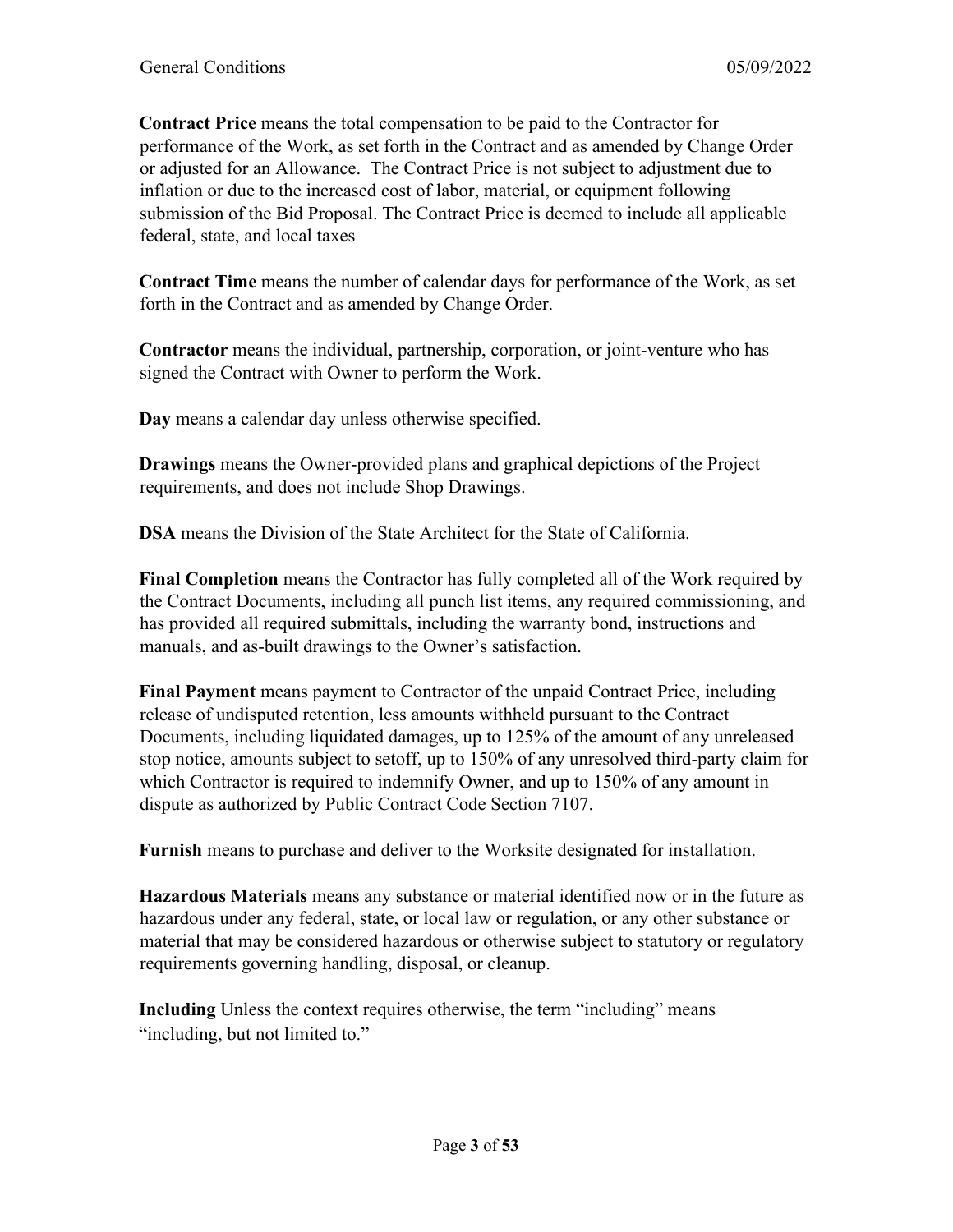**Inspector** means the individual(s) or firm(s) retained by Owner to inspect the workmanship, materials, and manner of construction of the Project and its components to ensure compliance with the Contract Documents and all applicable codes, regulations, and permits.

**Install** means to fix in place for materials, and to fix in place and connect for equipment.

**Or Equal** means any specification designating a material, product, thing, or service by specific brand or trade name, followed by the words "or equal," is intended only to indicate quality and type of item desired, and Contractor may request use of any equal material, product, thing, or service.

**Owner** means the public agency which has signed the Contract with Contractor for performance of the Work, acting through its governing body, officers, employees, and authorized representatives.

**Owner's Representative** means the individual designated by Owner to oversee and manage the Project on Owner's behalf and may include his or her authorized delegee(s) when the Owner's Representative is unavailable. If no Owner's representative has been designated for this Project, any reference to Owner's Representative is deemed to refer to Owner.

**Project** means the public works project referenced in the Contract.

**Section** as used in these General Conditions, means a numbered Section of the General Conditions, unless otherwise indicated by the context.

**Shop Drawings** means drawings, plan details or other graphical depictions prepared by or on behalf of Contractor, and subject to Owner approval, which are intended to provide details for fabrication, installation, and the like, of items required by or shown in the Drawings and Specifications.

**Specifications** means the technical, text specifications describing the Project requirements, which are prepared for and incorporated into this Project by or on behalf of Owner, and does not include the Contract, General Conditions or Special Conditions.

**Subcontractor** means an individual, partnership, corporation, or joint-venture retained by Contractor directly or indirectly through a subcontract to perform a specific portion of the Work. The term Subcontractor applies to subcontractors, suppliers, fabricators, and equipment lessors of all tiers, unless otherwise indicated by the context.

**Technical Specifications** means Specifications.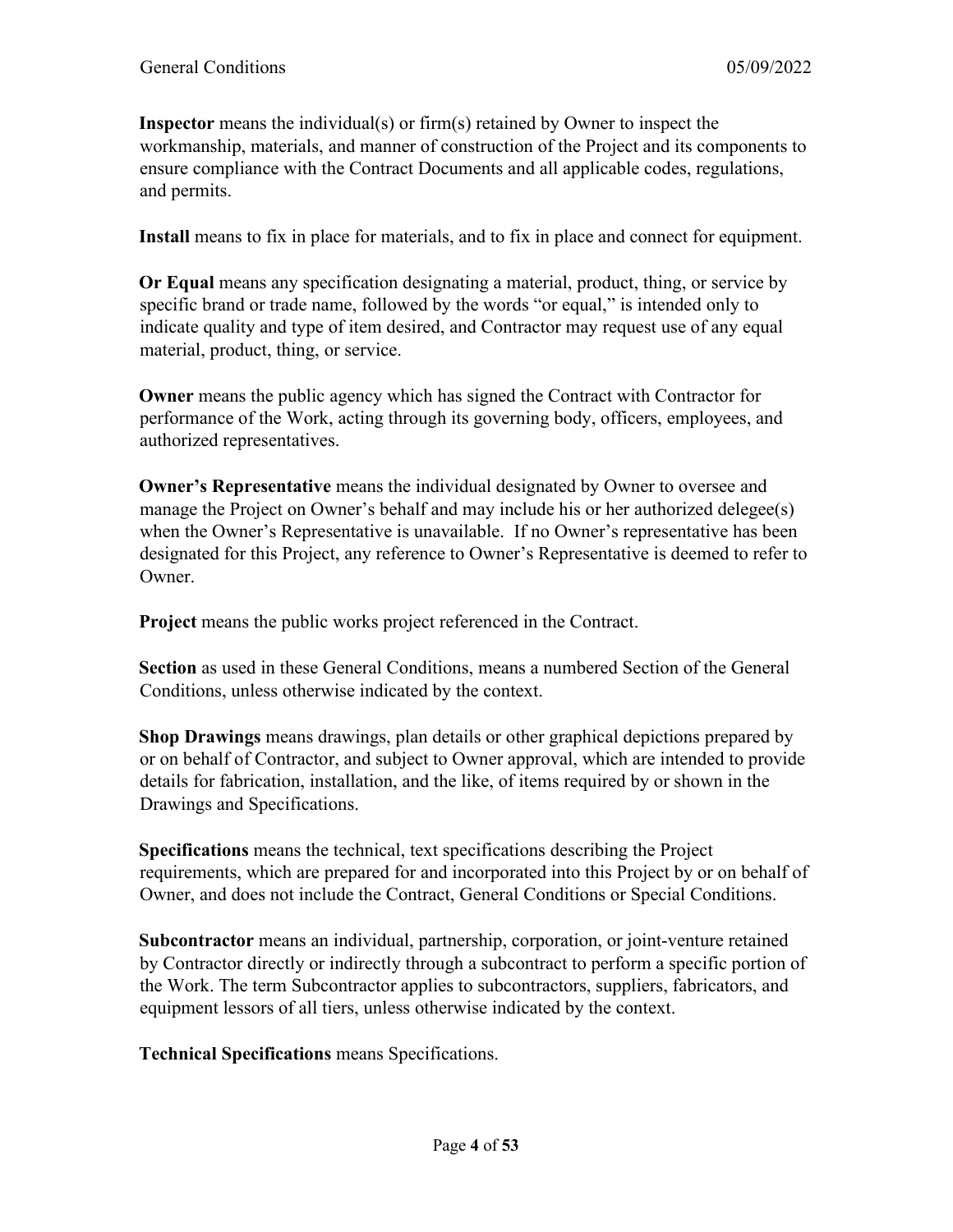**Work** means all of the construction and services necessary or incidental to completing the Project in conformance with the requirements of the Contract Documents.

**Worksite** means the place or places where the Work is performed.

#### **Article 2 Roles and Responsibilities**

### **2.1 Architect/Engineer or Owner**

(A) *General.* Architect/Engineer as the Owner's representative, is responsible for the overall design of the Project, and is authorized to act on Owner's behalf to ensure performance of the Work in compliance with the Contract Documents.

(B) *Authority.* Architect/Engineer has authority to stop the Work when necessary to ensure compliance with the requirements of the Contract Documents. Architect/Engineer also has authority to reject any and all Work or materials which do not conform to the requirements of the Contract Documents.

(C) *Interpretation.* Architect/Engineer will decide all questions pertaining to performance of the Work, and will provide written decisions on all matters relating to the execution and progress of the Work or interpretation of the Contract Documents. The Architect/Engineer's decision regarding interpretation of the Drawings or Specifications is final and conclusive.

# **2.2 Contractor.**

- (A) *General.* Contractor must provide all labor, materials, equipment and services necessary to perform and timely complete the Work in strict accordance with the Contract Documents, and in an economic and efficient manner in the best interests of Owner.
- (B) *Responsibility for the Work.* Contractor is responsible for supervising and directing all aspects of the Work to facilitate the efficient and timely completion of the Work. Contractor is solely responsible for, and required to exercise full control over, construction means, methods, techniques, sequences, procedures, and coordination of all portions of the Work with that of all other Contractors and Subcontractors, except to the extent that the Contract Documents provide other specific instructions.
- (C) *Project Administration.* Contractor must provide sufficient and competent administration, staff, and skilled workforce necessary to perform and timely complete the Work in accordance with the Contract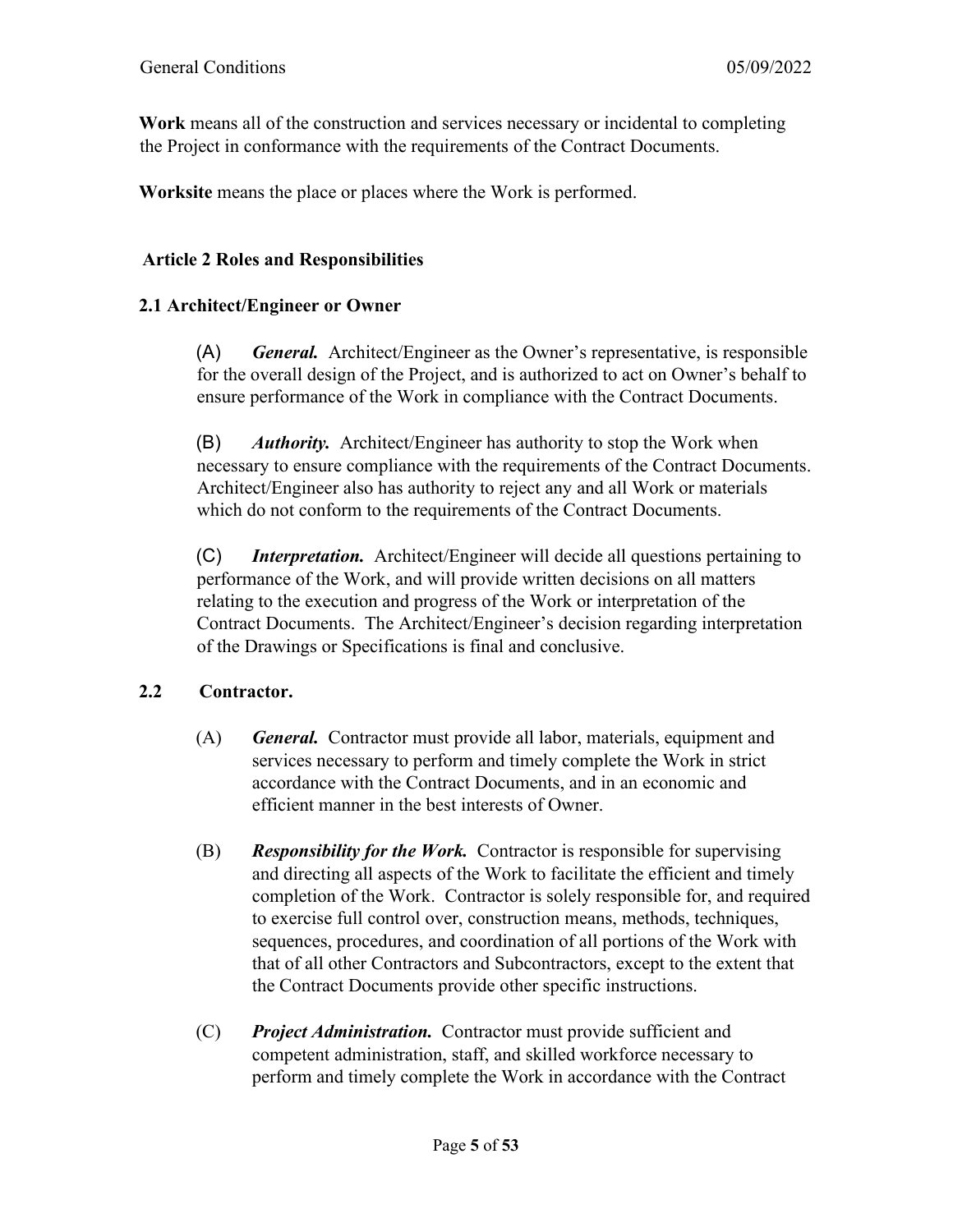Documents. Before starting the Work, Contractor must designate in writing and provide complete contact information, including phone numbers and email address, for the officer or employee in Contractor's organization who is to serve as Contractor's primary representative for the Project, and who has authority to act on Contractor's behalf. A Subcontractor may not serve as Contractor's primary representative.

- (D) *On-Site Superintendent.* Contractor must, at all times during performance of the Work, provide a qualified and competent full-time superintendent, acceptable to Owner, and assistants, as necessary, who must be physically present at the Project site while any aspect of the Work is being performed, and who shall have authority to direct the performance of the Work. Failure to comply may result in temporary suspension of the Work, at Contractor's sole expense and with no extension of Contract Time, until the superintendent is physically present to supervise the Work. Contractor must provide written notice to Owner, as soon as practicable, before replacing the superintendent.
- (E) *Standards; Compliance.* Contractor must, at all times, ensure that the Work is performed in a good workmanlike manner following best practices and in full compliance with the Contract Documents and all applicable laws, regulations, codes, standards, and permits.
- (F) *Responsible Party.* Contractor is solely responsible to Owner for the acts or omissions of any party or parties performing portions of the Work or providing equipment, materials or services for or on behalf of Contractor or its Subcontractors. If any person employed by Contractor fails or refuses to comply with the Engineer's directions regarding the performance of the Work, or is determined by the Engineer to be incompetent to perform the Work, or acts in a disorderly or improper manner at the Worksite, that person shall be permanently dismissed from the Project at the request of the Engineer.
- (G) *Correction of Defects.* Contractor must promptly correct, at Contractor's sole expense, any Work that is determined by Owner, Architect/Engineer, or the Inspector to be deficient or defective in workmanship, materials, and equipment.
- (H) *Contractor's Records.* Contractor must maintain all of its records relating to the Project in any form, including paper documents, photos, videos and electronic records. Project records subject to this provision include, but are not limited to, Project cost records and records relating to preparation of Contractor's bid.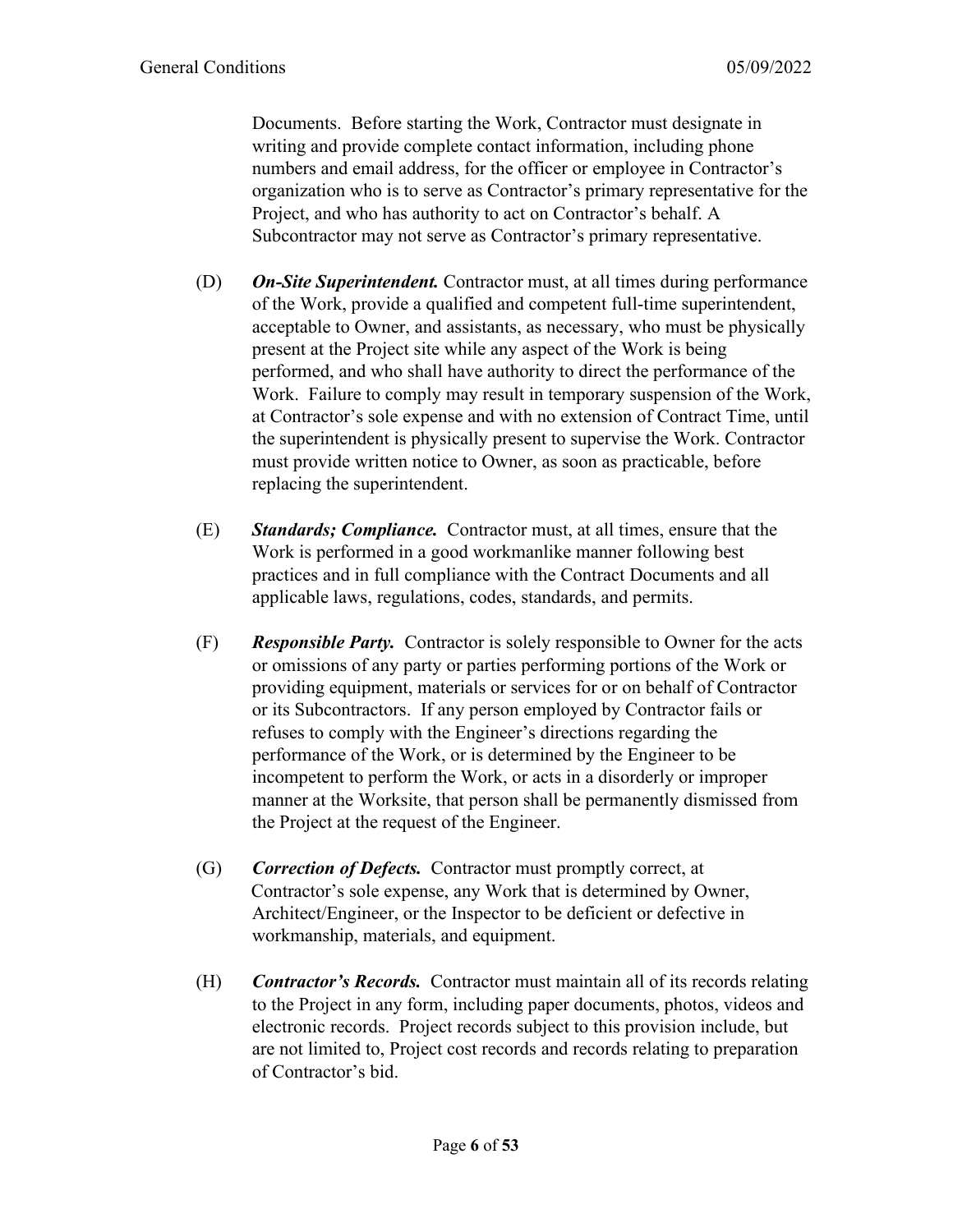- (1) Contractor's cost records must include all supporting documentation, including original receipts, invoices, and payroll records, evidencing its direct costs to perform the Work, including, but not limited to, costs for labor, materials and equipment. Each cost record should include, at a minimum, a description of the expenditure with references to the applicable requirements of the Contract Documents, the amount actually paid, the date of payment, and whether the expenditure is part of the original Contract Price, related to an executed Change Order, or otherwise categorized by Contractor as extra work. Contractor's failure to comply with this provision as to any claimed cost operates as a waiver of any rights to recover the claimed cost.
- (2) Contractor must continue to maintain its Project records in an organized manner for a period of four years after Owner's acceptance of the Project or following termination, whichever occurs first. Subject to prior notice to Contractor, Owner is entitled to inspect or audit any of Contractor's Project records relating to the Project or to investigate Contractor's plant or equipment during Contractor's normal business hours.

# **2.3 Subcontractors.**

(A) *General.* All Work which is not performed by Contractor with its own forces must be performed by Subcontractors, subject to the fifty percent (50%) limitation set forth in the Instructions and Information for Bidders. Owner reserves the right to approve or reject any and all Subcontractors proposed to perform the Work.

(B) *Contractual Obligations.* Contractor must require every Subcontractor to be bound to the provisions of the Contract Documents as they apply to the Subcontractor's portion(s) of the Work, and to likewise bind their subcontractors or suppliers. Nothing in these Contract Documents creates a contractual relationship between a Subcontractor and Owner, but Owner is deemed to be a third-party beneficiary of the contract between Contractor and each Subcontractor.

Copies of subcontracts shall be available to the Engineer upon request. Before a Subcontractor commences work on the Project, Contractor shall provide the Engineer a written statement with the name of the subcontractor, a description of each portion of the Work performed by the subcontractor, and the percentage of the overall Work to be performed by the subcontractor.

(C) *Termination.* If the Contract is terminated, each Subcontractor's agreement must be assigned by Contractor to Owner, subject to the prior rights of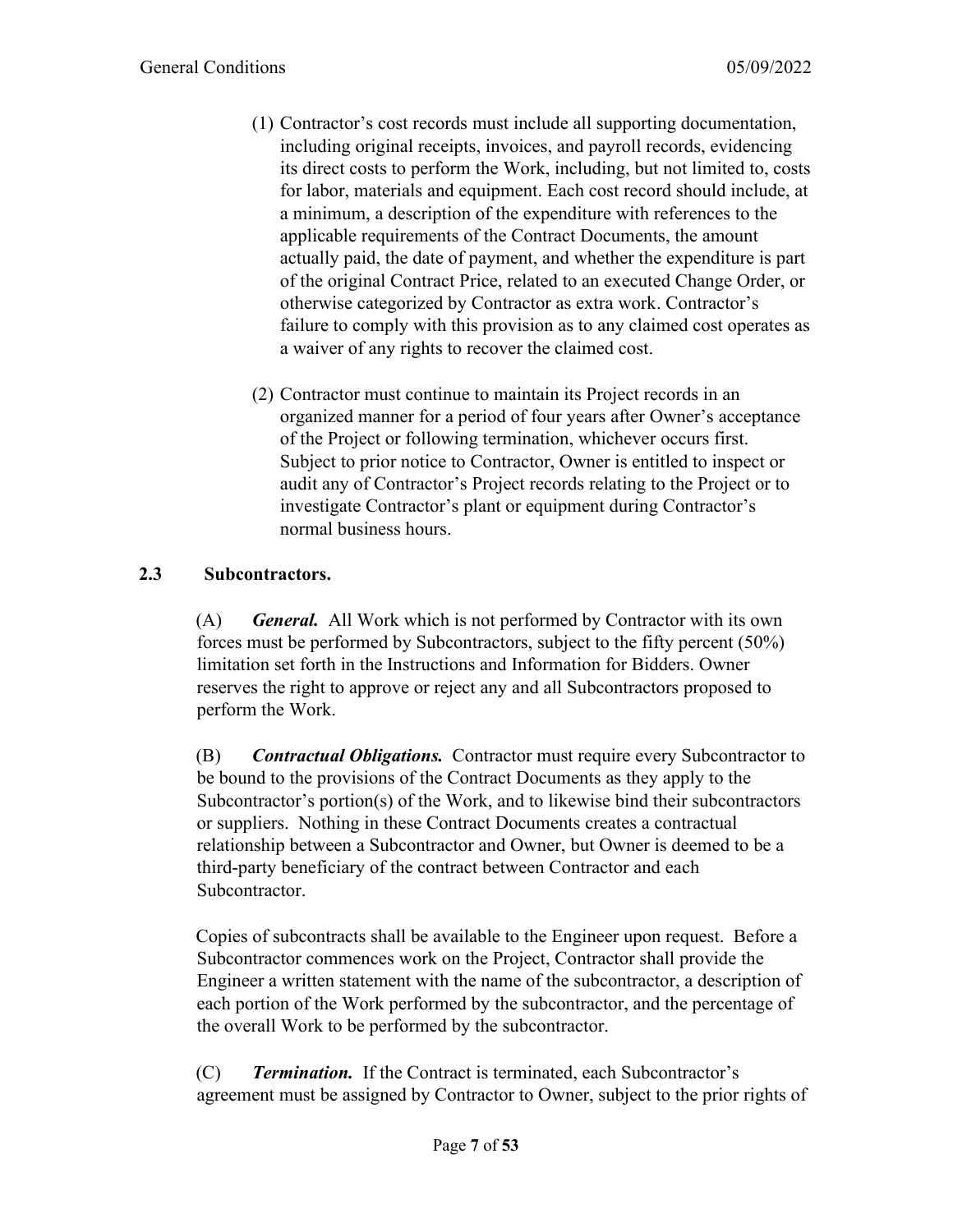any surety, provided that the Owner accepts the assignment by written notification, and assumes all rights and obligations of Contractor pursuant to each such subcontract agreement.

(D) *Substitution of Subcontractor.* If Contractor requests substitution of a listed Subcontractor under Public Contract Code Section 4107, Contractor is solely responsible for all costs Owner incurs in responding to the request, including legal fees and costs to conduct a hearing.

# **2.4 Coordination of Work.**

(A) *Concurrent Work.* Owner reserves the right to perform or to have performed other work on or adjacent to the Project site while the Work is being performed. Contractor is responsible for coordinating its Work with other work being performed on or adjacent to the Project site, and must avoid hindering, delaying, or interfering with the work of other contractors and subcontractors. To the full extent permitted by law, Contractor must hold harmless and indemnify Owner, Architect/Engineer, and Construction Manager against any and all claims arising from or related to Contractor's avoidable, negligent, or willful hindrance of, delay to, or interference with the work of another contractor or subcontractor.

(B) *Defects.* Before proceeding with any portion of the Work affected by the construction or operations of others, Contractor must give the Architect/Engineer prompt written notification of any defects Contractor discovers which will prevent the proper execution of the Work. Failure to give notice of any such known defects will be deemed acknowledgement by Contractor that the work of others is not defective and will not prevent the proper execution of the Work.

**2.5 Submittals.** Unless otherwise specified, Contractor must submit to Architect/Engineer for review and approval, all schedules, Shop Drawings, samples, product data and similar submittals required by the Contract Documents, or upon request by the Architect/Engineer. All submittals, including requests for information (RFIs) are subject to the provisions of this Section.

(A) *General.* Contractor is responsible for ensuring that its submittals are accurate and conform to the Contract Documents.

(B) *Time and Manner of Submission.* Contractor must ensure that its submittals are prepared and delivered in a manner consistent with the current approved schedule for the Work and within the applicable time specified elsewhere in the Contract Documents, or if no time is specified, in such time and sequence so as not to delay the performance of the Work or completion of the Project.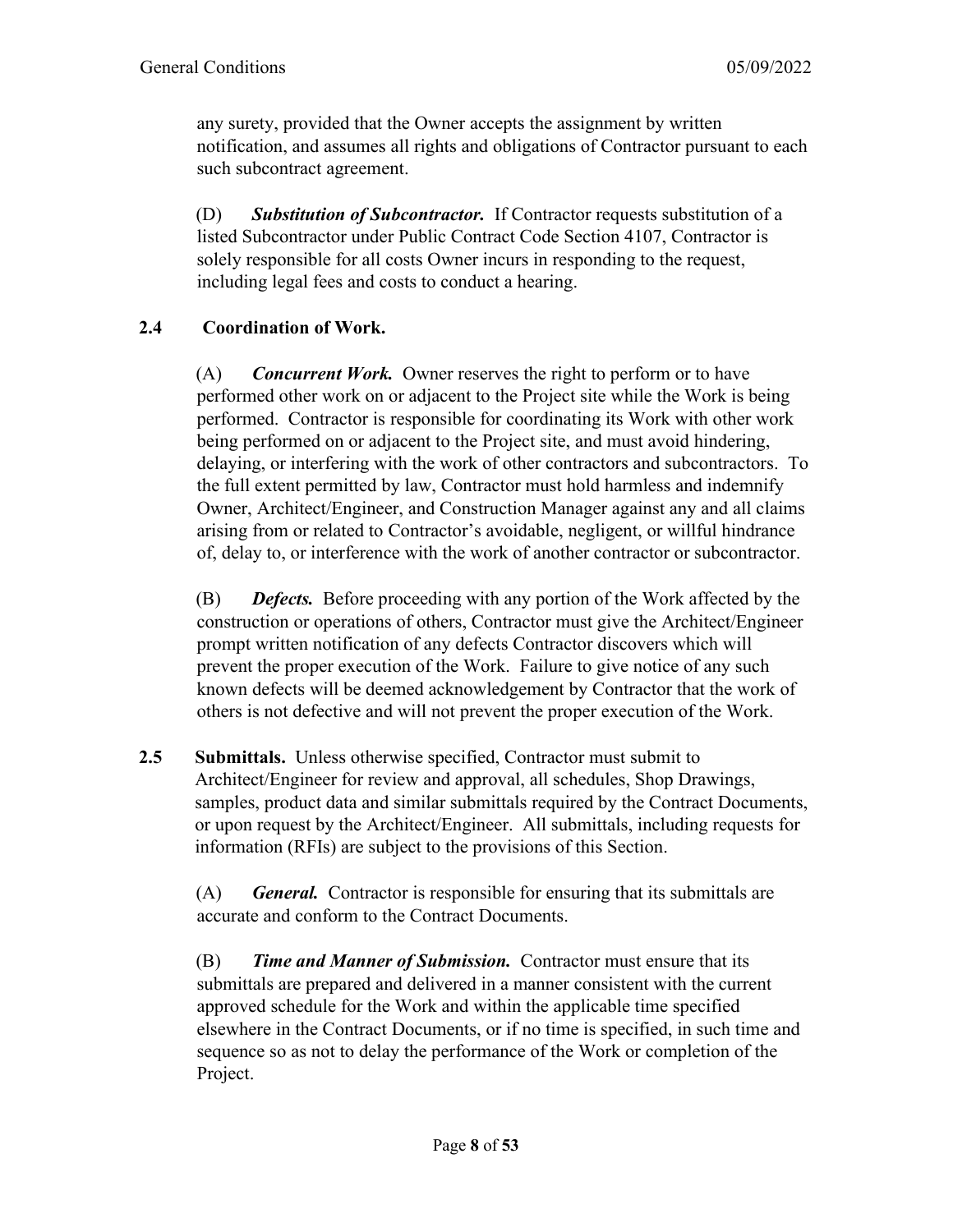(C) *Required Contents.* Each submittal must include the Project name and location, Contractor's name and address, the name and address of any Subcontractor or supplier involved with the submittal, the date, and references to applicable Specification section(s) and/or drawing and detail number(s).

(D) *Required Corrections.* If corrections are required, Contractor must promptly make and submit any required corrections in full conformance with the requirements of this Section.

(E) *Effect of Review and Approval.* Review and approval of a submittal by the Architect/Engineer will not relieve Contractor from complying with the requirements of the Contract Documents.

(F) *Enforcement.* Any Work performed or material used without prior approval of a required submittal will be performed at Contractor's risk, and Contractor may be required to bear the costs incident thereto, including the cost of removing and replacing such Work, repairs to other affected portions of the Work, and the cost of additional time or services required of the Architect/Engineer, Construction Manager, or Inspector.

# **Article 3 Contract Documents**

### **3.1 Interpretation of Contract Documents.**

(A) *Drawings and Specifications.* The Drawings and Specifications included in the Contract Documents are complementary. If Work is shown on one but not on the other, Contractor must perform the Work as though fully described on both, consistent with the Contract Documents and reasonably inferable from them as being necessary to produce the indicated results. The Drawings and Specifications are deemed to include and require everything necessary and reasonably incidental to completion of the Work, whether or not particularly mentioned or shown. Contractor must perform all work and services and supply all things reasonably related to and inferable from the Contract Documents. In the event of a conflict between the Drawings and Specifications, the Specifications will control.

(B) *Duty to Notify.* If Contractor becomes aware of any ambiguity, discrepancy, omission, or error in the Drawings or Specifications, Contractor must immediately notify the Architect/Engineer and request clarification of such, by submitting a written request for information (RFI) in the manner specified by Owner. The Architect/Engineer's clarifications or interpretations will be final and binding.

(C) *Figures and Dimensions.* Figures control over scaled dimensions.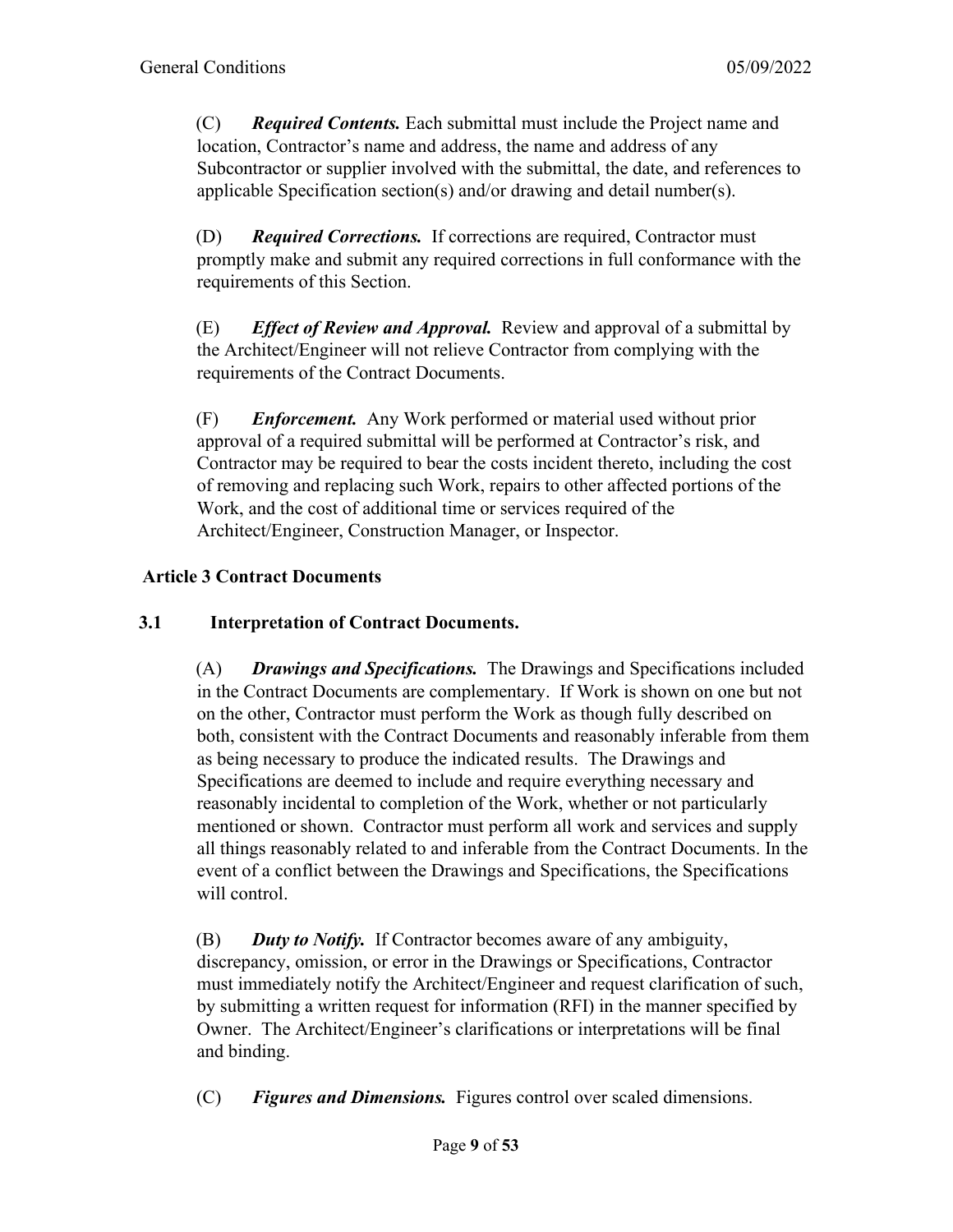(D) *Technical or Trade Terms.* Any terms that have well-known technical or trade meanings will be interpreted in accordance with those meanings, unless otherwise specifically defined in the Contract Documents.

(E) *Measurements.* Contractor must verify all relevant measurements at the Worksite before ordering any material or performing any Work, and will be responsible for the correctness of those measurements.

- **3.2 Order of Precedence.** Information included in one Contract Document but not in another will not be considered a conflict or inconsistency. Unless otherwise specified in the Special Conditions, in case of any conflict or inconsistency among the Contract Documents, the following order of precedence will apply, beginning from highest to lowest:
	- (A) Change Orders;
	- (B) Addenda;
	- (C) Contract;
	- (D) Notice to Proceed;
	- (E) Notice of Award;
	- (F) Special Conditions;
	- (G) General Conditions;
	- (H) Payment and Performance Bonds;
	- (I) Specifications;
	- (J) Drawings;
	- (K) Contractor's Bid Proposal and attachments;
	- (L) Notice Inviting Bids;
	- (M) Instructions for Bidders; and
	- (N) Any documents prepared by and on behalf of a third party, that were not prepared specifically for this Project, e.g., Caltrans Standard Specifications or Caltrans Special Provisions.
- **3.3 Caltrans Standard Specifications.** Any reference to or incorporation of the Standard Specifications of the State of California, Department of Transportation ("Caltrans"), including "Standard Specifications," "Caltrans Specifications," "State Specifications," or "CSS," means the most current edition of Caltrans' Standard Specifications ("Standard Specifications"), and the most current amendments on the date that Contractor's bid was submitted for this Project. The following provisions apply to use of or reference to the Standard Specifications:
	- (A) *Conflicts or Inconsistencies.* If there is a conflict or inconsistency between any provision in the Standard Specifications and a provision of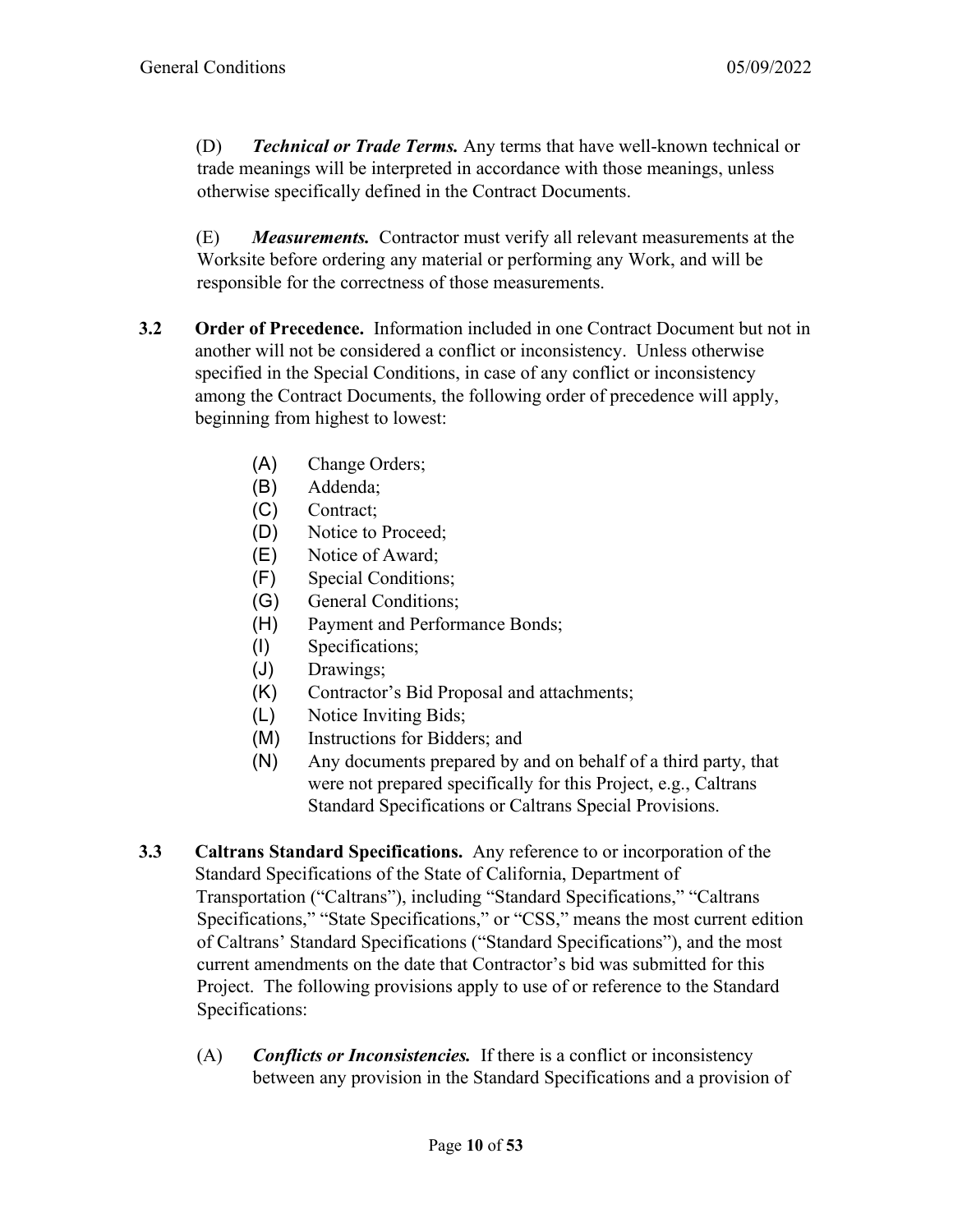these Contract Documents, as determined by the Architect/Engineer, the provision in the Contract Documents will govern.

- (B) *Meanings.* Terms used in the Standard Specifications are to be interpreted as follows:
	- (1) Any reference to the "Engineer" is deemed to mean Owner, Architect/Engineer or Owner's Representative.
	- (2) Any reference to the "Special Provisions" is deemed to mean the Special Conditions.
	- (3) Any reference to the "State" is deemed to mean Owner.
- **3.4 For Reference Only.** Contractor is responsible for the careful review of any document, study, or report appended to the Contract Documents solely for informational purposes and identified as "For Reference Only." Nothing in any document, study, or report so appended and identified is intended to supplement, alter, or void any provision of the Contract Documents. However, Contractor is advised that Owner or its representatives may be guided by information or recommendations included in such reference documents, particularly when making determinations as to the acceptability of proposed materials, methods, or changes in the Work. Contractor must promptly notify Architect/Engineer of any perceived or actual conflict between the Contract Documents and any document provided For Reference Only.

#### **Article 4 Bonds, Indemnity, and Insurance**

**4.1 Payment and Performance Bonds.** Within ten days following issuance of the notice of award, Contractor is required to provide a payment bond and a performance bond, each in the penal sum of not less than 100% of the Contract Price, using the bond forms included with the Contract Documents.

(A) *Surety.* Each bond must be issued by a surety admitted in California. If an issuing surety cancels the bond or becomes insolvent, within seven days following written notice from Owner, Contractor must substitute a surety acceptable to Owner. If Contractor fails to substitute an acceptable surety within the specified time, Owner may, at its sole discretion, withhold payment from Contractor until the surety is replaced to Owner's satisfaction, or terminate the Contract for default.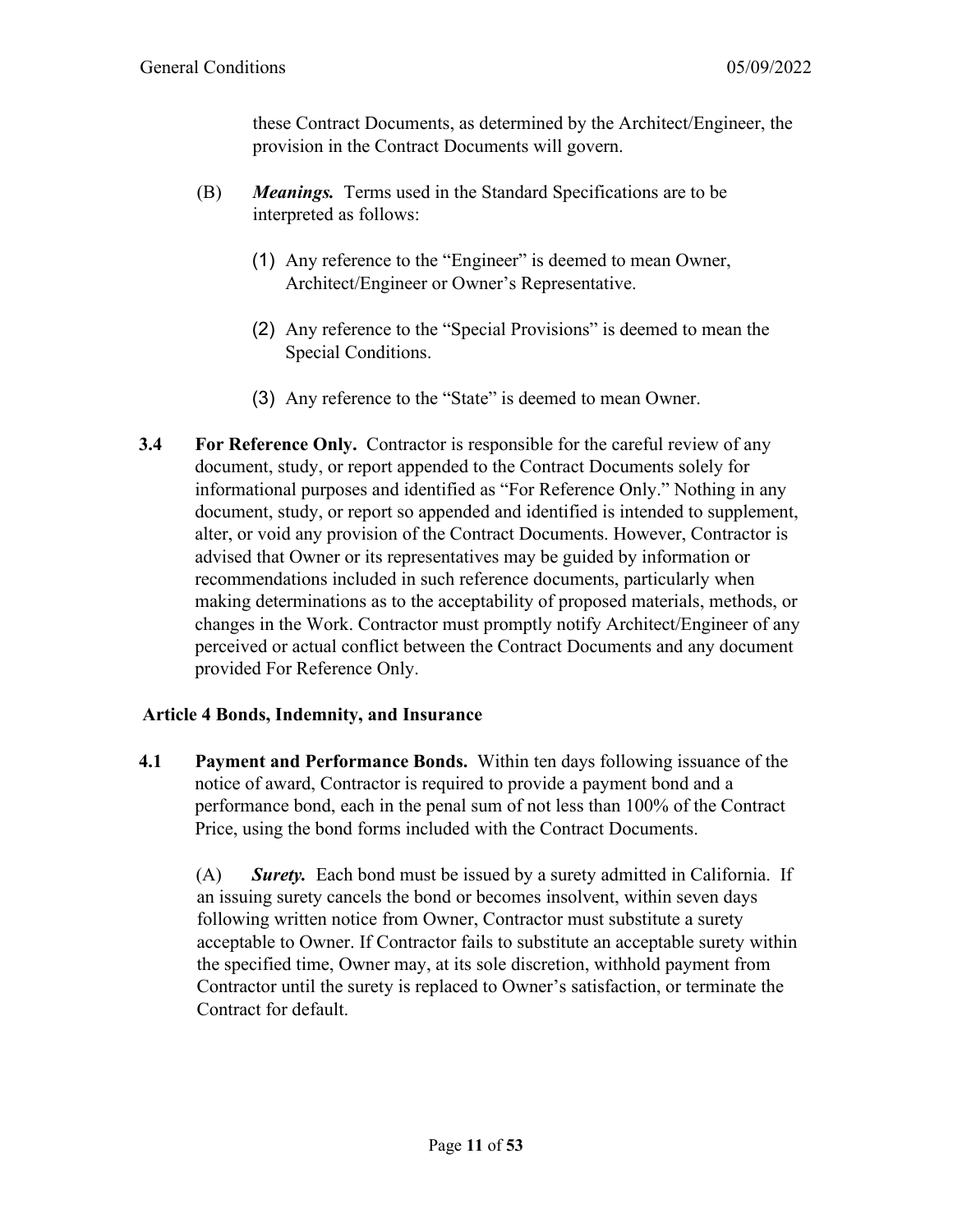**4.2 Indemnity.** To the fullest extent permitted by law, Contractor must indemnify, defend, and hold harmless Owner, its agents and consultants, Architect/Engineer, and Construction Manager (individually, an

"Indemnitee," and collectively the "Indemnitees") from and against any and all liability, loss, damage, claims, expenses (including, without limitation, attorney fees, expert witness fees, paralegal fees, and fees and costs of litigation or arbitration) (collectively, "Liability") of every nature arising out of or in connection with the acts or omissions of Contractor, its employees, Subcontractors, representatives, or agents, in bidding or performing the Work or its failure to comply with any of its obligations under the Contract, except such Liability caused by the active negligence, sole negligence, or willful misconduct of an Indemnitee. This indemnity requirement applies to any Liability arising from alleged defects in the content or manner of submission of the Contractor's bid for the Contract. Contractor's failure or refusal to timely accept a tender of defense pursuant to this provision will be deemed a material breach of this Contract. Owner will timely notify Contractor upon receipt of any third-party claim relating to the Contract, as required by Public Contract Code Section 9201.

**4.3 Insurance.** No later than ten days following issuance of the notice of award, Contractor is required to procure and provide proof of the insurance coverage required by this section in the form of certificates and endorsements. The required insurance must cover the activities of Contractor and its Subcontractors relating to or arising from the performance of the Work, and must remain in full force and effect at all times during the period covered by the Contract until the date of recordation of the notice of completion. All required insurance must be issued by a company licensed to do business in the State of California, and each such insurer must have an A.M. Best's financial strength rating of "A" or better and a financial size rating of "VIII" or better. If Contractor fails to provide any of the required coverage in full compliance with the requirements of the Contract Documents, Owner may, at its sole discretion, purchase such coverage at Contractor's expense and deduct the cost from payments due to Contractor, or terminate the Contract for default.

(A) *Policies and Limits.* The following insurance policies and limits are required for this Contract unless otherwise specified in the Special Conditions:

(1) *Commercial General Liability Insurance ("CGL"):* The CGL policy must be issued on an occurrence basis, written on a comprehensive general liability form, and shall include coverage for liability arising from Contractor's or its Subcontractor's acts or omissions in the performance of the Work, including contractor's protected coverage, blanket contractual, completed operations, vehicle coverage and employer's non-ownership liability coverage, with limits of at least \$2,000,000.00 per occurrence. The CGL policy must name Owner, Architect, and Design Consultants as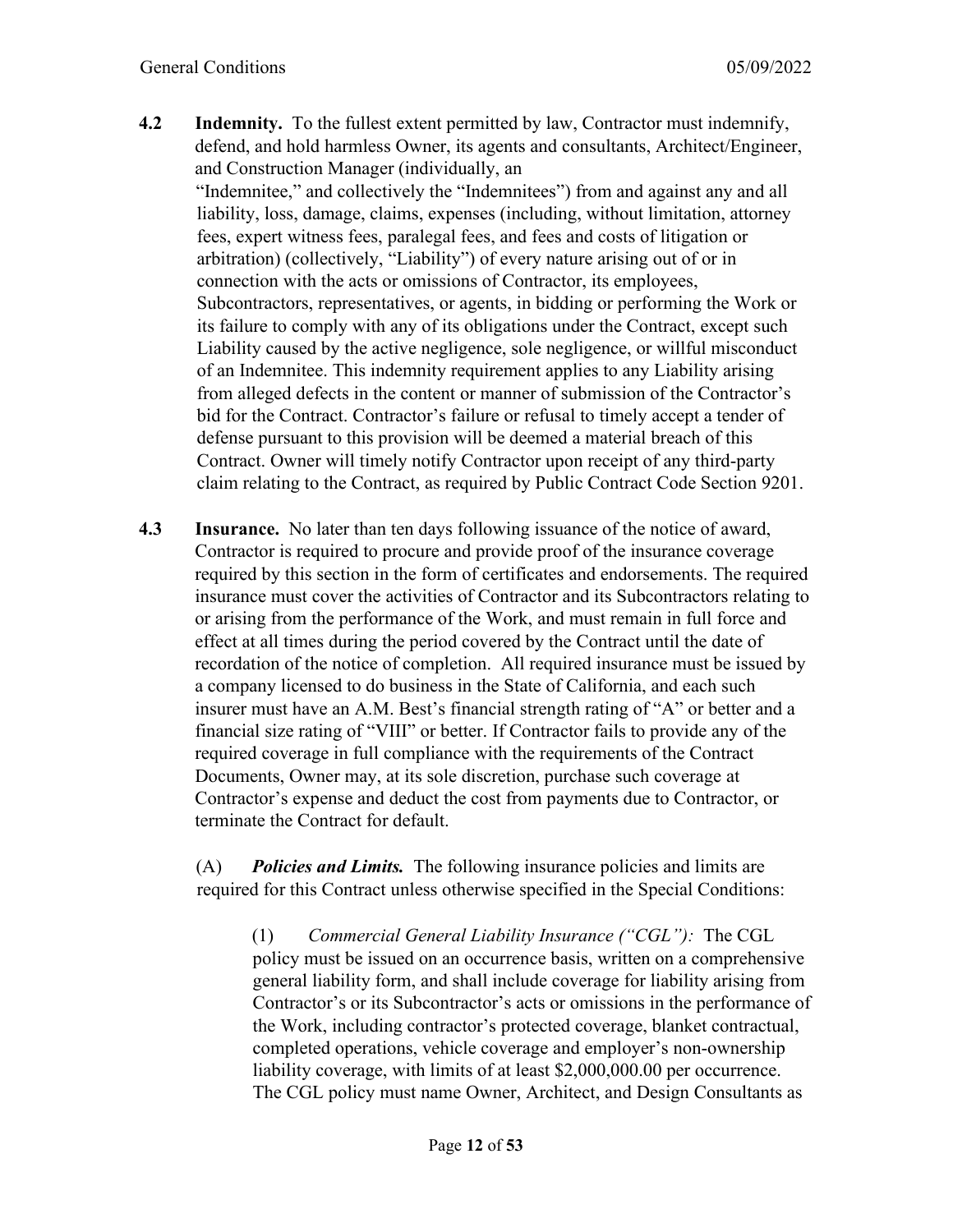an additional insured for all liability arising out of the operations by or on behalf of the named insured, and must protect Owner, its officers, employees, and agents against any and all liability for personal injury, death, or property damage or destruction arising directly or indirectly in the performance of the Contract. The CGL coverage may be arranged under a single policy for the full limits required or by a combination of underlying policies with the balance provided by excess or umbrella policies, provided each such policy complies with the requirements set forth herein.

(2) *Builder's Risk Insurance:* The Builder's Risk Insurance policy must be issued on occurrence basis, for all-risk coverage on a 100% completed value basis on the insurable portion of the Project for the benefit of Owner.

(3) *Workers' Compensation Insurance and Employer's Liability:* The policy must comply with the requirements of the California Workers' Compensation Insurance and Safety Act, with of at least \$1,000,000.00. If Contractor is self-insured, Contractor must provide its Certificate of Permission to Self-Insure, duly authorized by the Department of Industrial Relations.

(4) *Commercial Automobile Coverage:* The Automobile policy shall be issued on an occurrence basis with policy limits of at least \$1,000,000 per occurrence.

(B) *Notice.* Each certificate of insurance must state that the coverage afforded by the policy or policies will not be reduced, cancelled or allowed to expire without at least 30 days written notice to Owner, unless due to non-payment of premiums, in which case ten days written notice must be made to Owner.

(C) *Waiver of Subrogation.* Each required policy must include an endorsement providing that the carrier agrees to waive any right of subrogation it may have against Owner.

(D) *Required Endorsements.* The CGL Policy and the Builder's Risk Policy must include the following specific endorsements:

(1) The inclusion of more than one insured will not operate to impair the rights of one insured against another, and the coverages afforded will apply as though separate policies have been issued to each insured.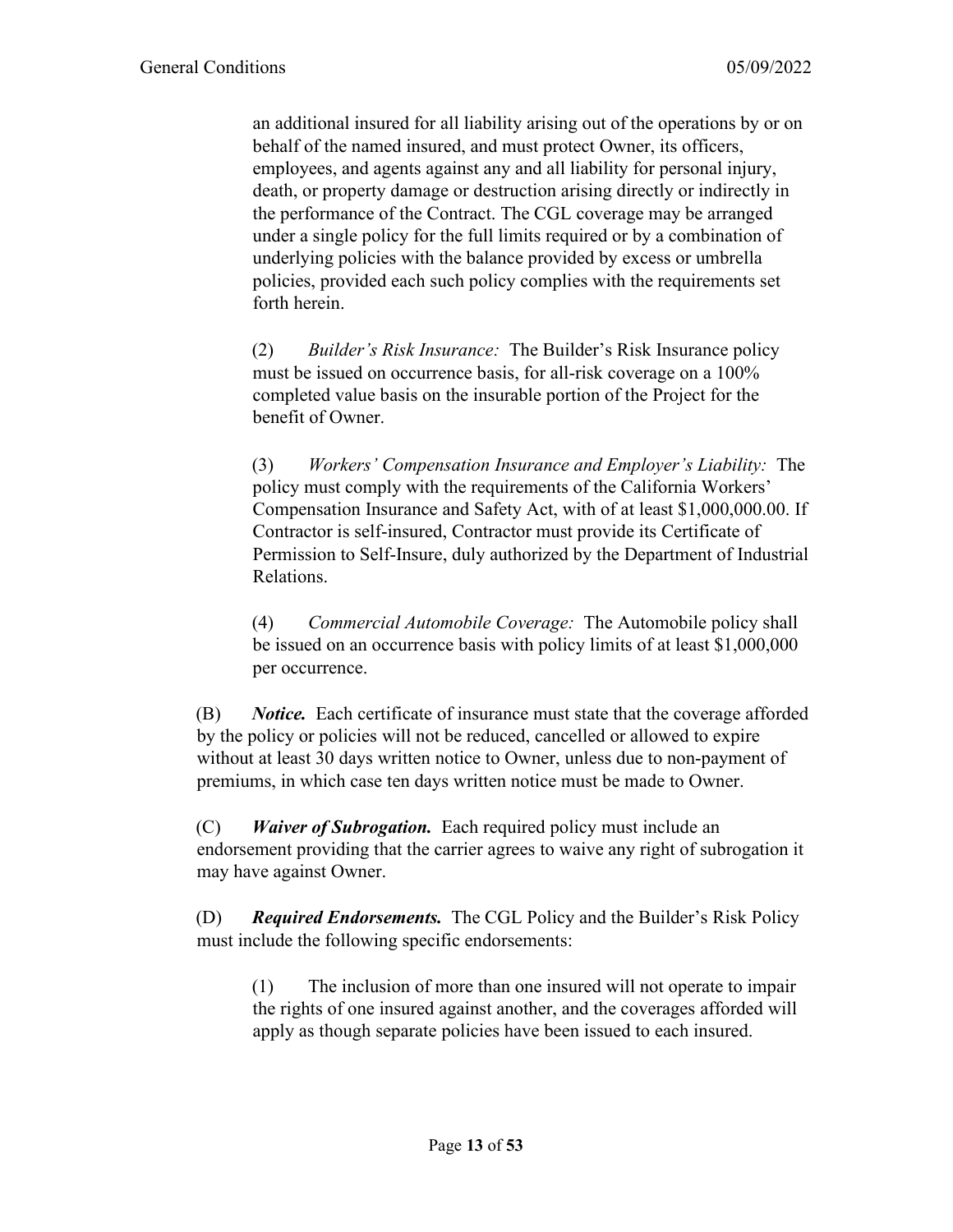(2) The insurance provided is primary and no insurance held or owned by Owner may be called upon to contribute to a loss.

(3) This policy does not exclude explosion, collapse, underground excavation hazard, or removal of lateral support.

(E) *Subcontractors.* Contractor must ensure that each Subcontractor is required to maintain the same insurance coverage required under this Section 4.3, with respect to its performance of Work on the Project, including those requirements related to the additional insureds and waiver of subrogation.

**4.4 Warranty Bond.** As a condition precedent to Final Completion, Contractor must submit a warranty bond, using the form provided by Owner, to guarantee its Work as specified in Article 11, Completion and Warranty Procedures. The warranty bond must be issued by a surety admitted in California for 15% of the final Contract Price or as otherwise specified in the Contract Documents. If an issuing surety cancels the bond or becomes insolvent, within seven days following written notice from Owner, Contractor must substitute a surety acceptable to Owner.

# **Article 5 Contract Time**

**5.1 Time is of the Essence.** Time is of the essence in Contractor's performance and completion of the Work, and Contractor must diligently prosecute the Work and complete it within the Contract Time.

(A) *General.* Contractor must commence the Work on the date indicated in the notice to proceed, and must fully complete the Work, in strict compliance with all requirements of the Contract Documents, and within the Contract Time.

(B) *Rate of Progress.* Contractor and its Subcontractors must, at all times, provide workers, materials, and equipment sufficient to maintain the rate of progress necessary to ensure full completion of the Work within the Contract Time. If Owner determines that Contractor is failing to prosecute the Work at a sufficient rate of progress, Owner may, in its sole discretion, direct Contractor to provide additional workers, materials, or equipment, or to work additional hours or days without additional cost to Owner, in order to achieve a rate of progress satisfactory to Owner. If Contractor fails to comply with Owner's directive in this regard, Owner may, at Contractor's expense, separately contract for additional workers, materials, or equipment or use Owner's own forces to achieve the necessary rate of progress. Alternatively, Owner may terminate the Contract based on Contractor's default.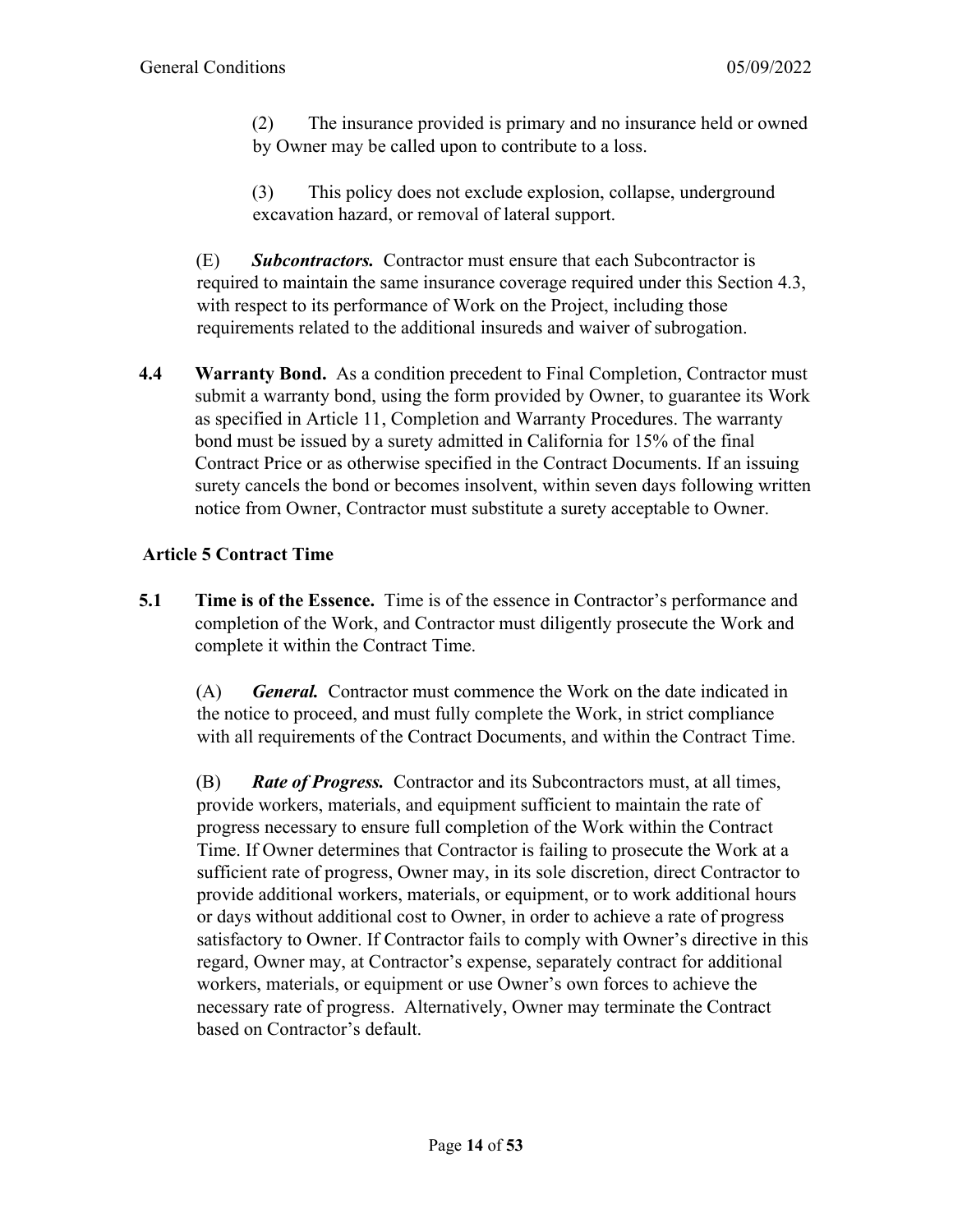**5.2 Schedule Requirements.** All schedules must be prepared using standard scheduling software acceptable to Architect/Engineer, and must provide schedules in electronic and paper form as requested.

(A) *As-Planned (Baseline) Schedule.* Within 15 calendar days following issuance of the notice of award (or as otherwise specified in the Special Conditions), Contractor must submit to Owner for review and approval an asplanned (baseline) schedule showing in detail how Contractor plans to perform and fully complete the Work within the Contract Time using critical path methodology. The as-planned schedule must include the work of all trades required for the Work, and must be sufficiently comprehensive and detailed to enable progress to be monitored on a day-by-day basis. For each activity, the asplanned schedule must be dated, provided in the format specified in the Contract Documents or as required by the Architect/Engineer, and must include, at a minimum, a description of the activity, the start and completion dates, and the duration.

(B) *Progress Schedules.* Contractor must submit an updated progress schedule and three-week look-ahead schedule, in the format specified by Architect/Engineer, for review and approval with each application for a progress payment. The progress schedule must show how the actual progress of the Work to date compared to the as-planned schedule, and must identify any actual or potential impacts to the critical path.

(C) *Recovery Schedule.* If Owner determines that the Work is more than one week behind schedule, within seven days following written notice of such determination, Contractor must submit a recovery schedule, showing how the Contractor intends to perform and complete the Work within the Contract Time, based on actual progress to date.

(D) *Effect of Approval.* Contractor and its Subcontractors must perform the Work in accordance with the most current approved schedule unless otherwise directed by Owner. Owner's approval of a schedule does not operate to extend the time for completion of the Work or any component of the Work, and will not affect Owner's right to assess liquidated damages for Contractor's unexcused delay in completing the Work within the Contract Time.

(E) *Posting.* Contractor must at all times maintain a copy of the most current approved progress or recovery schedule posted prominently in its on-site office.

(F) *Reservation of Rights.* Owner reserves the right to direct the sequence in which the Work must be performed or to make changes in the sequence of the Work in order to facilitate the performance of work by Owner or others, or to facilitate Owner's use of its property. The Contract Time or Contract Price may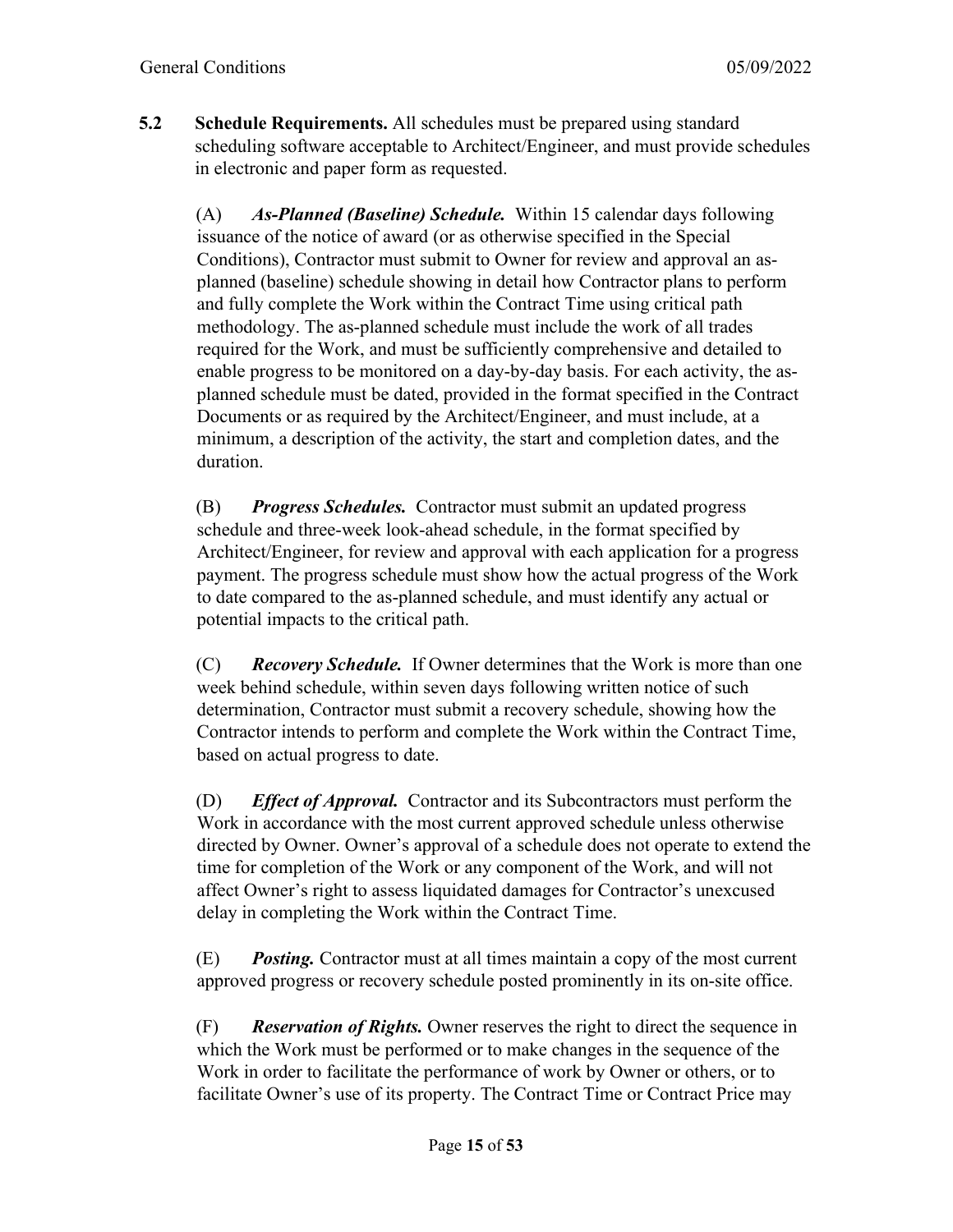be adjusted to the extent such changes in sequence actually increase or decrease Contractor's time or cost to perform the Work.

(G) *Authorized Working Days and Times.* Contractor is limited to working Monday through Friday, excluding Marinwood CSD-observed holidays, during Owner's normal business hours, except as expressly provided in the Special Conditions, or as authorized in writing by Owner. Owner reserves the right to charge Contractor for additional costs incurred by Owner due to Work performed on days or during hours not expressly authorized in these Contract Documents, including reimbursement of costs incurred for inspection, testing, and construction management services.

# **5.3 Delay and Extensions of Contract Time.**

(A) *Excusable Delay.* The Contract Time may be extended if Contractor encounters an unavoidable delay in completely the Work within the Contract Time due to causes completely beyond Contractor's control, and which Contractor could not have avoided or mitigated through planning, foresight, and diligence ("Excusable Delay"). Grounds for Excusable Delay may include fire, earthquake, acts of terror or vandalism, epidemic, unforeseeable adverse government actions, unforeseeable actions of third parties, encountering unforeseeable hazardous materials, unforeseeable site conditions, suspension for convenience under Article 13, or unusually severe weather.

(B) *Non-Excusable Delay.* Excusable Delay does not include delay that is concurrent with non-Excusable Delay, and does not include delay caused by:

(1) weather conditions which are normal for the location of the Project, as determined by reliable records, including monthly rainfall averages, for the preceding ten years;

(2) Contractor's failure to order equipment and materials sufficiently in advance of the time needed for timely completion of the Work;

(3) Contractor's failure to provide adequate notification to utility companies for connections or services necessary for the timely performance and completion of the Work;

(4) foreseeable conditions Contractor could have ascertained from reasonably diligent inspection of the Worksite or review of the Contract Documents; or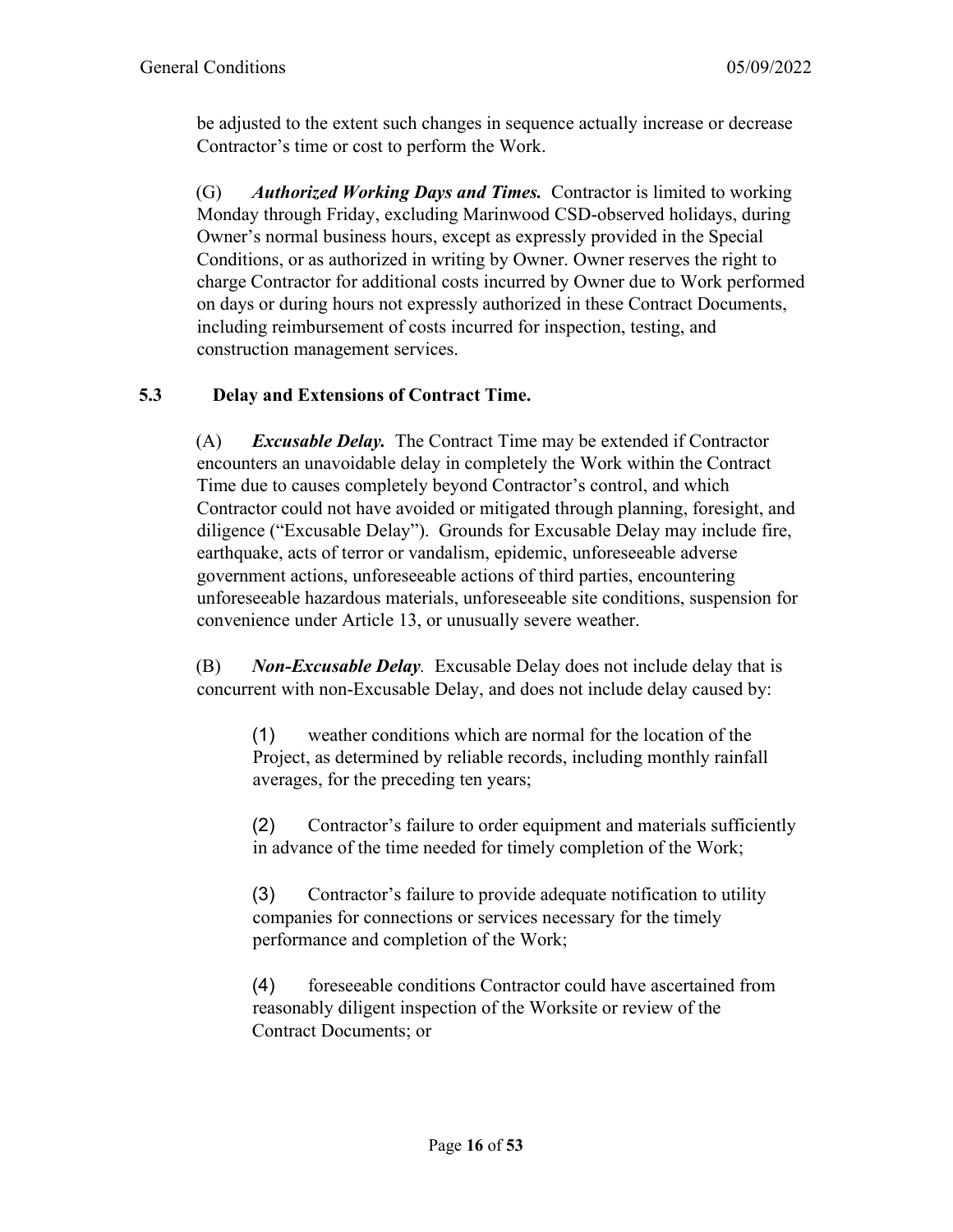(5) Contractor's financial inability to perform the Work, including insufficient funds to pay its Subcontractors or suppliers.

(C) *Request for Extension of Contract Time.* A request for an extension of time and associated delay costs must be submitted in writing to Architect/Engineer within ten calendar days of the date the delay is first encountered, even if the duration of the delay is not yet known at that time, or shall be deemed waived. In addition to complying with the requirements of this Article 5, the request must be submitted in compliance with the Change Order request procedures in Article 6, below. Strict compliance with these requirements is necessary to ensure that any delay or delay costs may be mitigated as soon as possible, and to facilitate cost-efficient administration of the Project and timely performance of the Work. Any request for an extension of time or delay costs that does not strictly comply with the requirements of Article 5 and Article 6 will be deemed waived.

(1) *Required Contents.* The request must include a detailed description of the cause(s) of the delay, and must also describe the measures that Contractor has taken to mitigate the delay and/or its effects, including efforts to mitigate the cost impact of the delay,

e.g., by workforce management, change in sequencing, etc. If the delay is still ongoing at the time the request is submitted, the request should also include Contractor's plan for continued mitigation of the delay or its effects.

(2) *Delay Days and Costs.* The request must specify the number of days of Excusable Delay claimed, or provide a realistic estimate if the duration of the delay is not yet known. The request must specify the amount of any delay-related costs that are claimed, or provide a realistic estimate if the amount is not yet known. Any estimate of delay duration or cost must be updated in writing and submitted with all required supporting documentation as soon as the actual time and cost is known.

(3) *Supporting Documentation.* The request must also include any and all supporting documentation necessary to evidence the delay and its actual impacts, including schedule and cost impacts, including a time impact analysis using critical path methodology, and demonstrating unavoidable delay to Final Completion. The time impact analysis must be submitted in a form or format acceptable to Owner.

(4) *Burden of Proof.* Contractor has the burden of proving 1) that the delay was an Excusable Delay, as defined above, 2) that Contractor has made reasonable efforts to mitigate the delay and its schedule and cost impacts, 3) that the delay will unavoidably result in delaying Final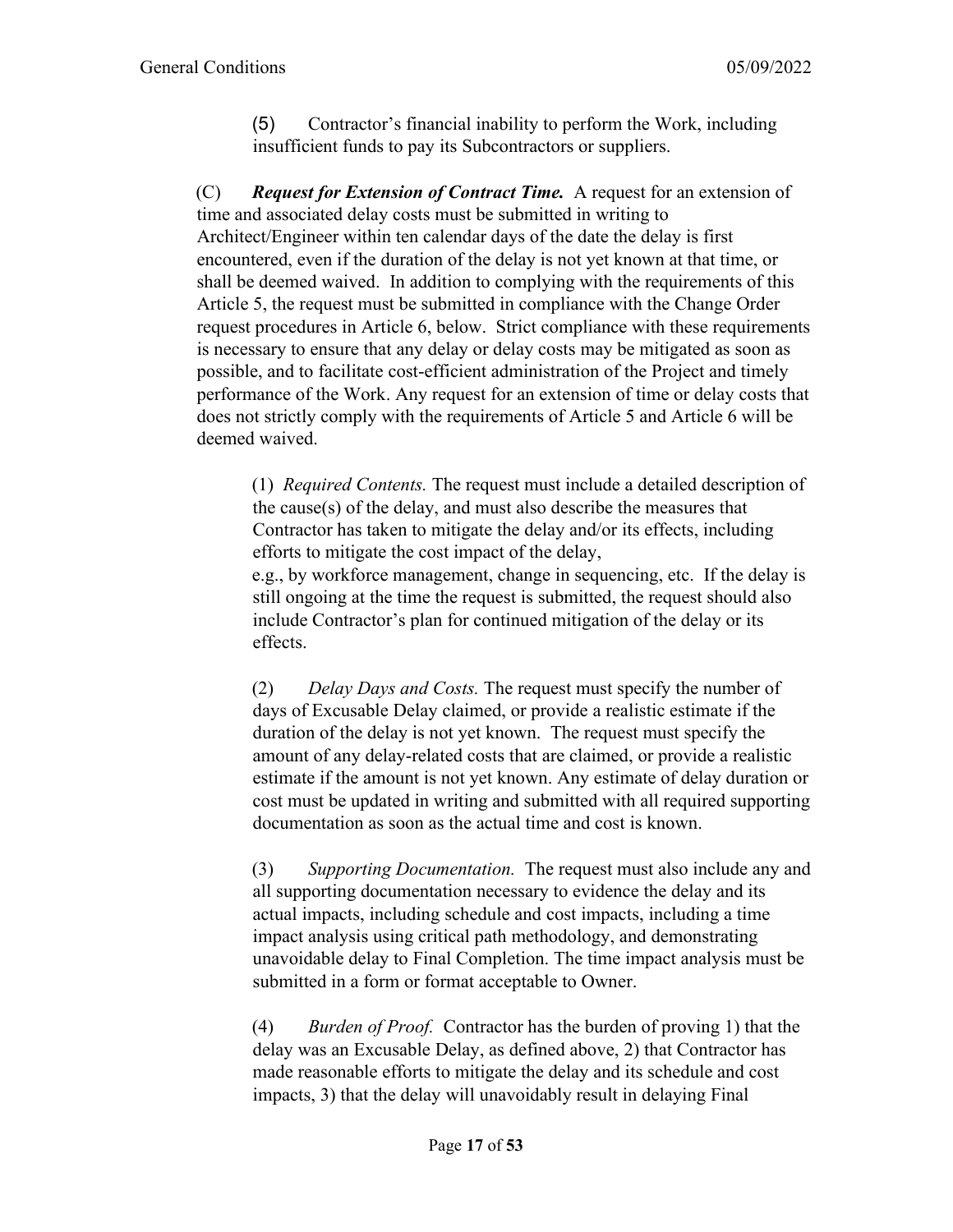Completion, and 4) that any delay costs claimed by Contractor were actually incurred and were reasonable under the circumstances.

(5) *Recoverable Costs.* If Contractor is granted an extension of time for Excusable Delay, recompense for delay costs shall be limited to actual, direct, reasonable, and substantiated costs, and will not include home office overhead, or markup for overhead and profit.

(6) *Legal Compliance.* Nothing in this provision is intended to require the waiver, alteration, or limitation of the applicability of Public Contract Code Section 7102.

(7) *No Waiver.* Any grant of an extension of time or delay costs due to an Excusable Delay will not operate as a waiver of Owner's right to assess liquidated damages for unexcused delay.

(8) *Dispute Resolution.* In the event of a dispute over entitlement to an extension of time or delay costs, Contractor may not stop working pending resolution of the dispute, but must continue to comply with its duty to diligently prosecute the performance and timely completion of the Work. Contractor's sole recourse for an unresolved dispute based on Owner's rejection of a Change Order request for an extension of time or delay costs is to comply with the Dispute Resolution provisions set forth in Article 12, below.

**5.4 Liquidated Damages.** It is expressly understood that if Final Completion is not achieved within the Contract Time, Owner will suffer damages which are difficult to determine and accurately specify. If Contractor fails to achieve Final Completion within the Contract Time, Owner may charge Contractor in the amount specified in the Contract for each day that Final Completion is delayed beyond the Contract Time, as liquidated damages and not as a penalty.

(A) *Liquidated Damages.* Liquidated damages will not be assessed for any Excusable Delay, as set forth above.

(B) *Milestones.* Liquidated damages may also be separately assessed for failure to meet milestones specified elsewhere in the Contract Documents, regardless of impact on Contract Time and Final Completion.

(C) *Setoff.* Owner is entitled to set off the amount of liquidated damages assessed against any payments otherwise due to Contractor, including setoff against release of retention. If there are insufficient Contract funds remaining to cover the full amount of liquidated damages assessed, Owner is entitled to recover the balance from Contractor or its performance bond surety.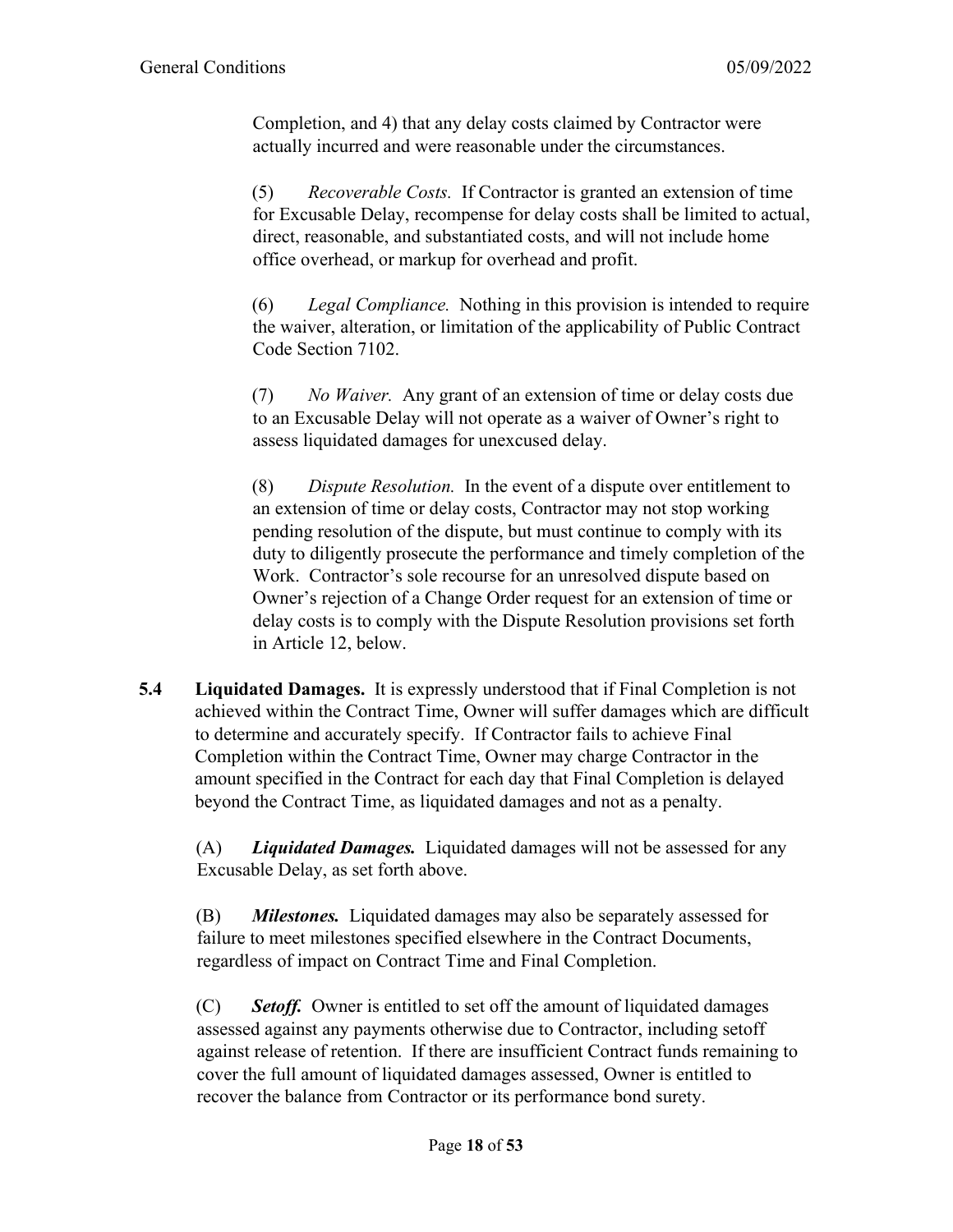(D) *Occupy or Use.* Occupancy or use of the Project in whole or in part prior to Final Completion will not operate as a waiver of Owner's right to assess liquidated damages for Contractor's unexcused delay in achieving Final Completion.

### **Article 6 Contract Modification**

**6.1 Changes in Work.** Owner reserves the right to make changes in the Work without invalidating the Contract. Owner may direct or Contractor may request changes in the Work, and any such changes will be formalized in a Change Order, which may include commensurate changes in the Contract Price or Contract Time as applicable. Contractor must promptly comply with Owner-directed changes in the Work in accordance with the intent of the original Contract Documents, even if Contractor and Owner have not yet reached agreement as to adjustments to the Contract Price or Contract Time.

(A) *Owner-Directed Change.* In the event of a dispute over entitlement to or the amount of a change in Contract Time or a change in Contract Price related to an Owner-directed change, Contractor must perform the Work as directed and may not delay its work or cease work pending resolution of the dispute, but must continue to comply with its duty to diligently prosecute the performance and timely completion of the Work, including the Work in dispute.

(B) *Contractor's Obligations.* In the event that Owner and Contractor dispute whether a portion or portions of the Work are already required by the Contract Documents as opposed to changed or extra Work, Contractor must perform the Work as directed and may not delay its Work or cease Work pending resolution of the dispute, but must continue to comply with its duty to diligently prosecute the performance and timely completion of the Work, including the Work in dispute.

(C) *Remedy for Non-Compliance.* Contractor's failure to promptly comply with an Owner-directed change is deemed a material breach of the Contract, and in addition to all other remedies available to it, Owner may, at its sole discretion, hire another contractor or use its own forces to complete the disputed Work at Contractor's sole expense, and may deduct the cost from the Contract Price.

(D) *Dispute Resolution.* Contractor's sole recourse for an unresolved dispute related to changes in the Work is to comply with the dispute resolution provisions set forth in Article 12, below.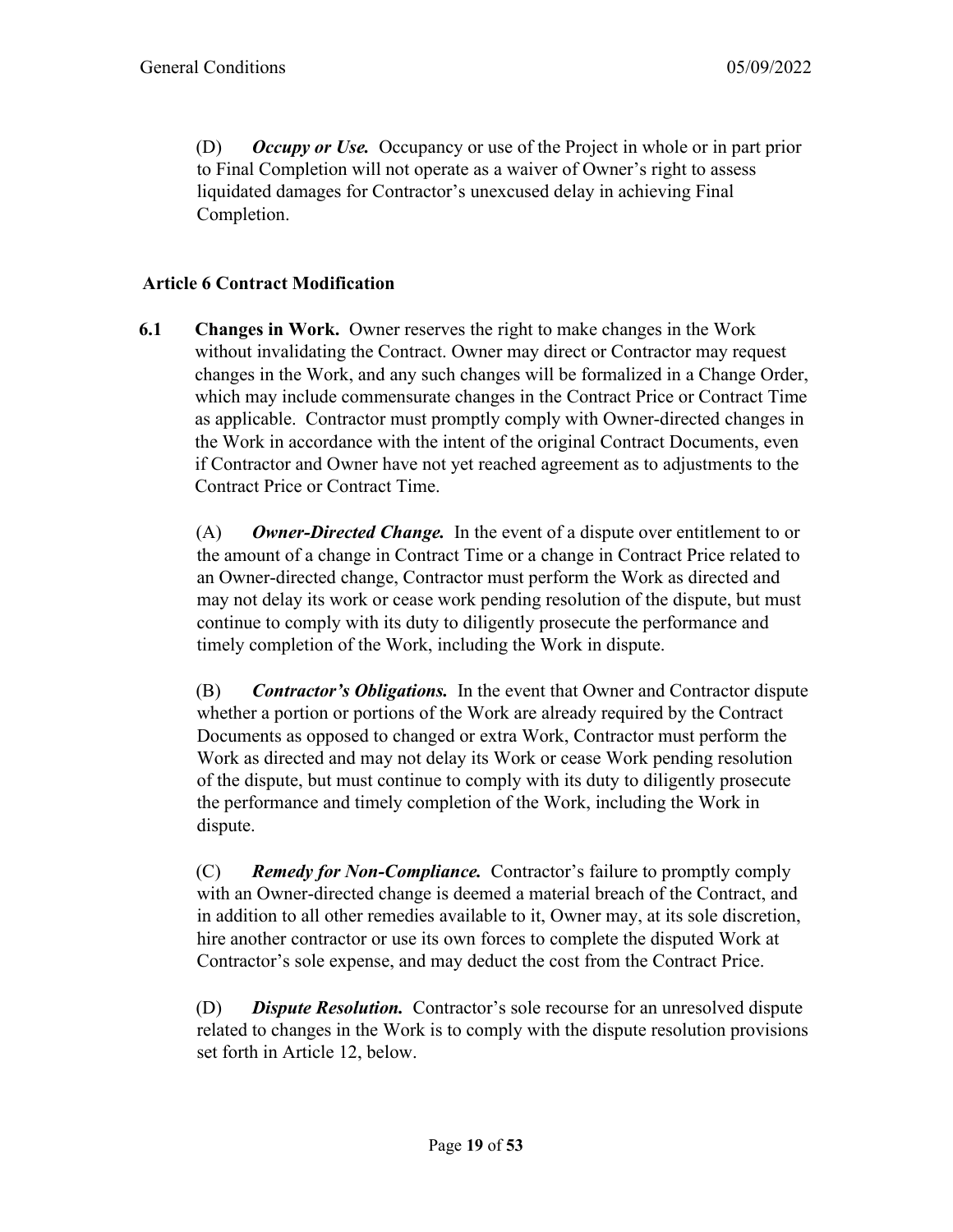**6.2 Contractor Change Order Requests.** Contractor must submit a request or proposal for a change in the Work or a change in the Contract Price or Contract Time as a written Change Order request or proposal.

(A) *Time for Submission.* Any request for a change in the Contract Price must be submitted in writing to Architect/Engineer within ten calendars days of the date that Contractor first encounters the circumstances, information or conditions giving rise to the Change Order request, even if the total amount of the requested change in the Contract Price or impact on the Contract Time is not yet known at that time.

(B) *Required Contents.* Any Change Order request or proposal submitted by Contractor must include a complete breakdown of actual or estimated costs and credits, and must itemize labor, materials, equipment, taxes, insurance, and subcontract amounts. Any estimated cost must be updated in writing as soon as the actual amount is known.

(C) *Required Documentation.* All claimed costs must be fully documented, and any related request for an extension of time or delay related costs must be included at that time and in compliance with the requirements of Article 5 of the General Conditions.

(D) *Required Form.* Contractor must use Owner's form(s) for submitting all Change Order requests or proposals, unless otherwise specified by Owner.

(E) *Certification.* All Change Order requests must be signed by Contractor and must include the following certification:

> "The undersigned Contractor certifies under penalty of perjury that its statements and representations in this Change Order request are true and correct. Contractor warrants that this Change Order request is comprehensive and complete, and agrees that any costs, expenses, or time extension request not included herein shall be deemed waived. Contractor understands that submission of claims which have no basis in fact or which Contractor knows to be false may violate the False Claims Act, as set forth in Government Code Sections 12650 et seq."

- **6.3 Adjustments to Contract Price.** The amount of any increase or decrease to the Contract Price will be determined based on one of the following methods in the order provided:
	- (A) *Unit Pricing.* Amounts previously provided by Contractor in the form of unit prices, the schedule of values, or Allowances, will apply (with no separate allowance made for profit or overhead) first if unit pricing, a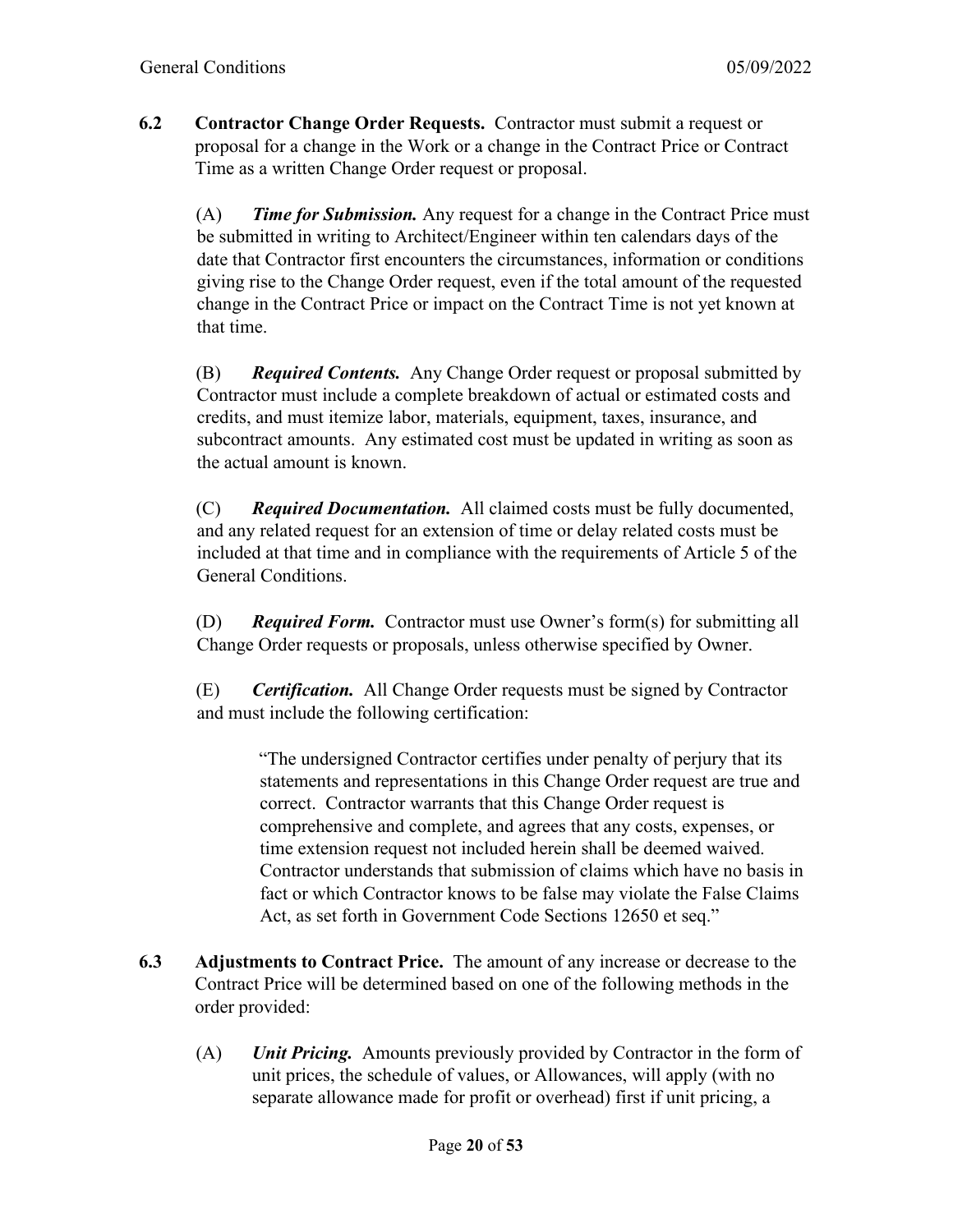schedule of values, or an Allowance amount has previously been submitted for the affected Work; or, if none

- (B) *Lump Sum.* A mutually agreed upon lump sum; or, if none
- (C) *Time and Materials.* On a time and materials basis, which may include a not-to-exceed limit, calculated as the total of the following sums:
	- (1) All direct labor costs plus 15% for overhead and profit;
	- (2) All direct material costs, including sales tax, plus15% for overhead and profit;
	- (3) All direct plant and equipment rental costs, plus 15% for overhead and profit;
	- (4) All direct subcontract costs plus 10% for overhead and profit; and
	- (5) Increased premium costs computed at  $1\frac{1}{2}$  % of total of the previous four sums.
- **6.4 Unilateral Change Order.**If Owner disagrees with the amount of compensation or extension of time that Contractor has requested, Owner may elect to issue a unilateral Change Order, directing performance of the Work, and authorizing a change in the Contract Price or Contract Time in the amount Owner believes is merited. Contractor's sole recourse to dispute the terms of a unilateral Change Order is to submit a timely Claim pursuant to Article 12, below.
- **6.5 Non-Compliance Deemed Waiver.** Contractor waives its entitlement to any increase in the Contract Price or Contract Time if Contractor fails to full comply with the provisions of this Article. Contractor will not be paid for unauthorized extra work.

#### **Article 7 General Construction Provisions**

#### **7.1 Permits and Taxes.**

(A) *General.* Contractor must cooperate with and provide notifications to government agencies with jurisdiction over the Project, as may be required. Contractor must provide Owner with copies of all notices, permits, licenses, and renewals required for the Work.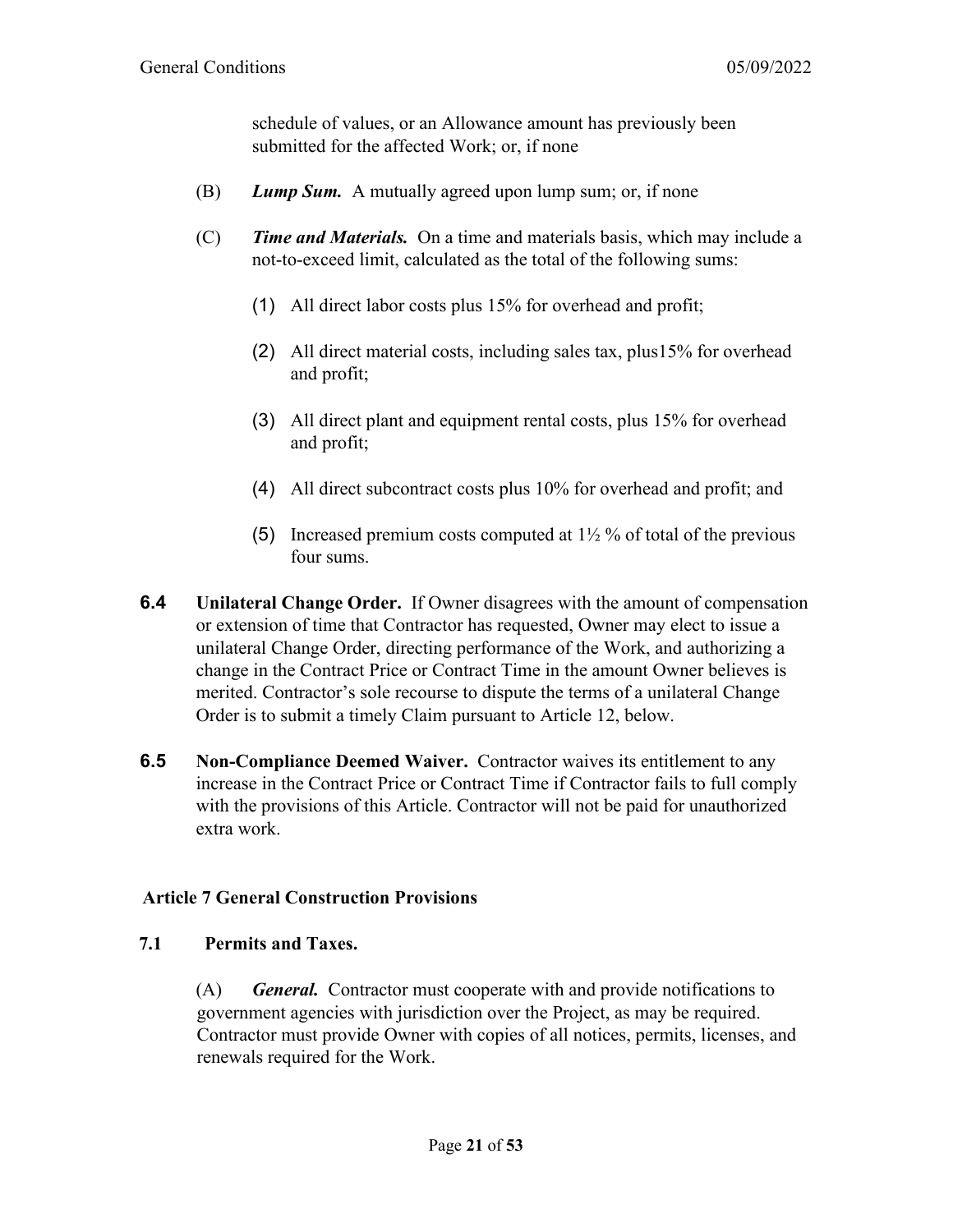(B) *Federal Excise Tax.* Contractor must pay for all taxes on labor, material and equipment, except Federal Excise Tax to the extent that Owner is exempt from Federal Excise Tax.

**7.2 Temporary Facilities.** Contractor must provide, at Contractor's sole expense, any and all temporary facilities, including onsite office, sanitary facilities, storage, scaffolds, barricades, walkways, and any other temporary structure required to safely perform the Work along with any utility services incidental thereto.

(A) **Standards.** Such structures must be safe and adequate for the intended use, and installed and maintained in accordance with all applicable federal, state, and local laws, codes, and regulations.

(B) *Removal and Repair.* Contractor must promptly remove all such temporary facilities when they are no longer needed or upon completion of the Work, whichever comes first. Contractor must promptly repair any damage to Owner's property caused by the installation, use, or removal of the temporary facilities, and must promptly restore the property to its original or intended condition.

(C) *Additional Requirements.* Additional provisions pertaining to temporary facilities may be included in the Specifications or Special Conditions.

**7.3 Signs.** No signs may be displayed on or about Owner's property, except signage which is required by law or by the Contract Documents, without Owner's prior written approval as to content, size, design, and location.

# **7.4 Protection of Work and Property.**

(A) *General.* Contractor is responsible at all times for protecting the Work and materials and equipment to be incorporated into the Work from damage until the Notice of Completion has been recorded. Except as specifically authorized by Owner, Contractor must confine its operations to the area of the Project site indicated in the Drawings. Contractor is liable for any damage caused to Owner's real or personal property, the real or personal property of adjacent property owners, or the work or personal property of other contractors working for Owner.

(B) *Unforeseen Conditions.* If Contractor encounters facilities, utilities, or other unknown conditions not shown on or reasonably inferable from the Drawings or apparent from inspection of the Project site, Contractor must promptly notify Architect/Engineer, and must avoid taking any action which could cause damage to the facilities or utilities pending further direction from the Architect/Engineer. If Architect/Engineer's subsequent direction to Contractor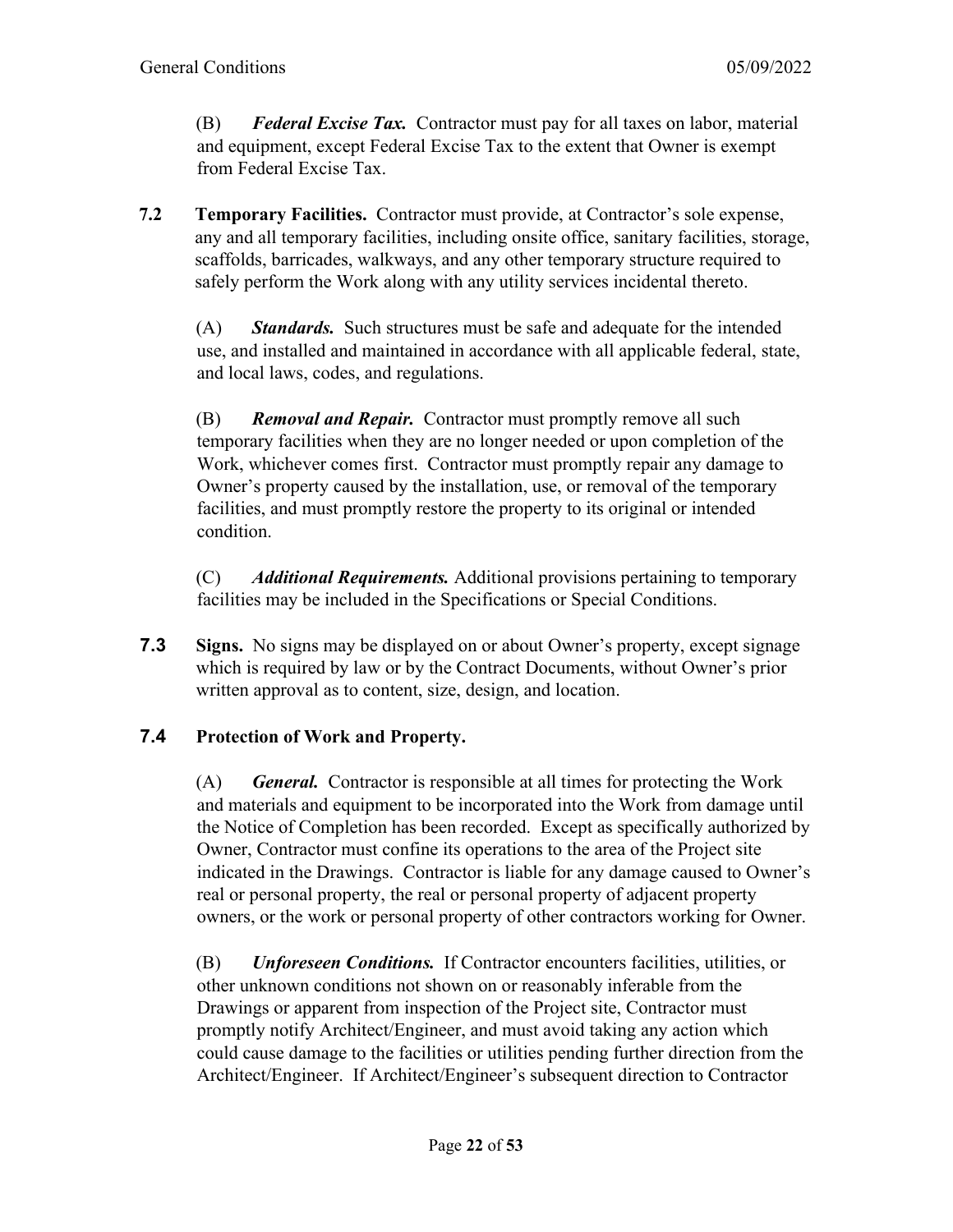affects Contractor's cost or time to perform the Work, Contractor may submit a Change Order request as set forth in Article 6, above.

(C) *Support; Adjacent Properties.* Contractor must provide, install, and maintain all shoring, bracing, underpinning, etc., necessary to provide support to Owner's property and adjacent properties and improvements thereon. Contractor must provide notifications to adjacent property owners as may be required by law.

(D) **Damage to Existing Facilities.** Any existing facilities that are broken or damaged by the installation of Work shall be repaired or replaced with the same kind of material, the same finish, and in not less than the same dimensions as the original work. All such repairs or replacements shall match the appearance of the existing facilities as nearly as possible.

**7.5 Noninterference.** Contractor must take reasonable measures to avoid interfering with Owner's use of its property at or adjacent to the Project site, including use of roadways, entrances, parking areas, walkways, and structures.

# **7.6 Materials and Equipment.**

(A) *General.* Unless otherwise specified, all materials and equipment required for the Work must be new and of the best grade for the intended purpose, and furnished in sufficient quantities to ensure the proper and expeditious performance of the Work. Unless otherwise specified, all materials and equipment required for the Work are deemed to include all components required for complete installation and intended operation, and must be installed in accordance with the manufacturer's recommendation. Contractor is responsible for all shipping, handling, and storage costs associated with the materials and equipment required for the Work, and is responsible for protecting the Work and all of the required materials, supplies, tools and equipment at Contractor's sole cost until Owner accepts the Project.

(B) *Owner-Provided.* If the Work includes installation of materials or equipment to be provided by Owner, Contractor is solely responsible for the proper examination, handling, storage, and installation of such items in accordance with the Contract Documents. Contractor must promptly notify Owner of any defects discovered in Owner-provided materials or equipment. Contractor is solely responsible for any loss of or damage to such items which occurs while the items are in Contractor's custody and control, the cost of which may be offset from the Contract Price and deducted from any payment(s) due to Contractor.

(C) *Domestic Materials.*Only unmanufactured materials that have been produced in the United States, and only manufactured materials that have been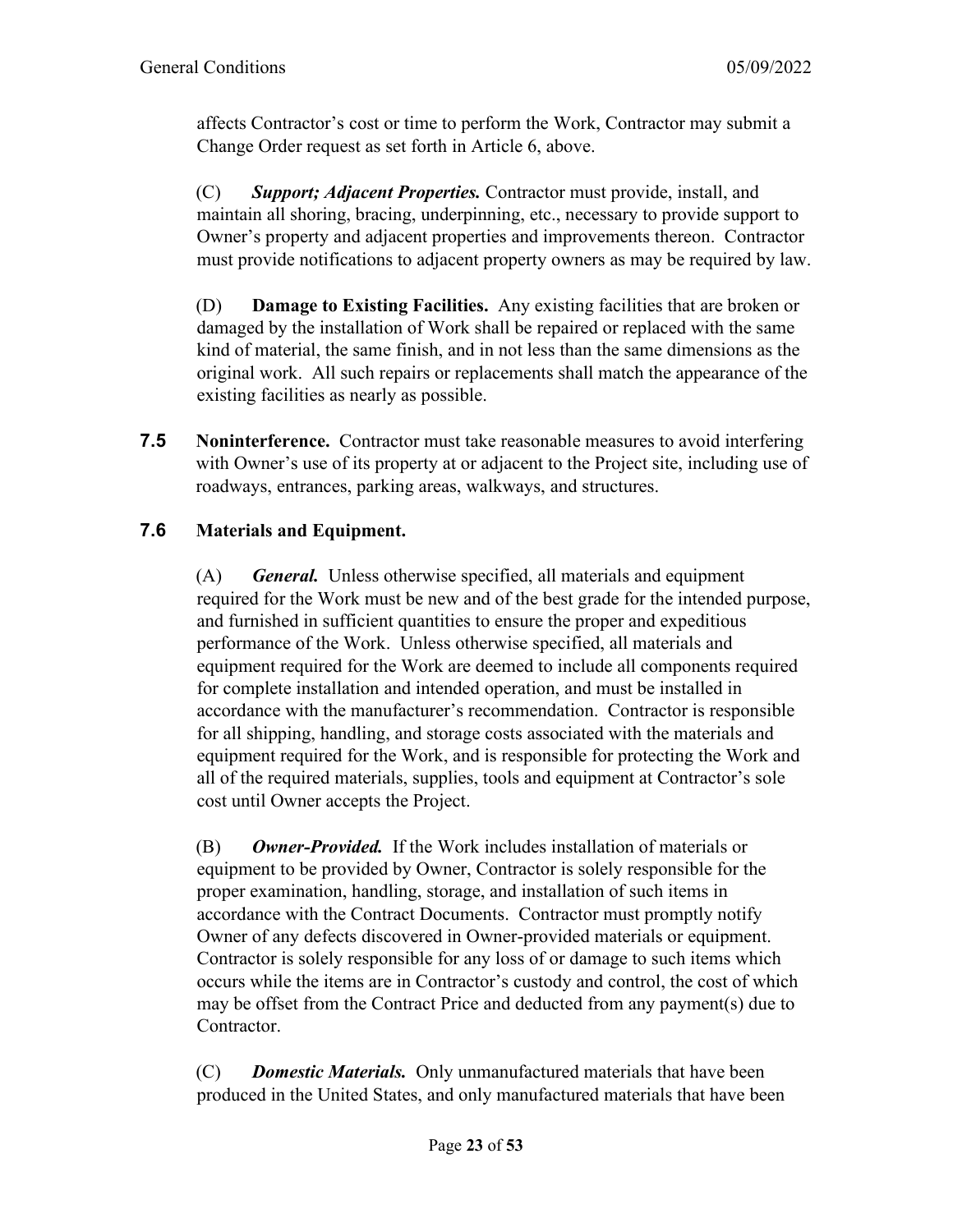manufactured in the United States may be used for this Project, as required by Government Code Section 4300 et seq.

(D) *Intellectual Property Rights.* Contractor must, at its sole expense, obtain any authorization required for use of patented or copyright protected materials, equipment, devices or processes that are incorporated into the Work. Contractor's indemnity obligation in Article 4, applies to any claimed violation of intellectual property rights in violation of this provision.

# **7.7 Substitutions.**

(A) *Or Equal.* Any specification designating a material, product, thing, or service by specific brand or trade name, followed by the words "or equal," is intended only to indicate quality and type of item desired, and Contractor may request use of any equal material, product, thing, or service.

(B) *Request for Substitution.* A request for substitution must be submitted to Architect/Engineer for approval within the applicable time period provided in the Contract Documents. If no time period is specified, the substitution request may be submitted any time within 35 days after the date of award of the Contract, or sufficiently in advance of the time needed to avoid delay of the Work, whichever is earlier.

(C) *Substantiation.* All data substantiating the proposed substitute as an "equal" item must be submitted with the written request for substitution. Contractor's failure to timely provide necessary substantiation is ground for rejection of the proposed substitution, without further review.

(D) *Burden of Proving Equality.* Contractor has the burden of proving the equality of the proposed substitution. Architect/Engineer has sole discretion to determine whether a proposed substitution is "equal," and Architect/Engineer's determination is final.

(E) *Approval or Rejection.* If the proposed substitution is approved, Contractor is solely responsible for any additional costs associated with the substituted item(s). If the proposed substitution is rejected, Contractor must, without delay, install the item specified.

(F) *Contractor's Obligations.* Architect/Engineer's review of a proposed substitution will not relieve Contractor from any of its obligations under the Contract Documents. In the event Contractor makes an unauthorized substitution, Contractor will be solely responsible for all resulting cost impacts, including the cost of removal and replacement and the impact to other design elements.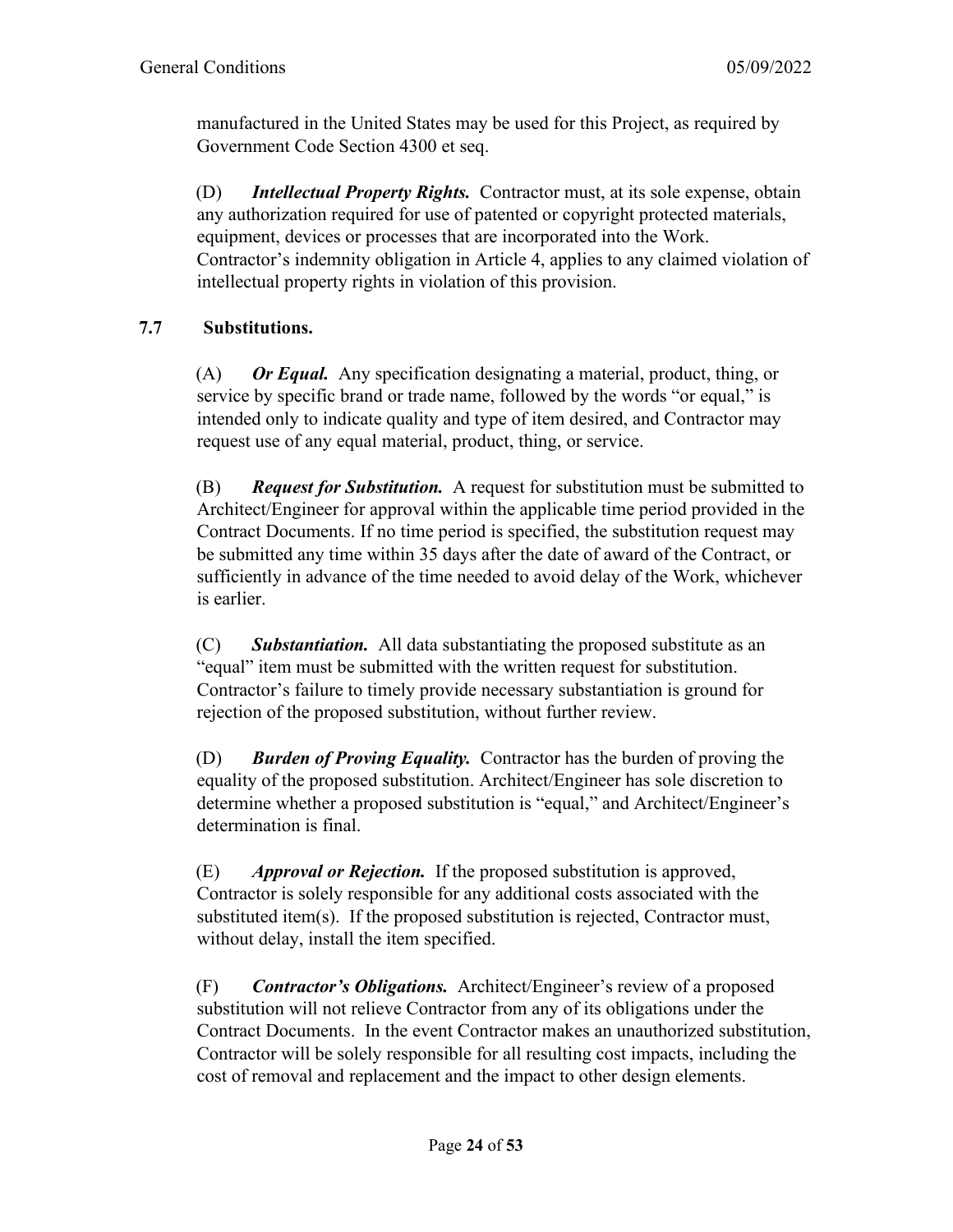### **7.8 Testing and Inspection.**

(A) *General.* All materials, equipment, and workmanship used in the Work are subject to inspection by Inspector at all times and locations during construction and/or fabrication. All manufacturers' application or installation instructions must be provided to the Inspector at least ten days prior to the first such application or installation. Contractor must, at all times, make the Work available for inspection.

(B) *Scheduling and Notification.* Contractor must schedule all tests required by the Contract Documents in time to avoid any delay to the progress of the Work. Contractor must provide timely notice to all necessary parties as specified in the Contract Documents.

(C) *Responsibility for Costs.* Owner will bear the initial cost of testing to be performed by independent testing consultants retained by Owner, subject to the following exceptions:

(1) Contractor will be responsible for the costs of any subsequent tests which are required to substantiate compliance with the Contract Documents, and any associated remediation costs.

(2) Contractor will be responsible for inspection costs, at Owner's established rates, for inspection time lost because the Work is not ready or Contractor fails to appear for a scheduled inspection.

(3) In addition, if any portion of the Work which is subject to testing is covered or concealed by Contractor prior to testing, Contractor will bear the cost of making that portion of the Work available for the testing required by the Contract Documents, and any associated repair or remediation costs.

(D) *Contractor's Obligations.* Any Work that fails to comply with the requirements of the Contract Documents must be promptly repaired, replaced, or corrected by Contractor, at Contractor's sole expense, even if that Work was previously inspected or included in a progress payment. Contractor is solely responsible for any delay occasioned by remediation of noncompliant Work. Inspection of the Work does not in any way relieve Contractor of its obligations to perform the Work as specified.

(E) *Distant Locations.* If required off-site testing or inspection must be conducted at a location more than 100 miles from the Project site, Contractor is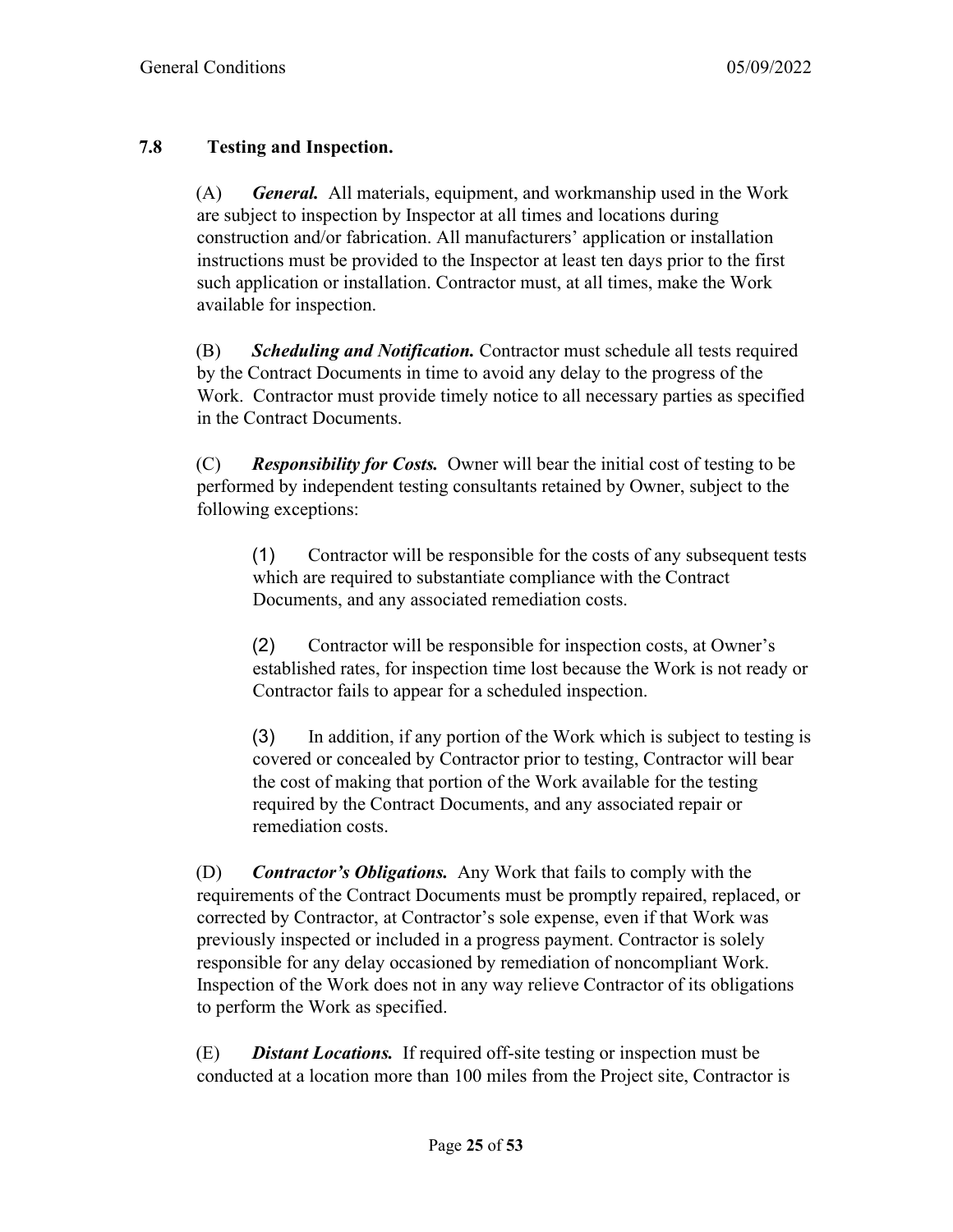solely responsible for the additional travel costs required for testing and/or inspection at such locations.

(F) *Final Inspection.* The provisions of this Section 7.8 apply to final inspection under Article 11, Completion and Warranty Provisions.

**7.9 Clean up.** Contractor must regularly remove debris and waste materials and maintain the Worksite in clean and neat condition.

(A) *General.* Prior to discontinuing work in an area, Contractor must clean the area and remove all rubbish along with its construction equipment, tools, machinery, waste and surplus materials. Contractor must, at all times, minimize and confine dust and debris resulting from construction activities.

(B) *Completion.* At the completion of the Work, Contractor must remove from the Worksite all of its equipment, tools, surplus materials, waste materials and debris. Before demobilizing from the Worksite, Contractor must ensure that all surfaces are cleaned, sealed, waxed, or finished as applicable, and that all marks, stains, paint splatters, and the like have been properly removed from the completed Work and the surrounding areas.

(C) *Non-Compliance.* If Contractor fails to commence compliance with its cleanup obligations within two business days following written notification from Owner or its representative, Owner may undertake appropriate cleanup measures without further notice and the cost will be deducted from any amounts due or to become due the Contractor.

**7.10 Instructions and Manuals.** Contractor must provide three copies each of all instructions and manuals required by the Contract Documents, unless otherwise specified. These must be complete as to drawings, details, parts lists, performance data, and other information that may be required for Owner to easily maintain and service the materials and equipment installed for this Project.

(A) *Submittal Requirements.* All manufacturers' application or installation instructions must be provided to the Inspector at least ten days prior to the first such application. The instructions and manuals, along with any required guarantees, must be delivered to the Architect/Engineer for review.

(B) *Instruction of Personnel.* Contractor or its Subcontractors must instruct Owner's personnel in the operation and maintenance of any complex equipment as a condition precedent to Final Completion, if required in the Contract Documents.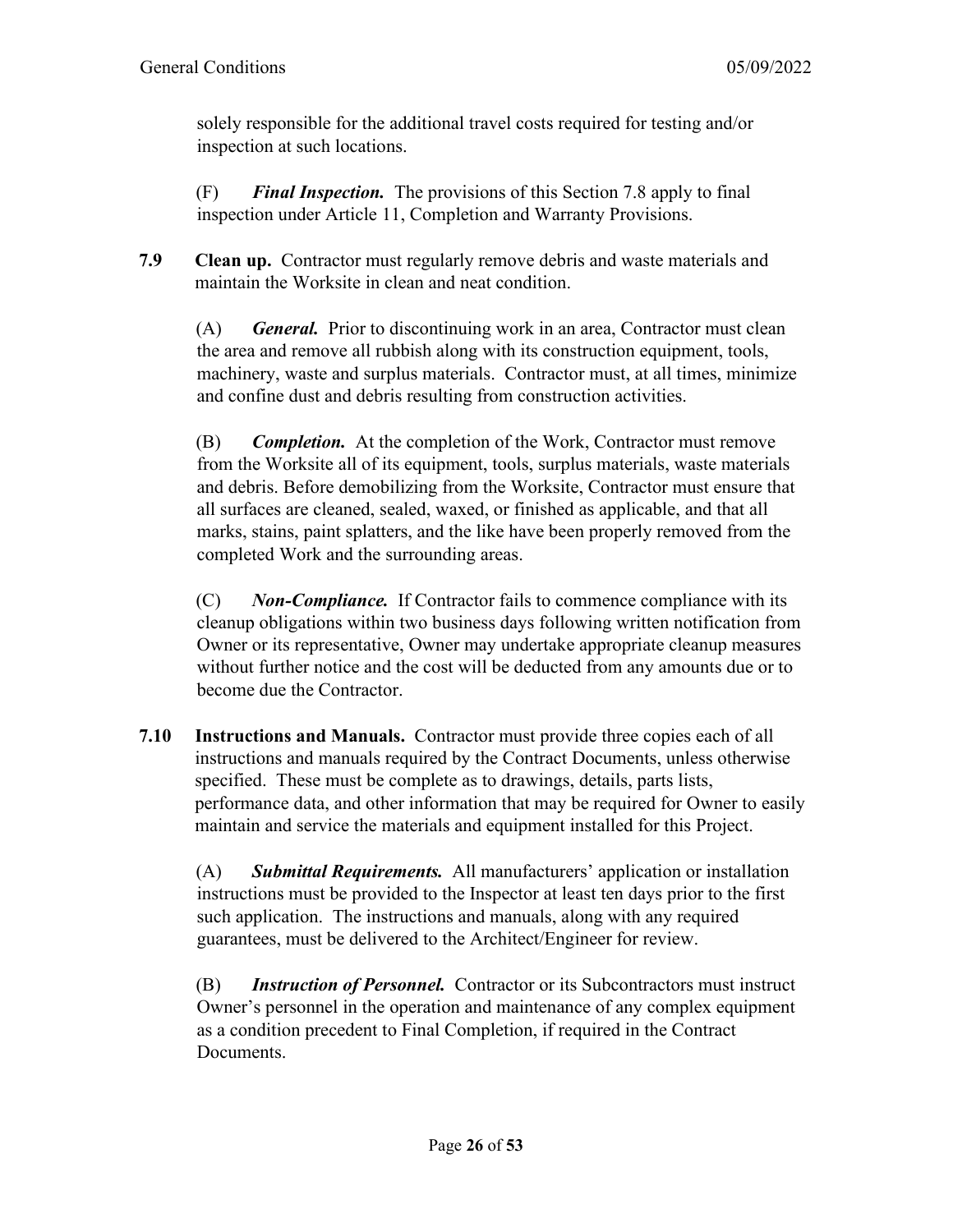- **7.11 As-built Drawings.** Contractor and its Subcontractors must maintain on the Worksite a separate complete set of the Drawings which will be used solely for the purpose of recording changes made in any portion of the Work in order to create accurate record drawings at the end of the Project.
	- (A) *Duty to Update.* The as-built drawings must be updated as changes occur, on a daily basis if necessary. Progress payments may be delayed, in whole or in part, until the as-built drawings are brought up to date to the satisfaction of the Architect/Engineer. Actual locations to scale must be identified on the as-built drawings for all runs of mechanical and electrical work, including all site utilities, etc., installed underground, in walls, floors, or otherwise concealed. Deviations from the original Drawings must be shown in detail. The location of all main runs, whether piping, conduit, ductwork, drain lines, etc., must be shown by dimension and elevation.
	- (B) *Final Completion.* Contractor must verify that all changes in the work are depicted in the as-built drawings and must deliver the complete set of asbuilt drawings to the Owner and Architect/Engineer for review and approval as a condition precedent to Final Completion.
- **7.12 Existing Utilities.** As required by Government Code Section 4215, if, during the performance of the Work, Contractor discovers utility facilities not identified by Owner in the Contract Documents, Contractor must immediately provide written notice to Owner and the utility. Owner assumes responsibility for the timely removal, relocation, or protection of existing main or trunkline utility facilities located on the Project site, if those utilities are not identified in the Contract Documents. Contractor will be compensated in accordance with the provisions of the Contract Documents for the costs of locating, repairing damage not due to Contractor's failure to exercise reasonable care, and removing or relocating such utility facilities not indicated in the Drawings or Specifications with reasonable accuracy, and for equipment on the Project necessarily idled during such work. Contractor will not be assessed liquidated damages for delay in completion of the Work, to the extent such delay was caused by Owner's failure to provide for removal or relocation of the utility facilities.
- **7.13 Notice of Excavation.** Government Code Section 4216.2, requires that except in an emergency, Contractor must contact the appropriate regional notification center, or Underground Services Alert at 800-642-2444 (for Northern California), at least two working days, but not more than 14 calendar days before starting any excavation if the excavation will be conducted in an area that is known, or reasonable should be known, to contain subsurface installations, and if practical, Contractor must delineate with white paint or other suitable markings the area to be excavated.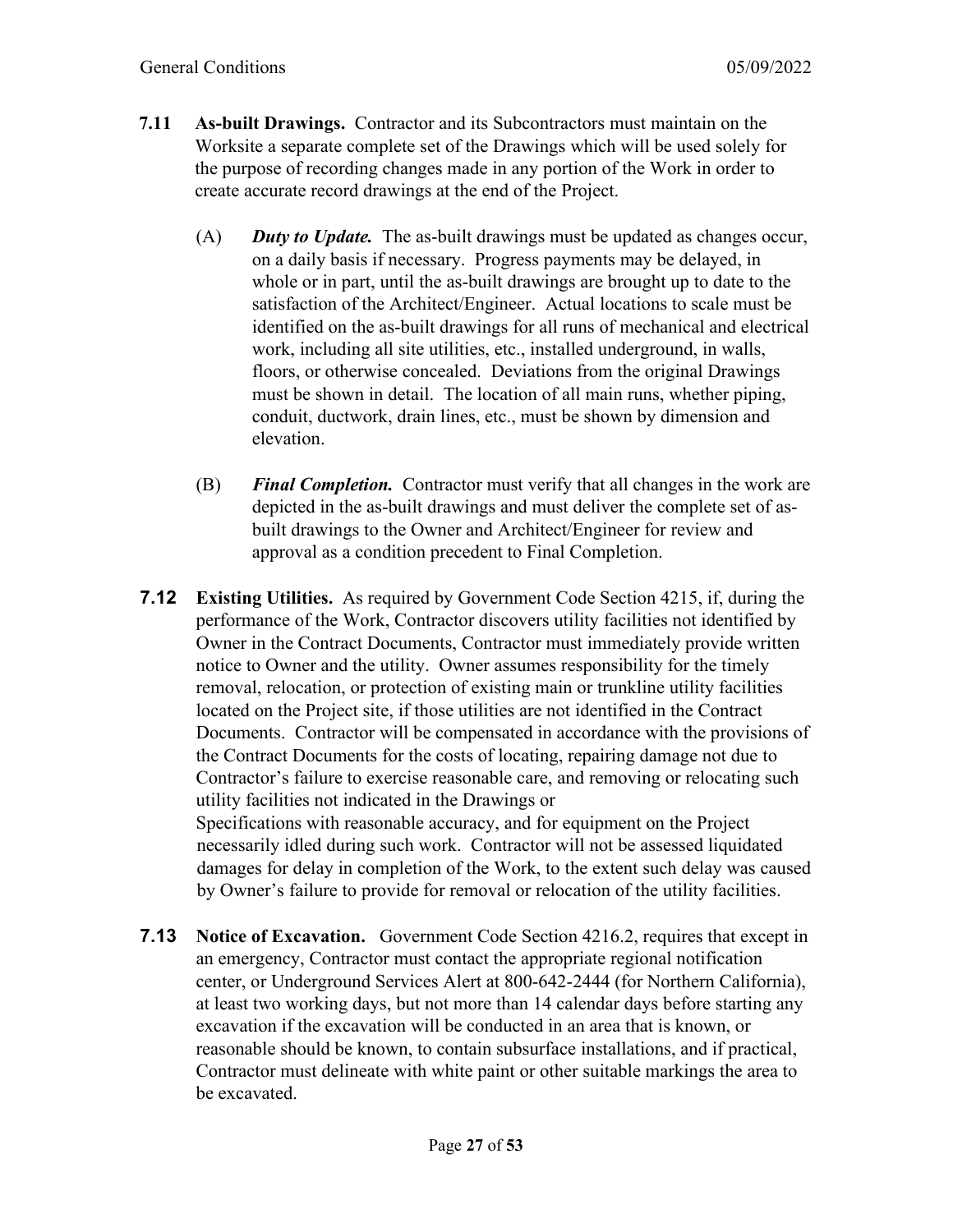### **7.14 Trenching and Excavations.**

(A) *Duty to Notify.* Contractor must promptly, and before the following conditions are disturbed, provide written notice to Owner if the Contractor finds any of the following conditions:

(1) Material that Contractor believes may be a hazardous waste, as defined in Section 25117 of the Health and Safety Code, that is required to be removed to a Class I, Class II, or Class III disposal site in accordance with the provisions of existing law;

(2) Subsurface or latent physical conditions at the Worksite differing from those indicated by information about the Worksite made available to bidders prior to the deadline for submitting bids; or

(3) Unknown physical conditions at the Worksite of any unusual nature, differing materially different from those ordinarily encountered and generally recognized as inherent in work of the character required by the Contract Documents.

- (B) *Owner Investigation.* Owner will promptly investigate the conditions and if Owner finds that the conditions do materially differ or do involve hazardous waste, and cause a decrease or increase in Contractor's cost of, or the time required for, performance of any part of the Work, Owner will issue a Change Order.
- (C) *Disputes.* In the event that a dispute arises between the Owner and the Contractor regarding any of the conditions specified in subsection (A) above, Contractor will not be excused from any scheduled completion date provided for in the Contract Documents, but must proceed with all Work to be performed under the Contract. Contractor will retain any and all rights provided either by the Contract or by law which pertain to the resolution of disputes between Contractor and Owner.
- **7.15 Trenching of Five Feet or More.** As required by Labor Code Section 6705, if the Contract Price exceeds \$25,000 and the Work includes the excavation of any trench or trenches of five feet or more in depth, a detailed plan must be submitted to Owner or its civil or structural engineer, for acceptance in advance of the excavation. The detailed plan must show the design of shoring, bracing, sloping, or other provisions to be made for worker protection from the hazard of caving ground during the excavation. If the plan varies from the shoring system standards, it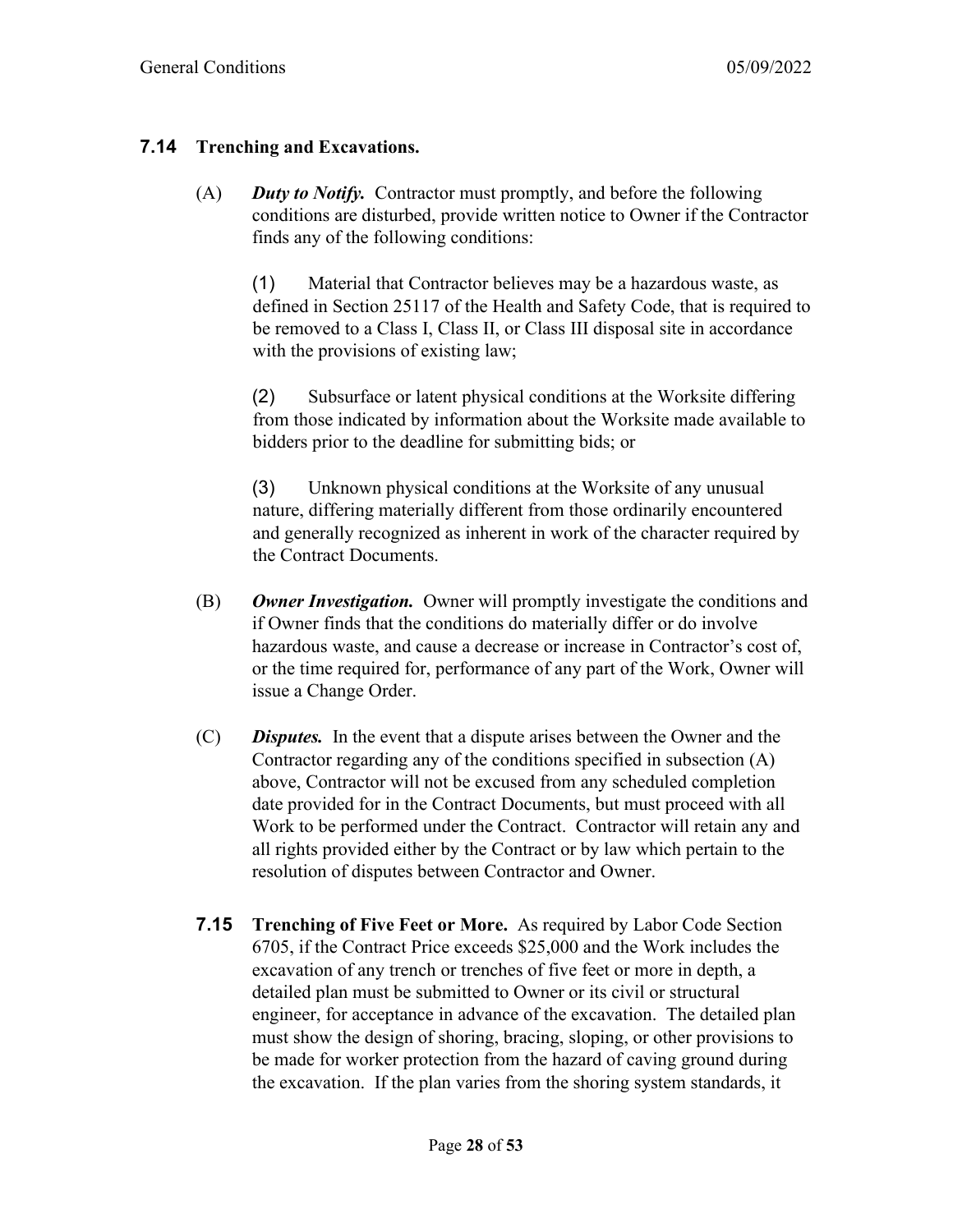must be prepared by a registered civil or structural engineer. Use of a shoring, sloping, or protective system less effective than that required by the Construction Safety Orders is prohibited.

- **7.16 New Utility Connections.** Owner will pay connection charges and meter costs for new permanent utilities required by the Contract Documents, if any. Contractor must notify Owner sufficiently in advance of the time needed to request service from each utility provider so that connections and services are initiated in accordance with the Project schedule.
- **7.17 Lines and Grades.** Contractor is required to use any benchmark provided by Architect/Engineer. Unless otherwise specified in the Contract Documents, Contractor must provide all lines and grades required to execute the Work.

# **7.18 Historic or Archeological Items**.

- (A) *Contractor's Obligations.* Contractor must ensure that all persons performing Work at the Project site are required to immediately notify the Inspector or Owner's Representative, upon discovery of any potential historic or archeological items, including historic or prehistoric ruins, burial grounds, archaeological or vertebrate paleontological site, including fossilized footprints or other archeological, paleontological or historical feature on the Project site (collectively, "Historic or Archeological Items").
- (B) *Discovery; Cessation of Work.* Upon discovery of any potential Historic or Archeological Items, Work must be stopped within an 85-foot radius of the find and may not resume until authorized in writing by Owner's Representative. If required by Owner, Contractor must assist in protecting or recovering the Historic or Archeological Items, any such assistance to be compensated as extra work on a time and materials basis under Article 6, Contract Modification. Any suspension of Work required due to discovery of Historic or Archeological Items will be treated as a suspension for convenience under Article 13.
- **7.19 Environmental Control.** Contractor must not pollute any drainage course or its tributary inlets with fuels, oils, bitumens, acids, insecticides, herbicides or other harmful materials. Contractor and its Subcontractors shall at all times in the performance of the Work comply with all applicable federal, state, and local laws and regulations concerning pollution of waterways.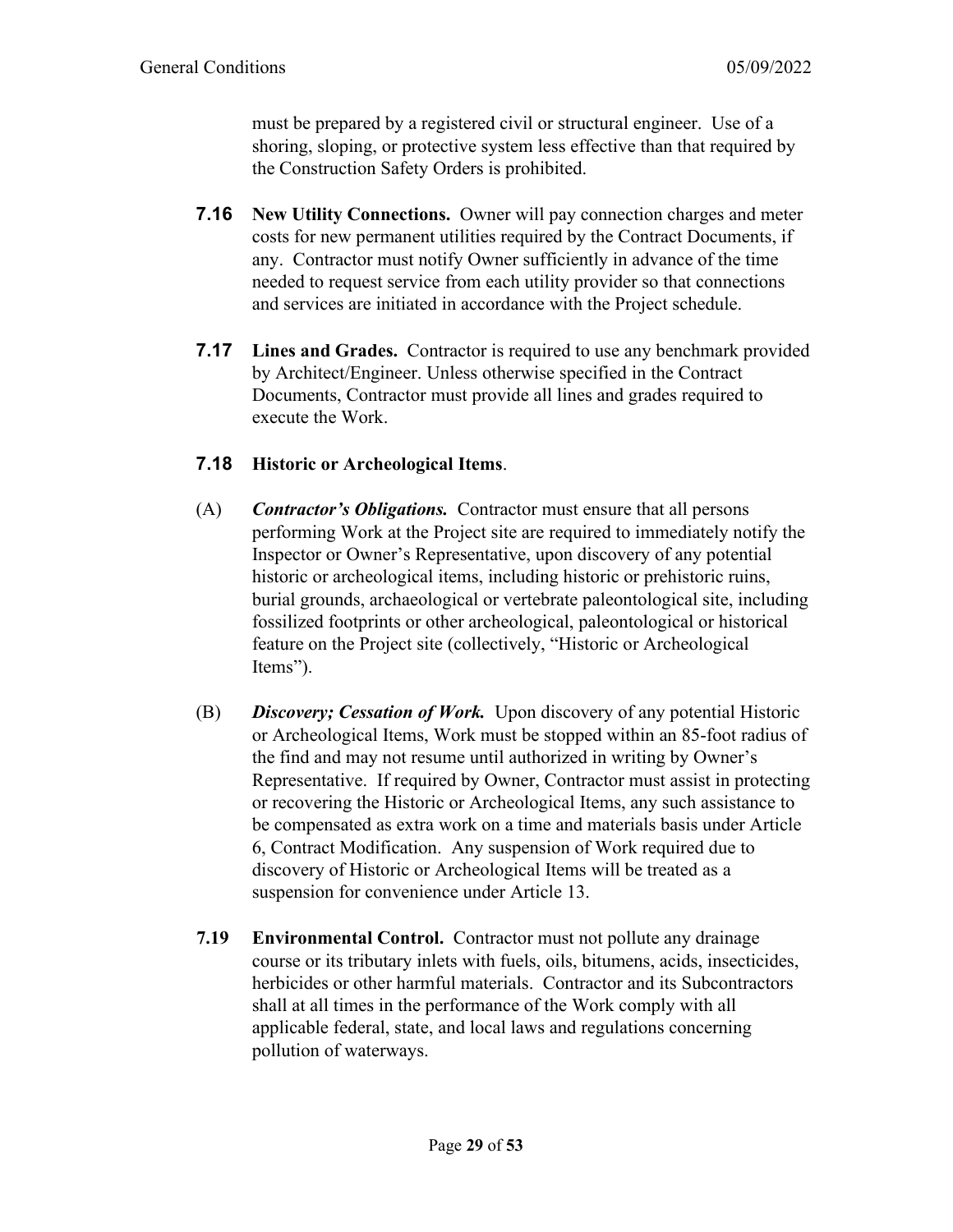- (A) *Stormwater Permit.* Contractor must comply with all applicable conditions of the State Water Resources Control Board National Pollutant Discharge Elimination System General Permit for Waste Discharge Requirements for Discharges of Stormwater Runoff Associated with Construction Activity ("Stormwater Permit").
- (B) *Contractor's Obligations.* If required for the Work, a copy of the Stormwater Permit is on file in Owner's principal administrative offices, and the Contractor must comply with the same without adjustment of the Contract Price or the Contract Time. The Contractor must timely and completely submit required reports and monitoring information required by the conditions of the Stormwater Permit, the Contractor must comply with all other applicable state, municipal or regional laws, ordinances, rules or regulations governing discharge of stormwater, including applicable municipal stormwater management programs.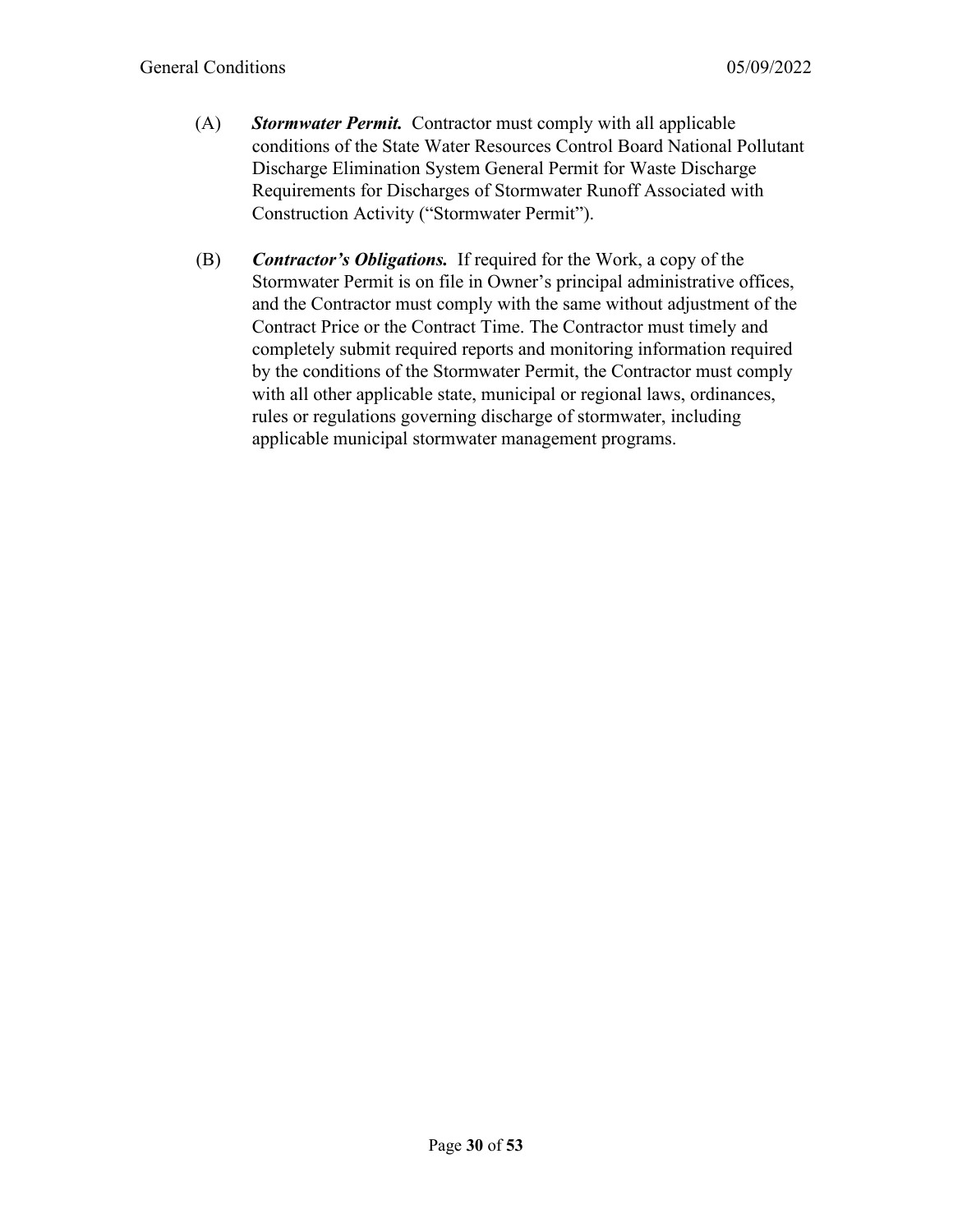# **Article 8 Payment**

- **8.1 Schedule of Values.** Prior to submitting its first application for payment, Contractor must prepare and submit to Owner and Architect/Engineer a schedule of values apportioned to the various divisions and phases of the Work. Each line item contained in the schedule of values must be assigned a value such that the total of all items shall equal the Contract Price. The items must be sufficiently detailed to enable accurate evaluation of the percentage of completion claimed in each application for payment, and the assigned value consistent with any itemized or unit pricing submitted with Contractor's bid.
- **8.2 Progress Payments.** Following the last day of each month, or as otherwise required by the Special Conditions or Specifications, Contractor will submit to Owner and Architect/Engineer for approval, a monthly application for payment for Work performed during the preceding month based on the estimated value of the Work performed during that preceding month.
- (A) *Application for Payment.* Each application for payment must be itemized to include labor, materials, and equipment incorporated into the Work, and materials and equipment delivered to the Worksite, as well as authorized and approved Change Orders. Each pay application must be supported by the Contractor's schedule of values and any other substantiating data required by the Contract Documents. **Each application for payment shall be accompanied by completed "Contract Balance Form," a copy of which is provided at the end of** 
	- **Article 8.**
- (B) *Payment of Undisputed Amounts.* Owner will pay the undisputed amount due, as certified by Architect/Engineer, within thirty (30) days after Contractor has submitted a complete and accurate payment application, subject to Public Contract Code Section 20104.50. Owner will deduct a percentage from each progress payment as retention, as set forth in Section 8.5, below, and may deduct additional amounts as set forth in Section 8.3, below.
- **8.3 Adjustment of Payment Application.** Owner may adjust or reject a payment application, including application for Final Payment, in whole or in part, based upon any of the circumstances listed below. Contractor will be notified in writing of the basis for the adjustment, and will be promptly paid once the basis for that adjustment has been remedied and no longer exists.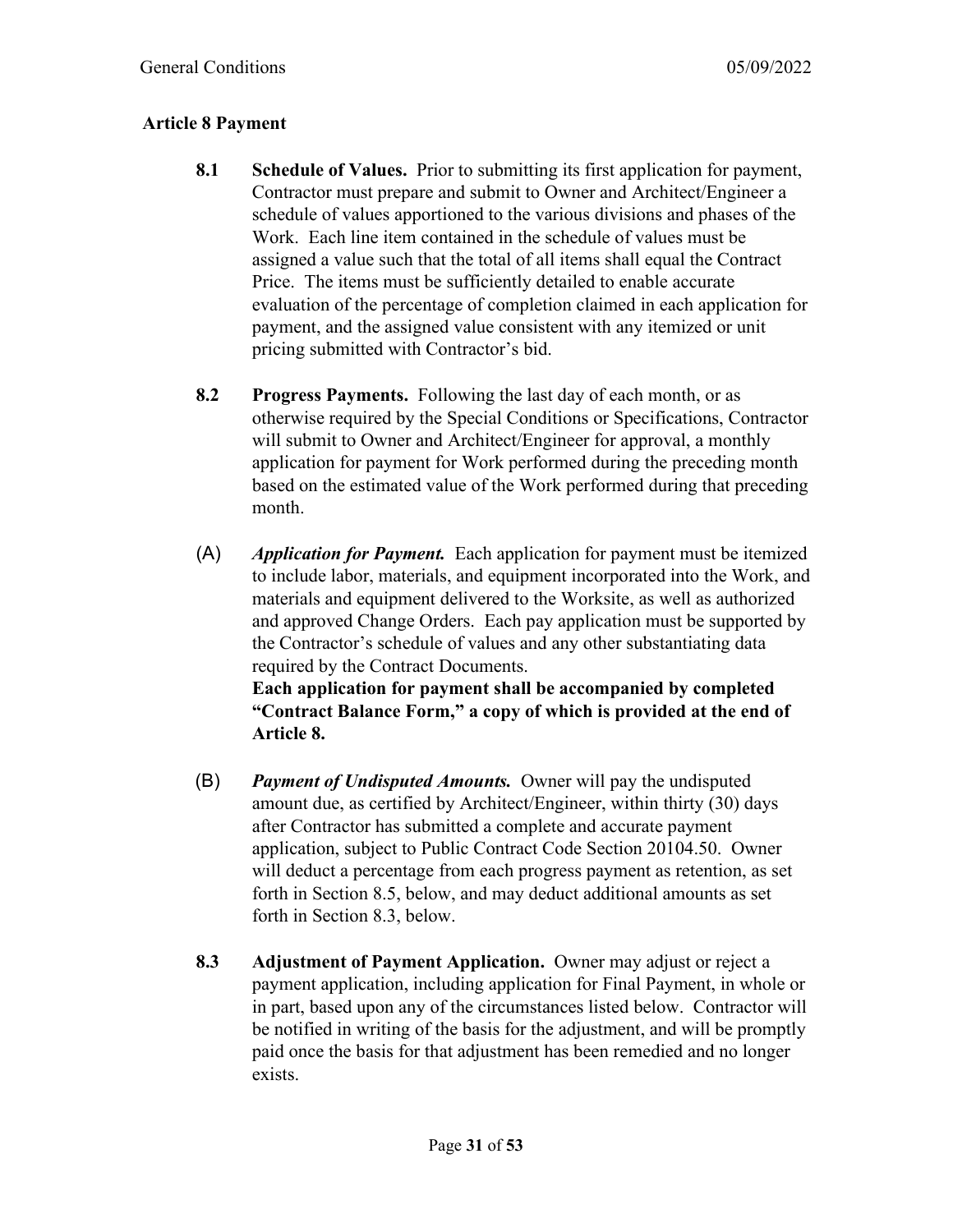- (A) Contractor's unexcused failure to perform the Work as required by the Contract Documents, including correction or completion of punch list items;
- (B) Loss or damage caused by Contractor or its Subcontractor(s) arising out of or relating to performance of the Work;
- (C) Contractor's failure to pay its Subcontractors and suppliers when payment is due;
- (D) Failure to timely correct rejected, nonconforming, or defective Work;
- (E) Unexcused delay in performance of the Work;
- (F) Any unreleased stop notice, retained as 125% of the amount claimed;
- (G) Failure to submit any required schedule or schedule update in the manner and within the time specified in the Contract Documents:
- (H) Failure to maintain or submit as-built documents in the manner and within the time specified in the Contract Documents;
- (I) Work performed without approved Shop Drawings, when approved Shop Drawings are required before proceeding with the Work;
- (J) Contractor's payroll records are delinquent or inadequate; and
- (K) Any other costs or charges that may be offset against payments due, as provided in the Contract Documents, including liquidated damages.
- **8.4 Acceptance of Work.** Neither Owner's payment of progress payments nor its partial or full use or occupancy of the Project constitutes acceptance of any part of the Work.
- **8.5 Retention.** Owner will retain five percent of the amount due on each progress payment, or the percentage stated in the Notice Inviting Bids, whichever is greater, as retention to ensure full and satisfactory performance of the Work.
- (A) *Substitution of Securities.* As provided by Public Contract Code Section 22300, Contractor may request in writing that it be allowed, at its sole expense, to substitute securities for the retention withheld by Owner. Any escrow agreement entered into pursuant to this provision will fully comply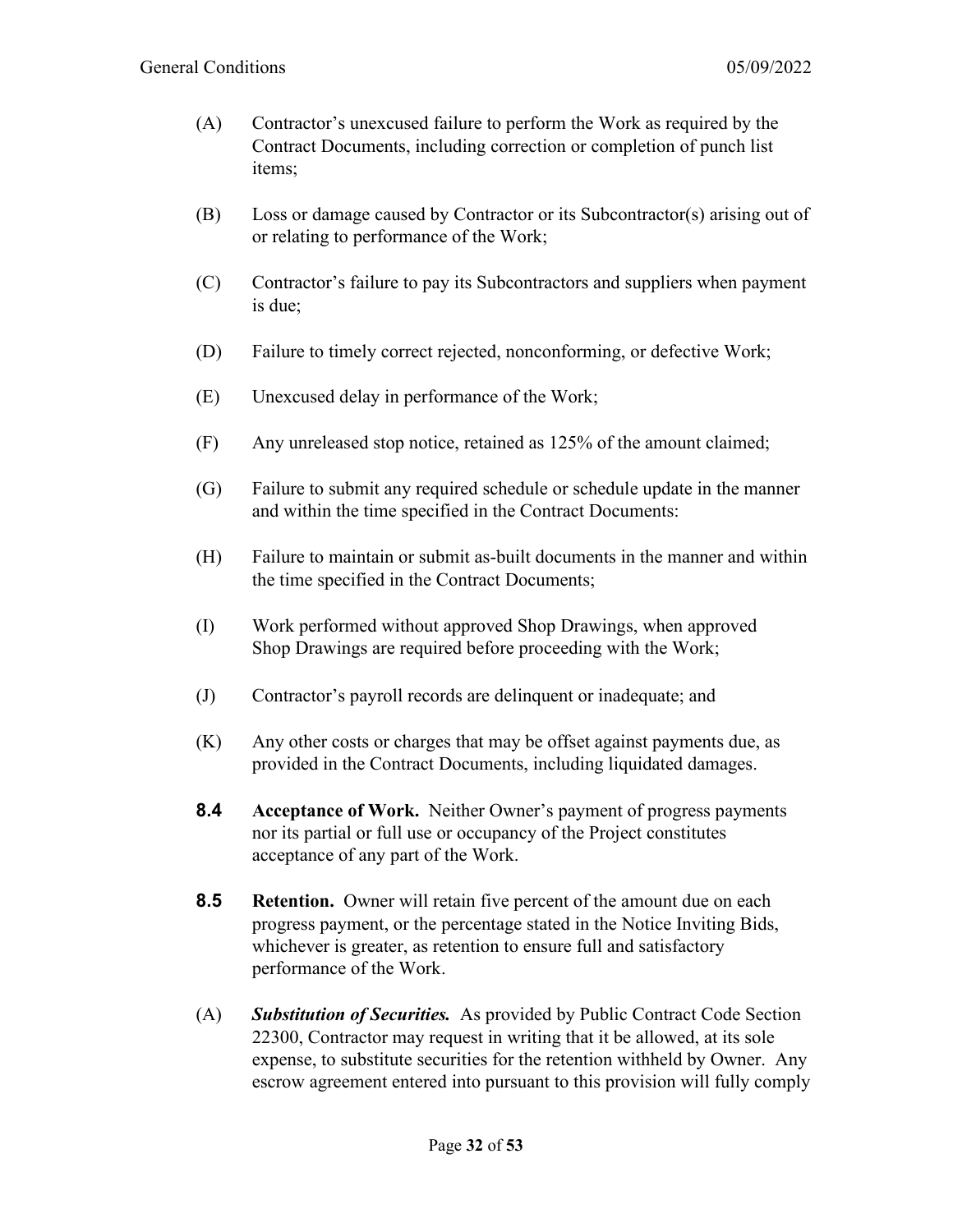with Public Contract Code Section 22300, and will be subject to approval as to form by Owner's legal counsel.

- (B) *Release of Undisputed Retention.* All undisputed retention, less any amounts that may be assessed as liquidated damages, retained for stop notices, or otherwise withheld under Section 8.3 or 8.6 will be released as Final Payment to Contractor no sooner than 35 days following recordation of the notice of completion, and no later than 60 days following acceptance of the Project by Owner's governing body or authorized designee, or, if the Project has not been accepted, no later than 60 days after the Project is otherwise considered complete under Public Contract Code Section 7107(c).
- **8.6 Setoff.** Owner is entitled to set off any amounts due from Contractor against any payments due to Contractor. Owner's entitlement to setoff includes progress payments as well as Final Payment and release of retention.
- **8.7 Payment to Subcontractors and Suppliers.** Each month, Contractor must promptly pay each Subcontractor and supplier the value of the portion of labor, materials, and equipment incorporated into the Work or delivered to the Worksite by the Subcontractor or supplier during the preceding month. Such payments must be made in accordance with the requirements of the law, and those of the Contract Documents and applicable subcontract or supplier contract.
- (A) *Withholding for Stop Notice.* Owner will withhold 125% of the amount claimed by an unreleased stop notice, a portion of which may be retained by Owner for the costs incurred in handling the stop notice claim, including attorneys' fees and costs, as authorized by law.
- (B) *Joint Checks.* Owner reserves the right to issue joint checks made payable to the Contractor and its Subcontractors or suppliers. As a condition to release of payment by a joint check, the joint check payees may be required to execute a joint check agreement in a form provided or approved by Owner. The joint check payees will be jointly and severally responsible for the allocation and disbursement of funds paid by joint check. Payment by joint check will not be construed to create a contractual relationship between Owner and a Subcontractor or supplier of any tier beyond the scope of the joint check agreement.
- **8.8 Final Payment.** Final Completion, acceptance of the Work by Owner, and recordation of the Notice of Completion, and any release required by the Contract Documents are conditions precedent to Final Payment and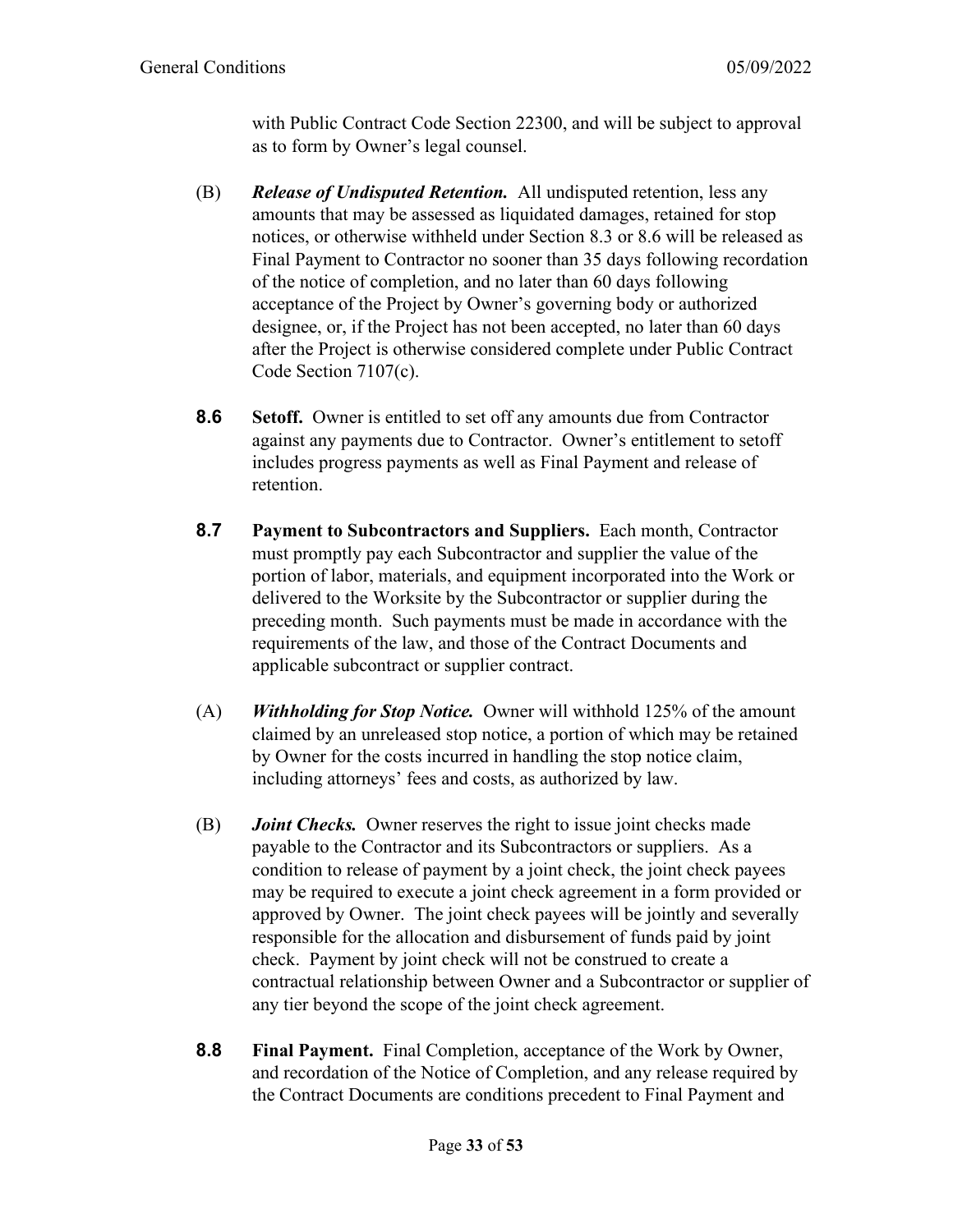release of undisputed retention, as set forth above. Contractor's application for Final Payment must comply with the requirements for submitting an application for a progress payment as stated in Section 8.2, above. Corrections to previous progress payments, including adjustments to estimated quantities for unit priced items, may be included in the Final Payment. The date of Final Payment is deemed to be effective on the date that Owner acts to release retention as final payment to Contractor, or otherwise provides written notice to Contractor of Final Payment. If the amount due from Contractor to Owner exceeds the amount of Final Payment, Owner retains the right to recover the balance from Contractor or its sureties.

- **8.9 Release of Claims.** Owner may, at any time, require that payment of the undisputed portion of any progress payment or Final Payment be contingent upon Contractor furnishing Owner with a written release of all claims against Owner arising from or related to the portion of Work covered by those undisputed amounts. Any disputed amounts may be specifically excluded from the release.
- **8.10 Warranty of Title.** Contractor warrants that title to all work, materials, or equipment incorporated into the Work and included in a request for payment will pass over to Owner free of any claims, liens, or encumbrances upon payment to Contractor.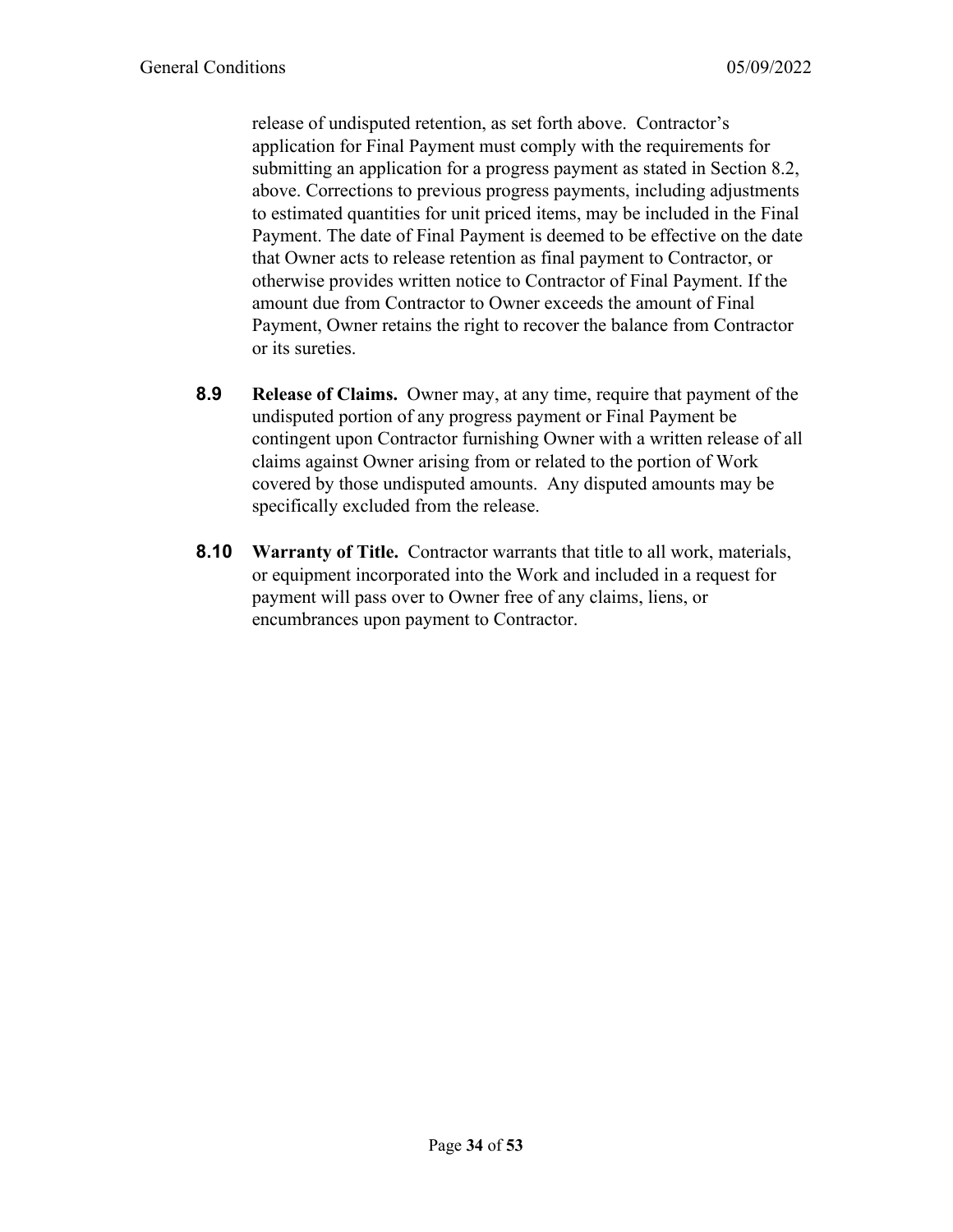# **CONTRACT BALANCE FORM (NOTE: SAMPLE FORM)**

# **Project Name: Marinwood CSD PARK MAINTENANCE FACILITY**

*Note: A detailed invoice MUST be attached to this Contract Balance Form.*

| CONTRACTOR NAME:                                                                    |                             |                                                                                                                                                                                                                                                                                                                                                                                                                                                                                                                                                                 |
|-------------------------------------------------------------------------------------|-----------------------------|-----------------------------------------------------------------------------------------------------------------------------------------------------------------------------------------------------------------------------------------------------------------------------------------------------------------------------------------------------------------------------------------------------------------------------------------------------------------------------------------------------------------------------------------------------------------|
|                                                                                     |                             |                                                                                                                                                                                                                                                                                                                                                                                                                                                                                                                                                                 |
|                                                                                     |                             | $\text{FAX NO.:}\n \underline{\hspace{2cm}}\n \underline{\hspace{2cm}}\n \underline{\hspace{2cm}}\n \underline{\hspace{2cm}}\n \underline{\hspace{2cm}}\n \underline{\hspace{2cm}}\n \underline{\hspace{2cm}}\n \underline{\hspace{2cm}}\n \underline{\hspace{2cm}}\n \underline{\hspace{2cm}}\n \underline{\hspace{2cm}}\n \underline{\hspace{2cm}}\n \underline{\hspace{2cm}}\n \underline{\hspace{2cm}}\n \underline{\hspace{2cm}}\n \underline{\hspace{2cm}}\n \underline{\hspace{2cm}}\n \underline{\hspace{2cm}}\n \underline{\hspace{2cm}}\n \underline$ |
| <u> 1989 - Johann Barbara, martxa alemaniar amerikan a</u>                          |                             |                                                                                                                                                                                                                                                                                                                                                                                                                                                                                                                                                                 |
|                                                                                     |                             |                                                                                                                                                                                                                                                                                                                                                                                                                                                                                                                                                                 |
|                                                                                     |                             |                                                                                                                                                                                                                                                                                                                                                                                                                                                                                                                                                                 |
|                                                                                     |                             |                                                                                                                                                                                                                                                                                                                                                                                                                                                                                                                                                                 |
|                                                                                     |                             |                                                                                                                                                                                                                                                                                                                                                                                                                                                                                                                                                                 |
| 1. ORIGINAL CONTRACT AMOUNT:                                                        | $\frac{\text{S}}{\text{S}}$ |                                                                                                                                                                                                                                                                                                                                                                                                                                                                                                                                                                 |
| 2. APPROVED CHANGE ORDERS TOTAL:                                                    | $\mathbb{S}$                |                                                                                                                                                                                                                                                                                                                                                                                                                                                                                                                                                                 |
| 3. REVISED CONTRACT AMOUNT:                                                         |                             |                                                                                                                                                                                                                                                                                                                                                                                                                                                                                                                                                                 |
| 4. PREVIOUS BALANCE PAID:                                                           | $\mathbb{S}$                |                                                                                                                                                                                                                                                                                                                                                                                                                                                                                                                                                                 |
| 5. REMAINING BALANCE:                                                               |                             | $(3-4)$ \$                                                                                                                                                                                                                                                                                                                                                                                                                                                                                                                                                      |
| <b>6. CURRENT PROGRESS PAYMENT DUE:</b><br>(before retention)                       | $\frac{\text{S}}{\text{S}}$ |                                                                                                                                                                                                                                                                                                                                                                                                                                                                                                                                                                 |
| 7. 5% RETENTION FROM WORK DONE:                                                     | $(-)$ \$                    |                                                                                                                                                                                                                                                                                                                                                                                                                                                                                                                                                                 |
| 8. CURRENT BALANCE DUE:                                                             |                             | $(6-7)$ \$                                                                                                                                                                                                                                                                                                                                                                                                                                                                                                                                                      |
| 9. REMAINING BALANCE OF REVISED<br><b>CONTRACT AMOUNT:</b><br>(including retention) |                             | $(5-8)$ \$                                                                                                                                                                                                                                                                                                                                                                                                                                                                                                                                                      |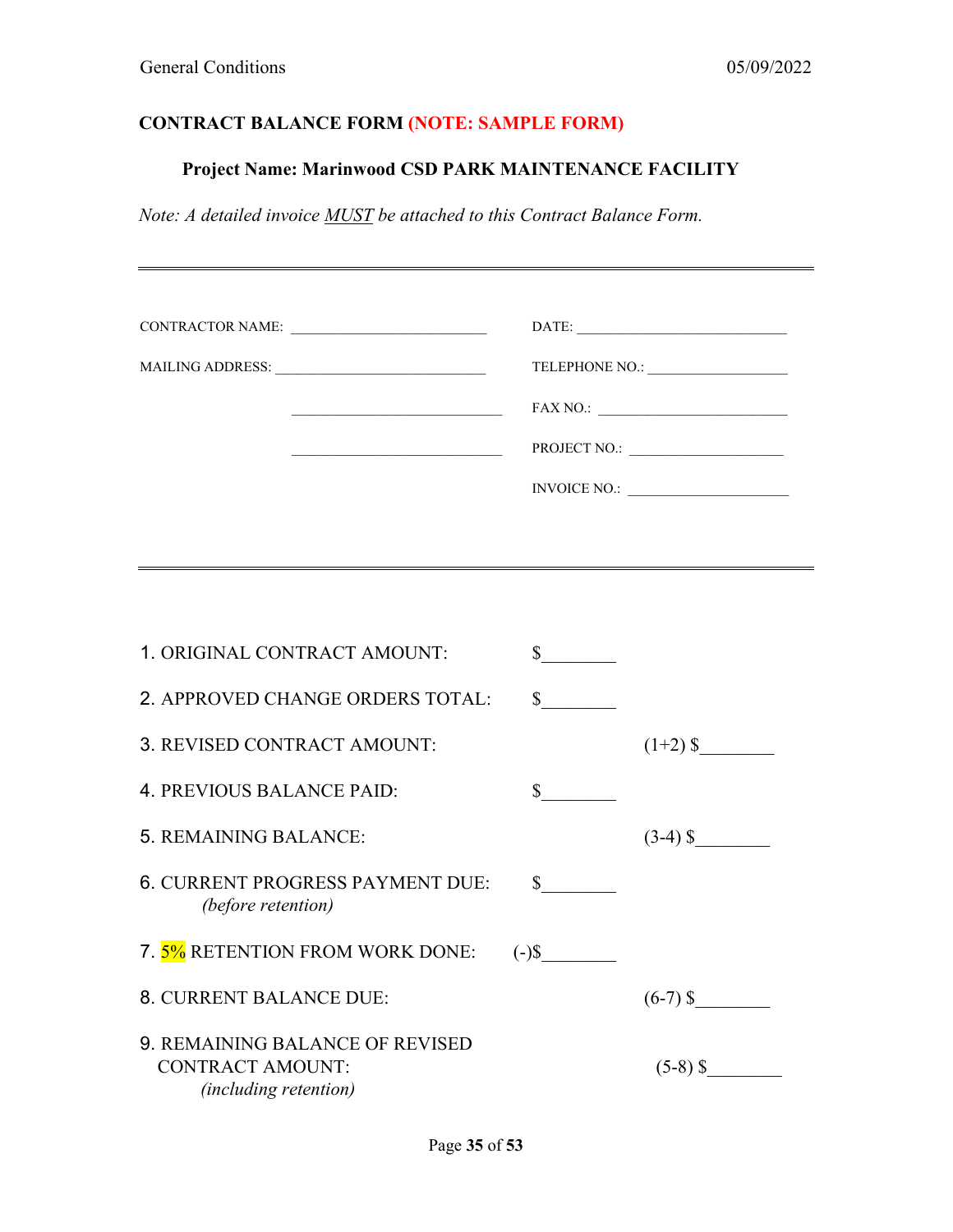#### **Article 9 Labor Provisions**

**9.1 Discrimination Prohibited**. Discrimination against any prospective or present employee engaged in the Work on grounds of race, color, ancestry, national origin, ethnicity, religion, sex, sexual orientation, age, disability, or marital status is strictly prohibited. Contractor and its Subcontractors are required to comply with all applicable Federal and California laws including the California Fair Employment Practice Act, Government Code Sections 12900 et seq., Government Code Section 11135, and Labor Code Sections 1735, 1777.5, 1777.6, and 3077.5.

#### **9.2 Labor Code Requirements.**

- (A) *Eight Hour Day.* Under Labor Code Section 1810, eight hours of labor constitute a legal day's work under this Contract.
- (B) *Penalty.* Under Labor Code Section 1813, Contractor will forfeit to Owner as a penalty, the sum of \$25.00 for each day during which a worker employed by Contractor or any Subcontractor is required or permitted to work more than eight hours in any one calendar day or more than 40 hours per calendar week, except if such workers are paid overtime under Labor Code Section 1815.
- (C) *Apprentices.* Contractor is responsible for compliance with the requirements governing employment and payment of apprentices, as set forth in Labor Code Section 1777.5, which is fully incorporated by reference.
- (D) *Notices.* Under Labor Code Section 1771.4, Contractor is required to post all job site notices prescribed by law or regulation.
- **9.3 Prevailing Wages.** Each worker performing Work under this Contract that is covered under Labor Code Section 1720, including cleanup at the Project site, must be paid at a rate not less than the prevailing wage as defined in Sections 1771 and 1774 of the Labor Code. The prevailing wage rates are available online at [http://www.dir.ca.gov/dlsr.](http://www.dir.ca.gov/dlsr) Contractor must post a copy of the applicable prevailing rates at the Worksite.
- (A) *Penalties.* Under Labor Code Section 1775, Contractor and any Subcontractor will forfeit to Owner as a penalty up to \$200.00 for each calendar day, or portion a day, for each worker paid less than the applicable prevailing wage rate. Contractor must also pay each worker the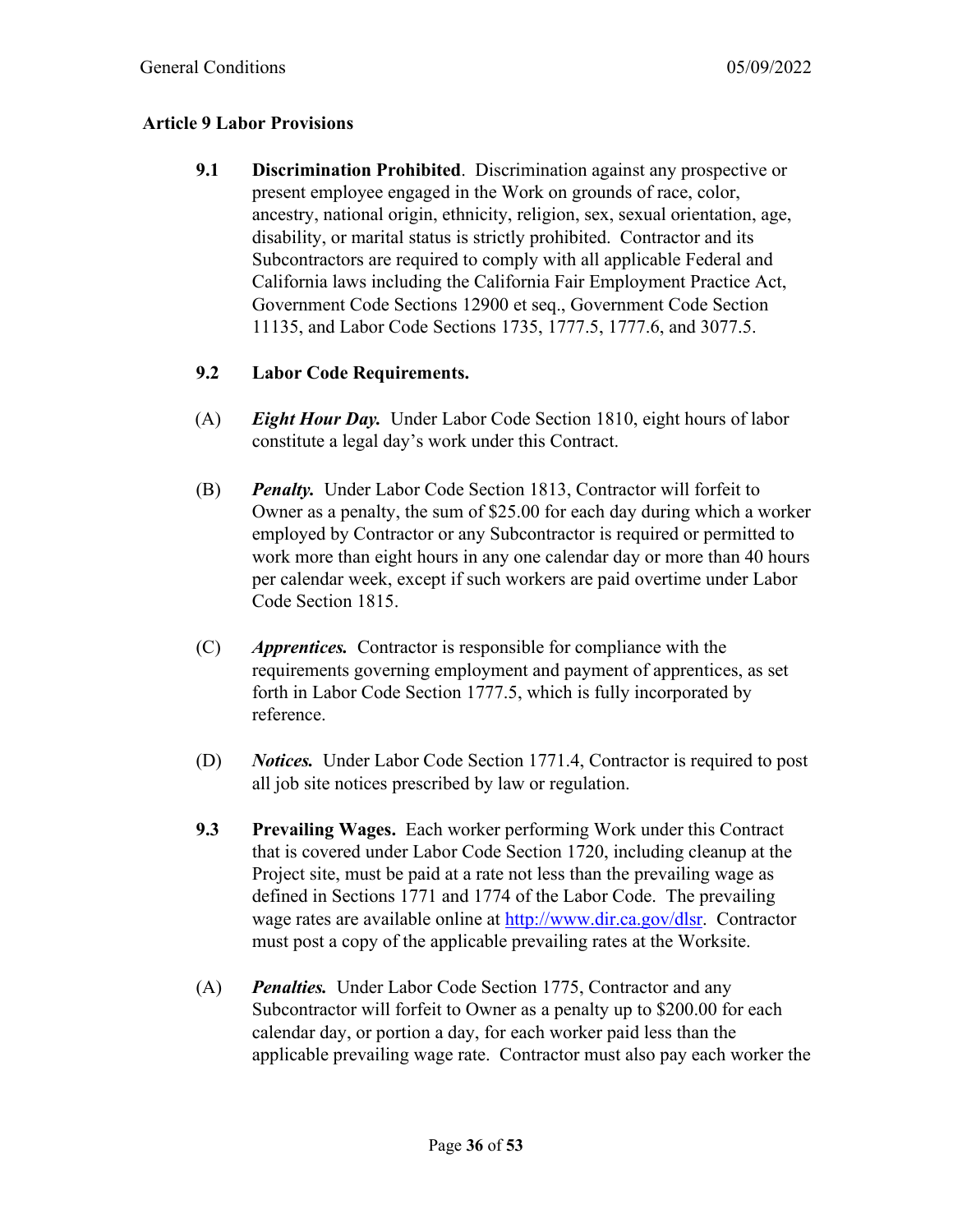difference between the applicable prevailing wage rate and the amount actually paid to that worker.

- (B) *Federal Requirements.* If this Project is subject to Federal prevailing wage requirements in addition to California prevailing wage requirements, Contractor and its Subcontractors are required to pay the higher of the current applicable prevailing wage rates under federal law, available online at [http://www.access.gpo.gov/davisbacon/ca.html,](http://www.access.gpo.gov/davisbacon/ca.html) or under California law, available online at [http://www.dir.ca.gov/DLSR.](http://www.dir.ca.gov/DLSR)
- **9.4 Payroll Records.** Contractor must comply with the provisions of Labor Code Sections 1776 and 1812, which are fully incorporated by this reference.
- (A) *Contractor and Subcontractor Obligations*. Contractor and each Subcontractor must keep accurate payroll records, showing the name, address, social security number, work classification, straight time and overtime hours worked each day and week, and the actual per diem wages paid to each journeyman, apprentice, worker, or other employee employed in connection with the Work. Each payroll record must contain or be verified by a written declaration that it is made under penalty of perjury, stating both of the following:
	- (1) The information contained in the payroll record is true and correct.
	- (2) The Contractor or Subcontractor has complied with the requirements of Labor Code Sections 1771, 1811, and 1815 for any Work performed by its employees on the Project.
- (B) *Certified Record.* A certified copy of an employee's payroll record must be made available for inspection or furnished to the employee or his or her authorized representative on request, to Owner, or to the Division of Labor Standards Enforcement, and the Division of Apprenticeship Standards of the Department of Industrial Relations, and as further provided by the Labor Code.
- (C) *Enforcement.* Upon notice of noncompliance with Labor Code Section 1776, Contractor or Subcontractor has ten days in which to comply with requirements of this section. If Contractor or Subcontractor fails to do so within the ten day period, Contractor or Subcontractor will forfeit a penalty of \$100.00 per day, or portion a day, for each worker for whom compliance is required, until strict compliance is achieved. Upon request by the Division of Apprenticeship Standards, or the Division of Labor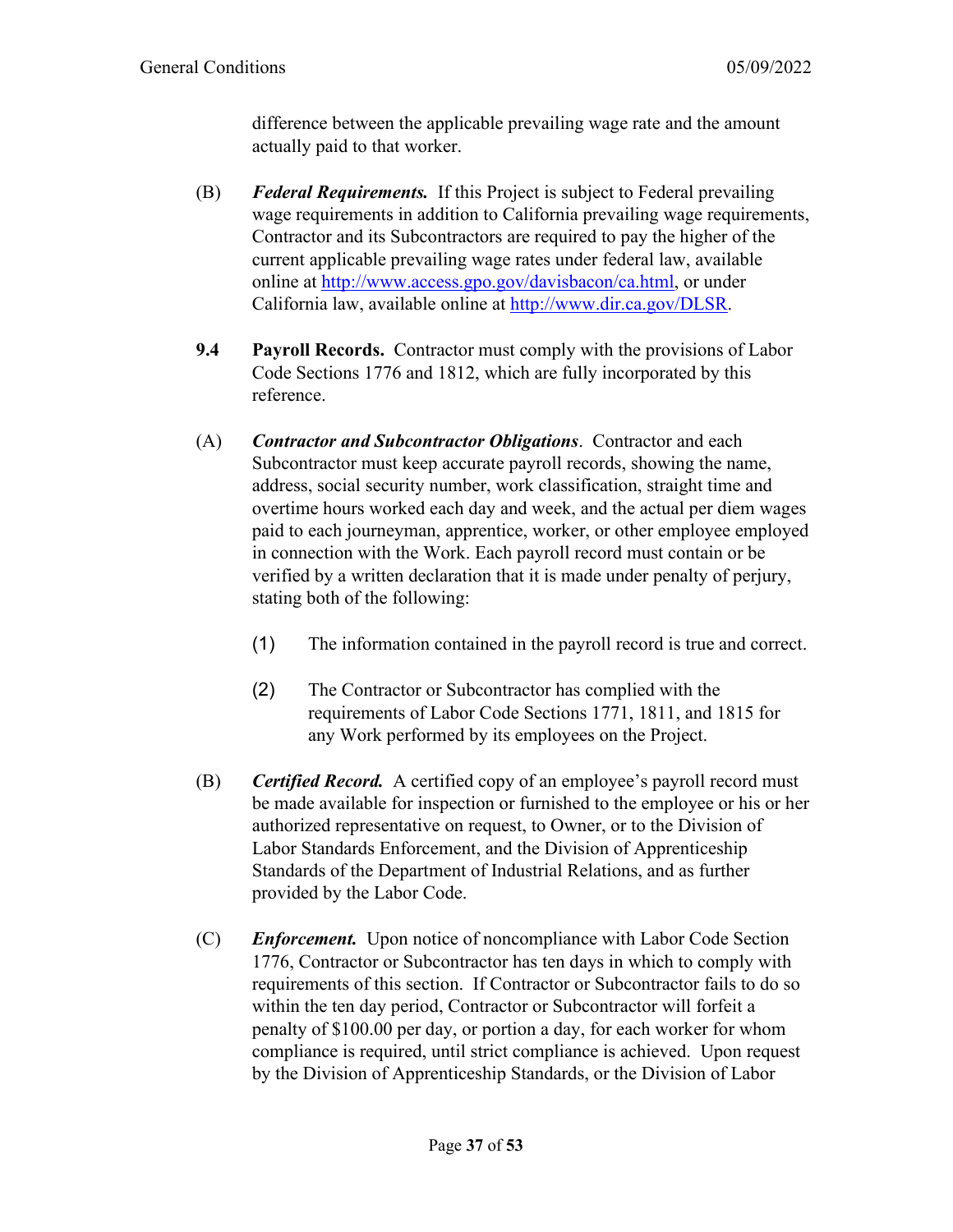Standards Enforcement, these penalties will be withheld from progress payments then due.

**9.5 Labor Compliance.** Under Labor Code section 1771.4, the Contract for this Project is subject to compliance monitoring and enforcement by the California Department of Industrial Relations.

### **Article 10 Safety Provisions**

- **10.1 Safety Precautions and Programs.** Contractor and its Subcontractors are fully responsible for safety precautions and programs, and for the safety of persons and property in the performance of the Work. Contractor and its Subcontractors must comply with all applicable safety laws, rules and regulations and seek to avoid injury, loss, or damage to persons or property by taking reasonable steps to protect its employees and other persons at the Worksite, materials and equipment stored on or off site, and property at or adjacent to the Worksite.
- (A) *Reporting Requirements.* Contractor must immediately provide a written report to Owner of all recordable accidents and injuries occurring at the Worksite. If Contractor is required to file an accident report with a government agency, Contractor will provide a copy of the report to Owner.
- (B) *Legal Compliance.* Contractor's safety program must comply with the applicable legal and regulatory requirements. Contractor must provide Owner with copies of all notices required by law or regulation.
- (C) *Contractor's Obligations.* Any damage or loss caused by Contractor arising from the Work which is not insured under property insurance must be promptly remedied by Contractor.
- (D) *Remedies.* If Owner determines, in its sole discretion, that any part of the Work or Worksite is unsafe, Owner may, without assuming responsibility for Contractor's safety program, require Contractor or its Subcontractor to cease performance of the Work or to take corrective measures to the Owner's satisfaction. If Contractor fails to promptly take the required corrective measures, Owner may perform them and deduct the cost from the Contract Price. Contractor agrees it is not entitled to submit a Claim for damages, for an increase in Contract Price, or for a change in Contract Time based on Contractor's compliance with the Owner's request for corrective measures pursuant to this provision.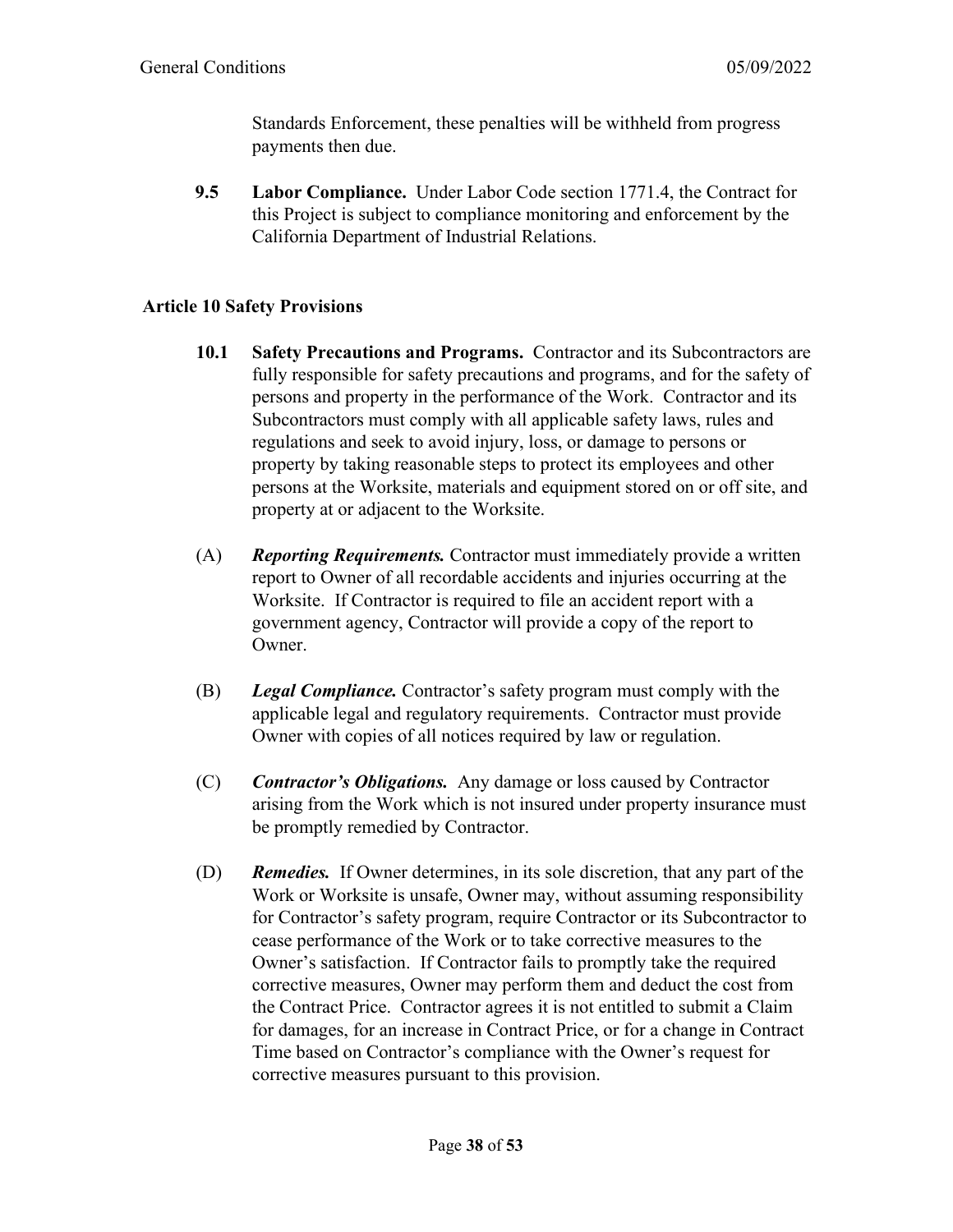- **10.2 Hazardous Materials.** Unless otherwise specified, this Contract does not include the removal, handling, or disturbance of any asbestos or other Hazardous Materials. If Contractor encounters materials on the Worksite that Contractor reasonably believes to be asbestos or other Hazardous Materials, and the asbestos or other Hazardous Materials have not been rendered harmless, Contractor may continue Work in unaffected areas reasonably believed to be safe, but must immediately cease work on the area affected and report the condition to the Owner. No asbestos, asbestos-containing products or other Hazardous Materials may be used in performance of the Work.
- **10.3 Material Safety.** Contractor must maintain Material Safety Data Sheets ("MSDS") at the Worksite, as required by law, for materials or substances used or consumed in the performance of the Work. The MSDS shall be accessible and available to Contractor's employees, Subcontractors, Owner, and Owner's representatives.
- (A) *Contractor Obligations.* Contractor is solely responsible for the proper delivery, handling, use, storage, removal, and disposal of all materials brought to the Worksite and/or used in the performance of the Work.
- (B) *Labeling.* Contractor must ensure proper labeling on any material brought onto the Worksite so that any persons working with or in the vicinity of the material may be informed as to the identity of the material, any potential hazards, and requirements for proper handling, protections, and disposal.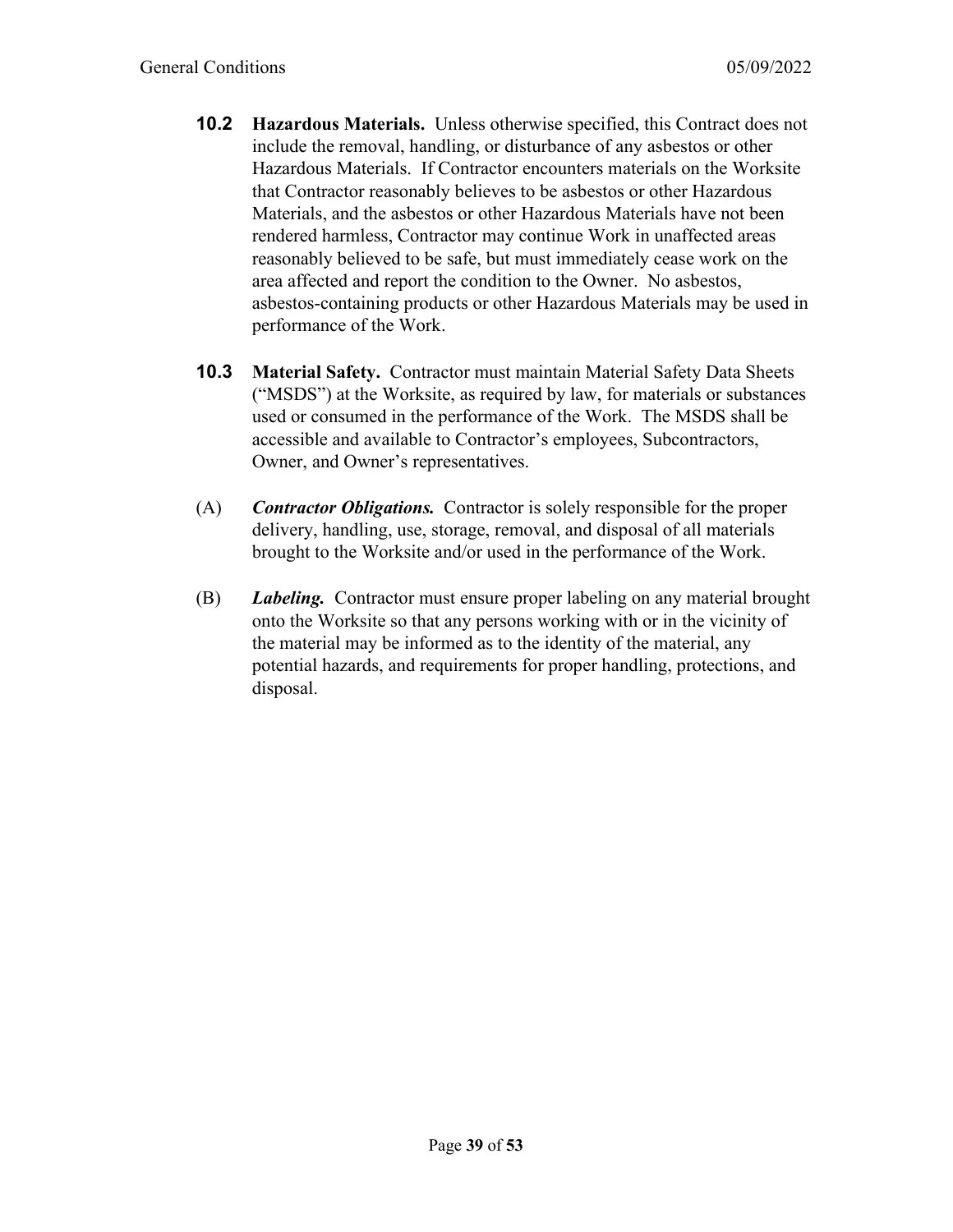#### **Article 11 Completion and Warranty Provisions**

### **11.1 Final Completion.**

- (A) *Final Inspection.* When the Work required by this Contract is fully performed, Contractor must provide written notification to Architect/Engineer requesting final inspection. Based on this inspection, Architect/Engineer will prepare a punch list of items that are incomplete, incorrectly installed, or not operating as required by the Contract Documents. The omission of any such item from this punch list will not relieve the Contractor from fulfilling all requirements of the Contract Documents.
- (B) *Punch List.* Architect/Engineer will promptly deliver the punch list to Contractor and will specify the time by which all of the punch list items must be completed or corrected. The Architect/Engineer may include Owner's estimated cost to complete each punch list item if Contractor fails to do so within the specified time.
- (C) *Requirements for Final Completion.* Final Completion will be achieved upon completion or correction of all punch list items, as verified by inspection, and upon satisfaction of all other Contract requirements, including any commissioning required under the Contract Documents, and submission of all final submittals, including a warranty bond as required under Section 4.4, instructions and manuals as required under Section 7.10, and as-built drawings as required under Section 7.11, all to Owner's satisfaction. Once Final Completion is achieved, and the Project has been formally accepted by Owner, Owner will file a notice of completion with the County Recorder.
- (D) *Final Payment.* Final Payment and release of retention, less any sums withheld pursuant to the provisions of the Contract Documents, will not be made sooner than 35 days after recordation of the notice of completion. If Contractor fails to complete all of the punch list items within the specified time, Owner may elect to accept the Project and record the notice of completion, and withhold up to 150% of Owner's estimated cost to complete the remaining items from Final Payment.

# **11.2 Warranty.**

(A) *General.* Contractor warrants that all materials and equipment will be new unless otherwise specified, of good quality, in conformance with the Contract Documents, and free from defective workmanship and materials. Contractor further warrants that the Work will be free from material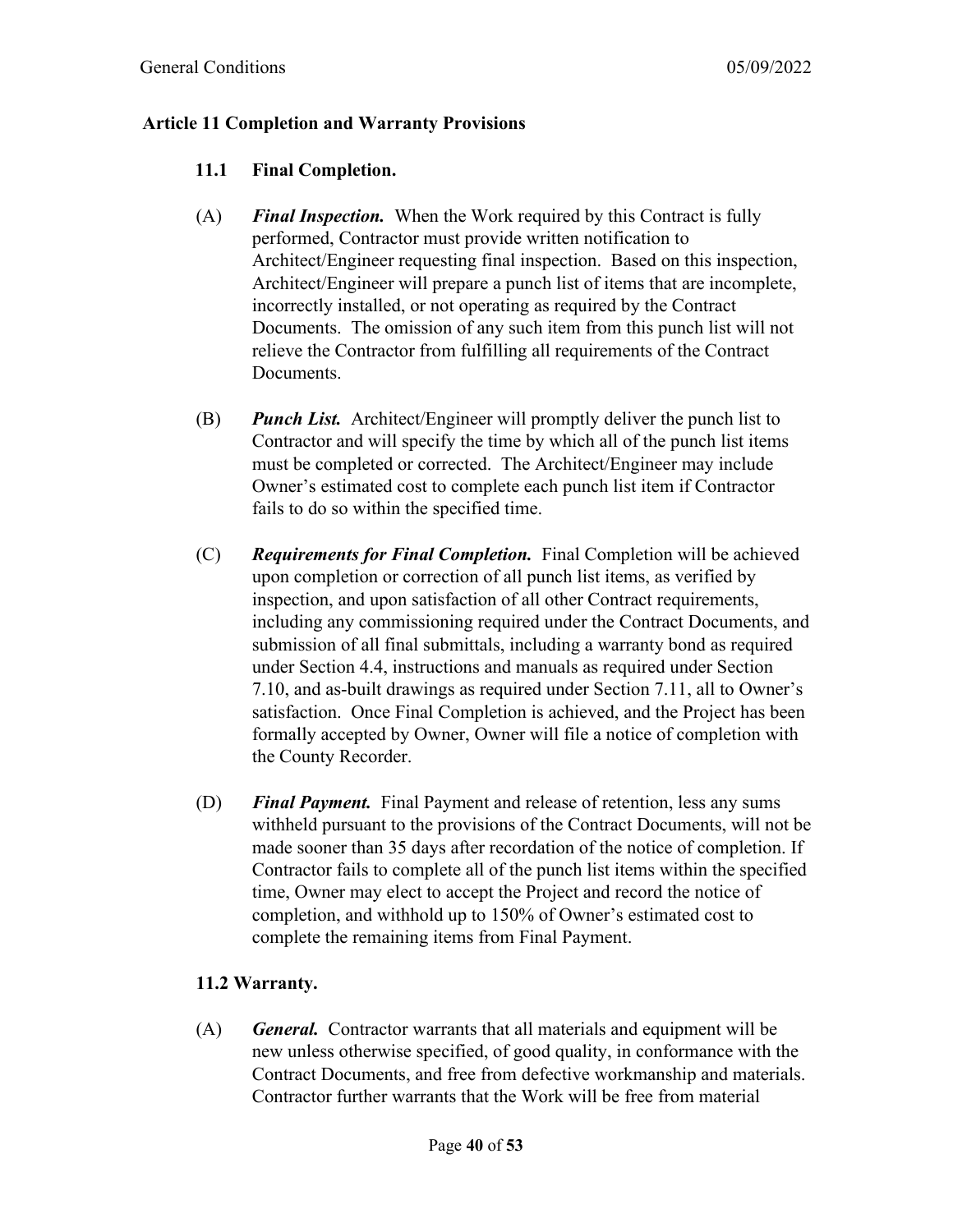defects not intrinsic in the design or materials required in the Contract Documents. At Owner's request, Contractor must furnish satisfactory evidence of the quality and type of materials and equipment furnished. Contractor's warranty does not extend to damage caused by normal wear and tear, or improper use or maintenance.

- (B) *Warranty Period.* Contractor's warranty must guarantee its Work for a period of one year from the date of recordation of the notice of completion (the "Warranty Period"), except when a longer guarantee is provided by a supplier or manufacturer or is required by the Specifications or Special Conditions. Contractor must obtain from its Subcontractors, suppliers and manufacturers any special or extended warranties required by the Contract Documents.
- (C) *Warranty Documents.* As a condition precedent to acceptance, Contractor must supply Owner with all warranty and guarantee documents relevant to equipment and materials incorporated into the Work and guaranteed by their suppliers or manufacturers.
- (D) *Subcontractors.* The warranty obligations in the Contract Documents apply to Work performed by Contractor and its Subcontractors, and Contractor expressly agrees to act as co-guarantor of such Work.
- (E) *Contractor's Obligations.* Upon written notice from Owner to Contractor of any defect in the Work discovered during the Warranty Period, Contractor or its responsible Subcontractor must promptly correct the defective Work at its own cost. Contractor's obligation to correct defects discovered during the Warranty Period will continue past the expiration of the Warranty Period as to any defects in Work for which Contractor was notified prior to expiration of the Warranty Period.
- (F) *Owner's Remedies.* If Contractor and/or its responsible Subcontractor fails to correct defective Work within ten days following notice by Owner, or sooner, if required by the circumstances, Contractor expressly agrees that Owner may correct the defects to conform with Contract Documents at Contractor's sole expense, and Contractor agrees to reimburse Owner for its costs within 30 days following Owner's submission of a demand for payment pursuant to this provision. If Owner is required to initiate legal action to compel Contractor's compliance with this provision, and Owner is the prevailing party in such action, Contractor is solely responsible for all of Owner's attorney's fees and legal costs expended to enforce Contractor's warranty obligations herein in addition to any and all costs incurred by Owner to correct the defective Work.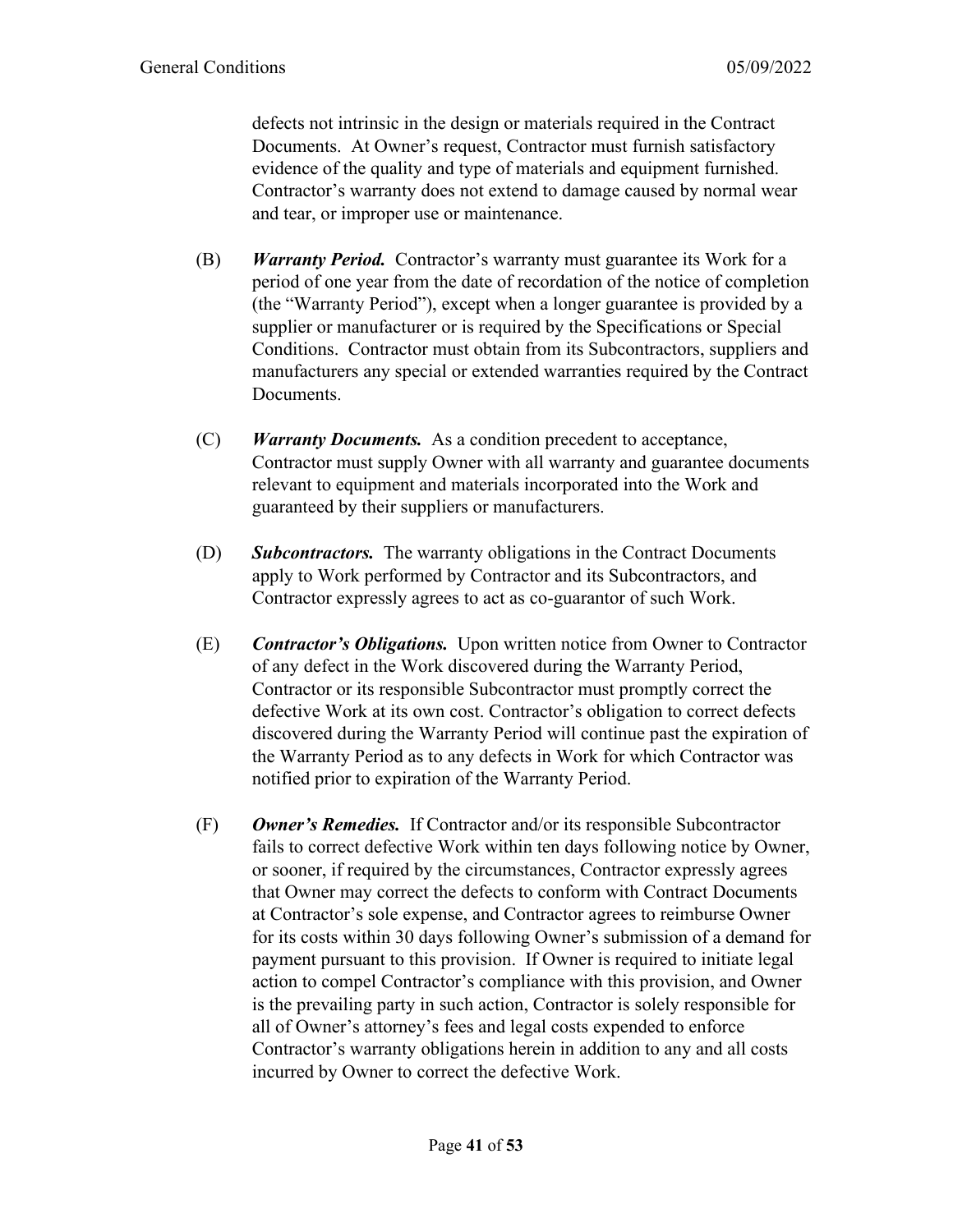- **11.3 Use Prior to Final Completion.** Owner reserves the right to occupy or make use of the Project, or any portions of the Project, prior to Final Completion if Owner has determined that the Project or portion of it is in a condition suitable for the proposed occupation or use, and that it is in its best interest to occupy or make use of the Project, or any portions of it, prior to Final Completion. Owner will notify Contractor in writing of its intent to occupy or make use of the Project or any portions of the Project, pursuant to this provision.
- (A) *Non-Waiver.* Occupation or use prior to Final Completion will not operate as acceptance of the Work or any portion of it, nor will it operate as a waiver of any of Owner's rights or Contractor's duties pursuant to these Contract Documents, and will not affect nor bear on the determination of the time of substantial completion with respect to any statute of repose pertaining to the time for filing an action for construction defect.
- (B) *Owner's Responsibility.* Owner will be responsible for the cost of maintenance and repairs due to normal wear and tear with respect to those portions of the Project that are being occupied or used before final completion. The Contract Price or the Contract Time may be adjusted pursuant to the applicable provisions of these Contract Documents if, and only to the extent that, any occupation or use under this Section actually adds to Contractor's cost or time to perform the Work.
- **11.4 Substantial Completion.** For purposes of determining "substantial completion" with respect to any statute of repose pertaining to the time for filing an action for construction defect, "substantial completion" is deemed to mean the last date that Contractor or any Subcontractor performs Work on the Project prior to recordation of the Notice of Completion, except for warranty work performed under this Article.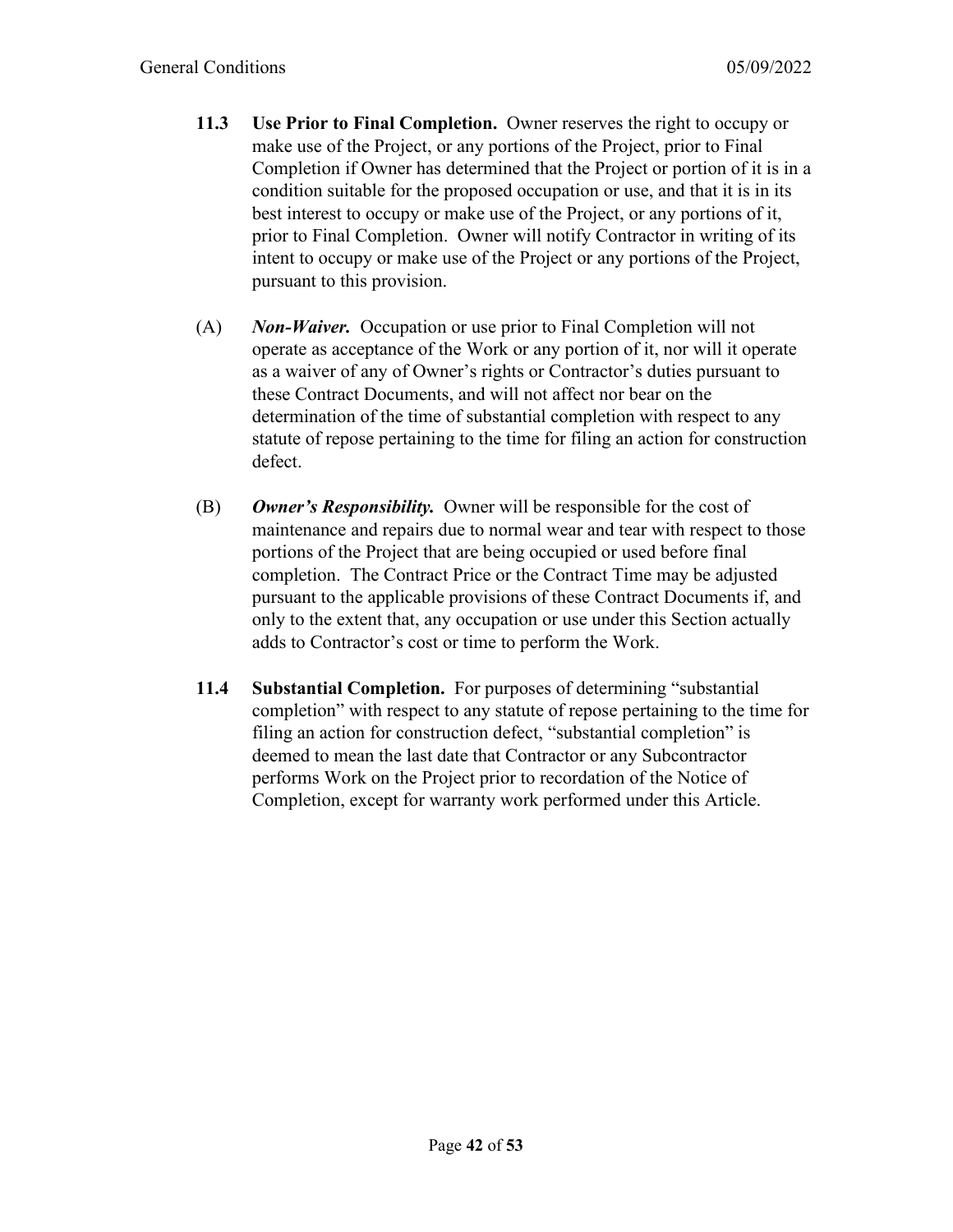#### **Article 12 Dispute Resolution**

- **12.1 Claims.** This Article applies to and provides the exclusive procedures for any Claim arising from or related to the Contract or performance of the Work.
- (A) *Definition.* "Claim" means a separate demand by Contractor, submitted in writing, for change in the Contract Time or Contract Price that has previously been submitted to Owner in accordance with the requirements of the Contract Documents, and which has been rejected by Owner, in whole or in part.
- (B) *Limitations.* A Claim may only include the portion of a previously rejected demand that remains in dispute between Contractor and Owner. With the exception of any dispute regarding the amount of money actually paid to Contractor as Final Payment, Contractor is not entitled to submit a Claim demanding a change in the Contract Time or the Contract Price, which has not previously been submitted to Owner in full compliance with Article 5 and Article 6, and subsequently rejected in whole or in part by Owner.
- (C) *Scope of Article.* This Article is intended to provide the exclusive procedures for submission and resolution of Claims of any amount, and applies in addition to the provisions of Public Contract Code Sections 20104, et seq.
- **12.2 Claims Submission.** The following requirements apply to any Claim subject to this Article:
- (A) *Substantiation.* The Claim must be submitted to Owner in writing and must include all of the documents necessary to substantiate the Claim including the change order request that was rejected in whole or in part, and Owner's rejection. Any Claim for additional payment must include a complete, itemized breakdown of all labor, materials, taxes, insurance, and subcontract, or other costs. Substantiating documentation such as payroll records, receipts, invoices, or the like, must be submitted in support of each claimed cost. Any Claim for an extension of time or delay costs must be substantiated with schedule analysis and narrative depicting and explaining claimed time impacts.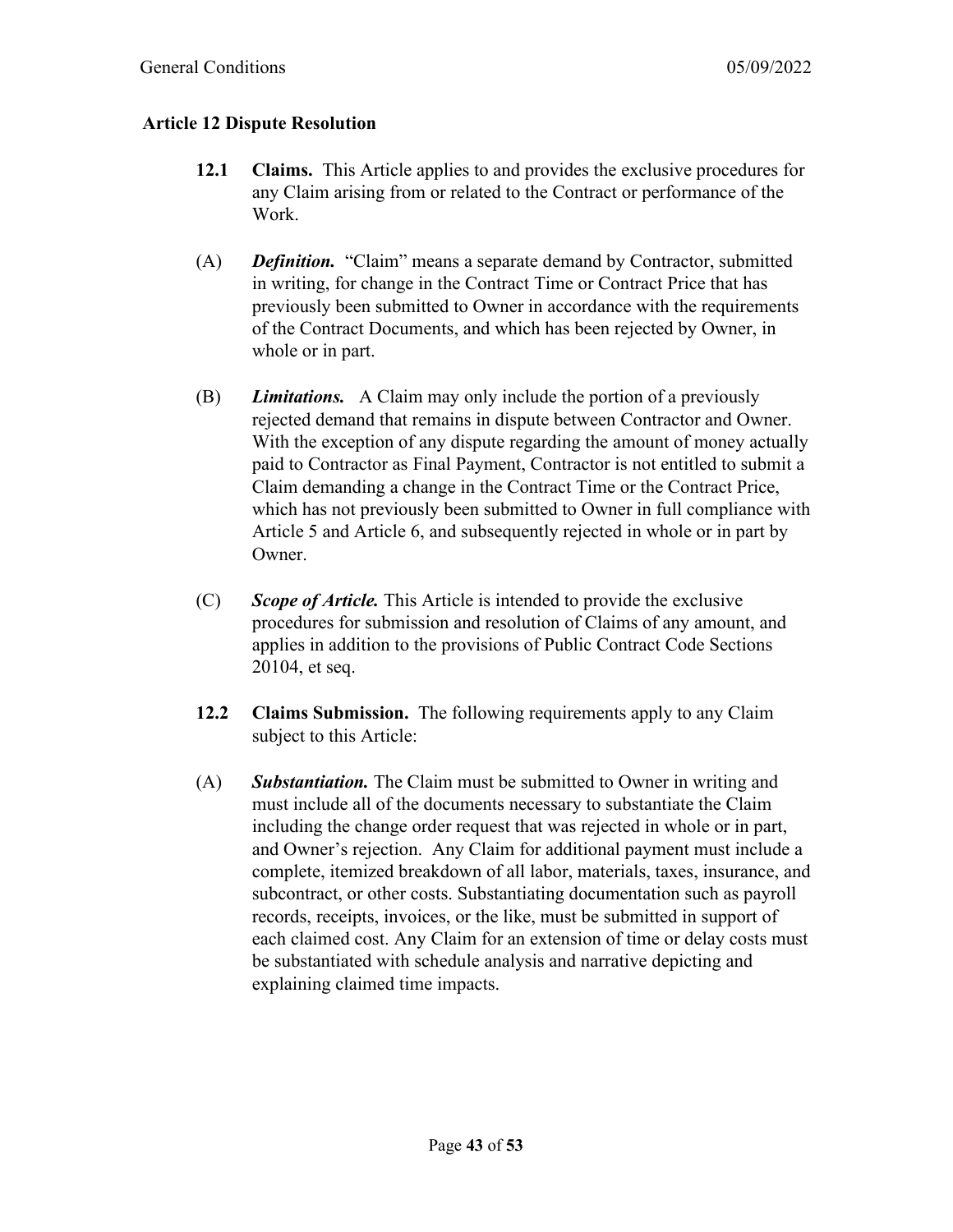#### (B) *Submission Deadlines.*

- (1) A Claim must be submitted within 15 days following the date that Owner notified Contractor in writing that a request for a change in the Contract Time or Contract Price, duly submitted in compliance with Article 5 and Article 6, has been rejected in whole or in part.
- (2) With the exception of any dispute regarding the amount of Final Payment, any Claim must be filed on or before the date of Final Payment, or will be deemed waived.
- (3) A Claim disputing the amount of Final Payment must be submitted within 15 days of the effective date of Final Payment, under Section 8.8, above.
- (4) Strict compliance with these Claim submission deadlines is necessary to ensure that any dispute may be mitigated as soon as possible, and to facilitate cost-efficient administration of the Project. Any Claim that is not submitted within the specified deadlines will be deemed waived by Contractor.
- **12.3 Claims Under \$50,000.** For any Claim of less than \$50,000.00, Owner will respond in writing within 45 days of receipt of the Claim, or may first request, in writing, within 30 days of receipt of the Claim, any additional documentation supporting the Claim or relating to defenses to the Claim that Owner may have against Contractor. If Contractor fails to submit the additional documentation to Owner within 15 days of receipt of Owner's request, the claim will be deemed waived.
- (A) *Additional Information.* If additional information is thereafter required, it may be requested and provided upon mutual agreement of Owner and Contractor.
- (B) *Owner's Response.* Owner's written response to the Claim, as further documented, will be submitted to Contractor within15 days after receipt of the further documentation or within a period of time no greater than that taken by Contractor in producing the additional information, whichever is greater.
- (C) *Non-Waiver.* Any failure by Owner to respond within the times specified above may not be construed as acceptance of the Claim in whole or in part, or as a waiver of any provision of these Contract Documents.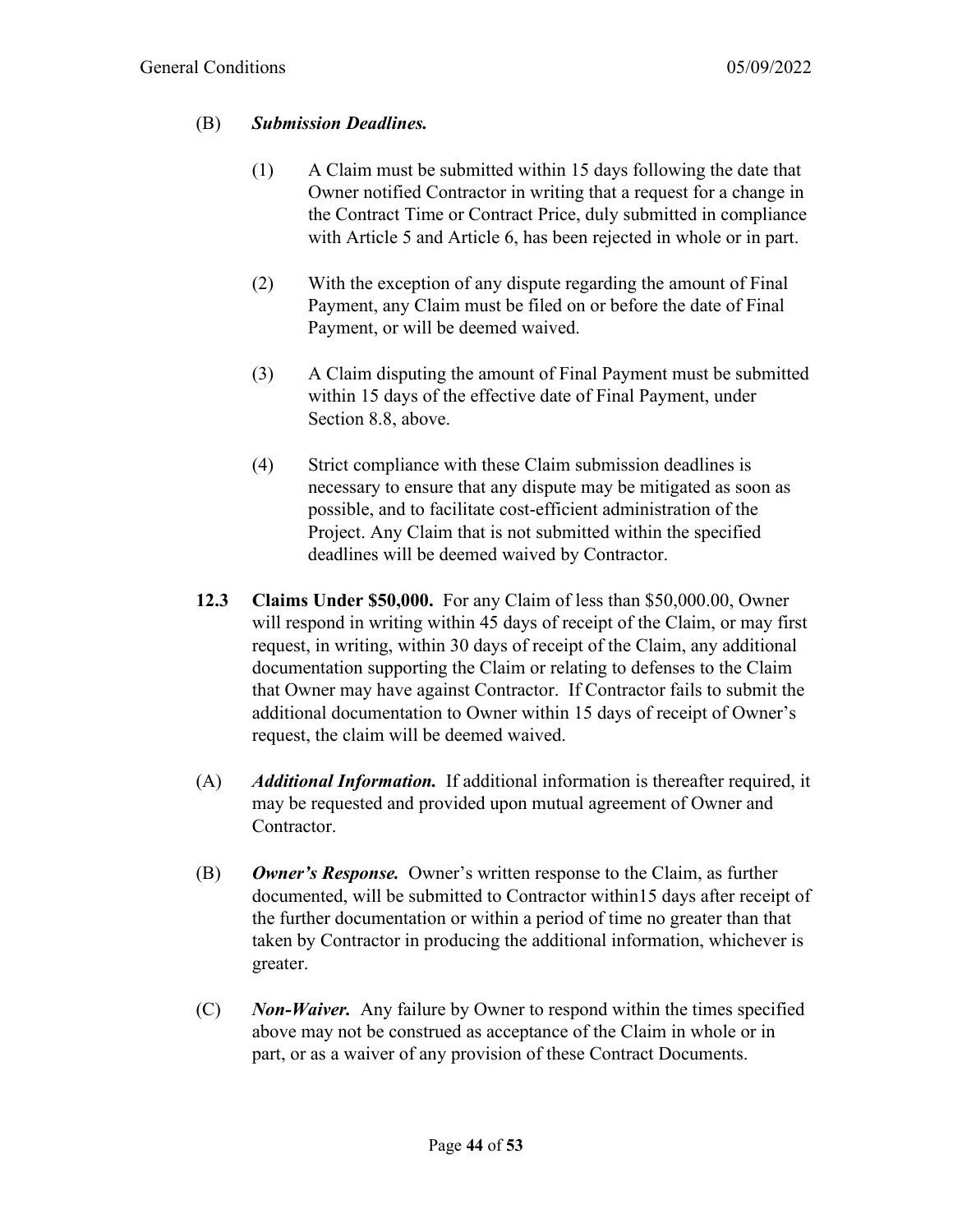- **12.4 Claims From \$50,000 to \$375,000.** For any Claim of over \$50,000.00, and less than or equal to \$375,000.00, Owner will respond in writing within 60 days of receipt of the Claim, or may request, in writing, within 30 days of receipt of the Claim, any additional documentation supporting the Claim or relating to the defenses to the Claim that Owner may have against Contractor. If Contractor fails to submit the additional documentation to Owner within 30 days of receipt of Owner's request, the claim will be deemed waived.
- (A) *Additional Information.* If additional information is thereafter required, it may be requested and provided upon mutual agreement of Owner and Contractor.
- (B) *Owner's Response.* Owner's written response to the Claim, as further documented, will be submitted to Contractor within 30 days of receipt of the further documentation, or within a period of time no greater than that taken by the Contractor in producing the additional information or requested documentation, whichever is greater.
- (C) *Non-Waiver.* Any failure by Owner to respond within the times specified above may not be construed as acceptance of the Claim in whole or in part, or as a waiver of any provision of these Contract Documents.
- **12.5 Claims Over \$375,000.** For any Claim of over \$375,000.00, Owner will respond in writing within 90 days of receipt of the Claim. Owner may request, in writing, within 45 days of receipt of the Claim, any additional documentation supporting the Claim relating to defenses to the Claim that Owner may have against the Contractor. If Contractor fails to submit the additional documentation to Owner within 45 days of receipt of Owner's request, the claim will be deemed waived.
- (A) *Additional Information.* If additional information is thereafter required, it may be requested and provided upon mutual agreement of Owner and Contractor.
- (B) *Owner's Response.* Owner's response to the Claim, as further documented, will be submitted to Contractor within 45 days after receipt of the further documentation, or within a period of time no greater than that taken by Contractor in producing the additional information or requested documentation, whichever is greater.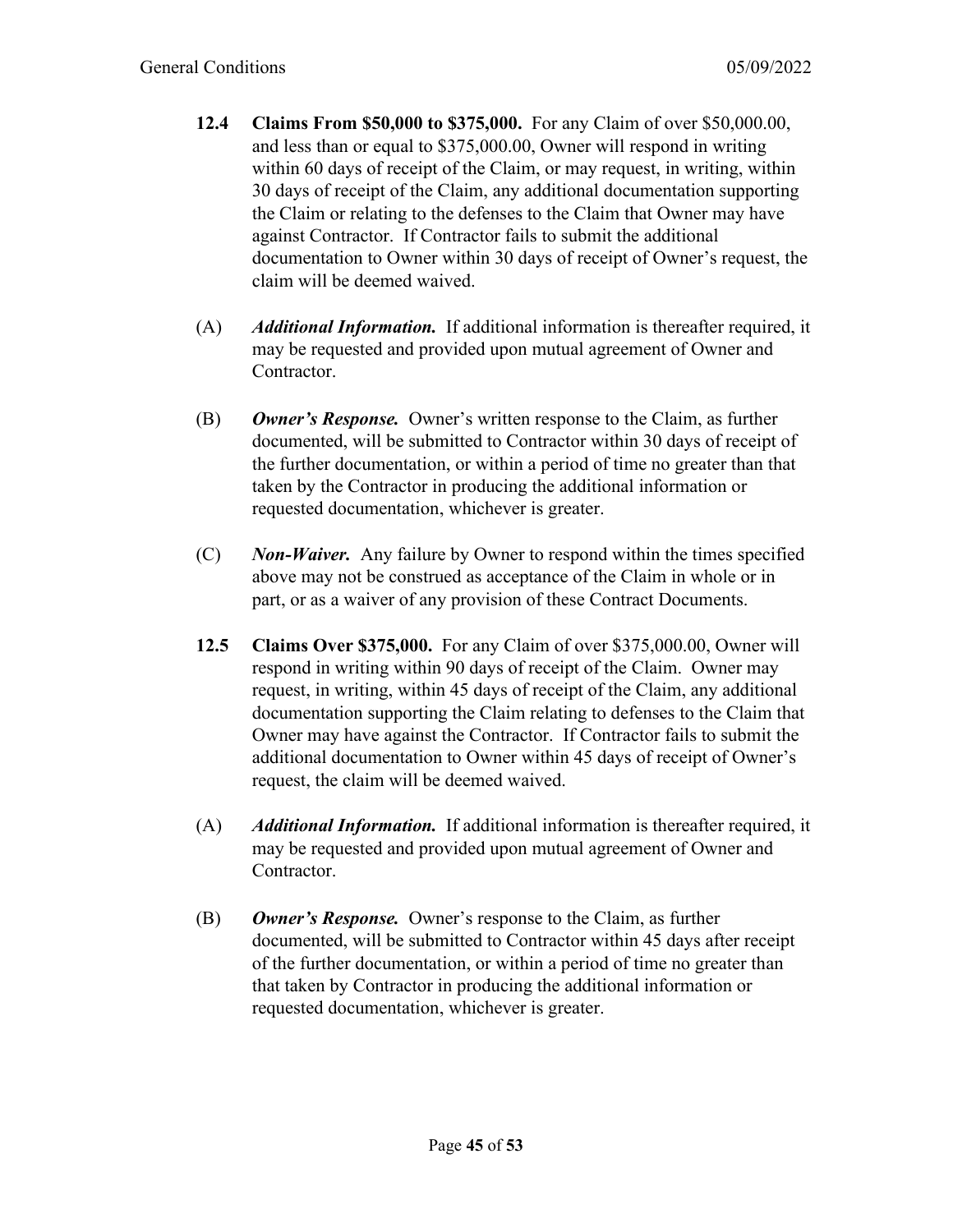(C) *Non-Waiver.* Any failure by Owner to respond within the times specified above may not be construed as acceptance of the Claim in whole or in part, or as a waiver of any provision of these Contract Documents.

#### **12.6 Meet and Confer.**

- (A) *Claims up to \$375,000.* For Claims less than or equal to \$375,000.00, if Contractor disputes the Owner's written response, or Owner fails to respond within the specified time, Contractor must notify Owner in writing, either within 15 days of receipt of Owner's response, or within 15 days of Owner's failure to respond within the specified time, respectively, and demand an informal conference to meet and confer for settlement of the issues in dispute. If Contractor fails to dispute Owner's response, in writing, within the specified times, Contractor's Claim will be deemed waived.
	- (1) Upon receipt of the demand to meet and confer, Owner will schedule the meet and confer conference to be held within 30 days, or later if needed to ensure the mutual availability of all of the individuals that each party requires to represent its interests at the meet and confer conference.
	- (2) The meet and confer conference will be scheduled at a location at or near Owner's principal office.
	- (3) If the Claim or any portion remains in dispute following the meet and confer conference, the parties may agree to mediation, as set forth in Section 12.7, below, or if unable to agree, Contractor may file a claim as provided in Government Code Section 900 et seq. (a "Government Code Claim").
- (B) *Claims over \$375,000.* For any Claim greater than \$375,000.00, if Contractor disputes the Owner's written response, or Owner fails to respond within the specified time, Contractor must notify Owner in writing, either within 30 days of receipt of Owner's response, or within 30 days of Owner's failure to respond within the specified time, respectively, and demand an informal conference to meet and confer for settlement of the issues in dispute. If Contractor fails to dispute Owner's response, in writing, within the specified times, Contractor's Claim will be deemed waived.
	- (1) Upon receipt of the demand to meet and confer, Owner will schedule the meet and confer conference to be held within 60 days, or later if needed to ensure the mutual availability of all of the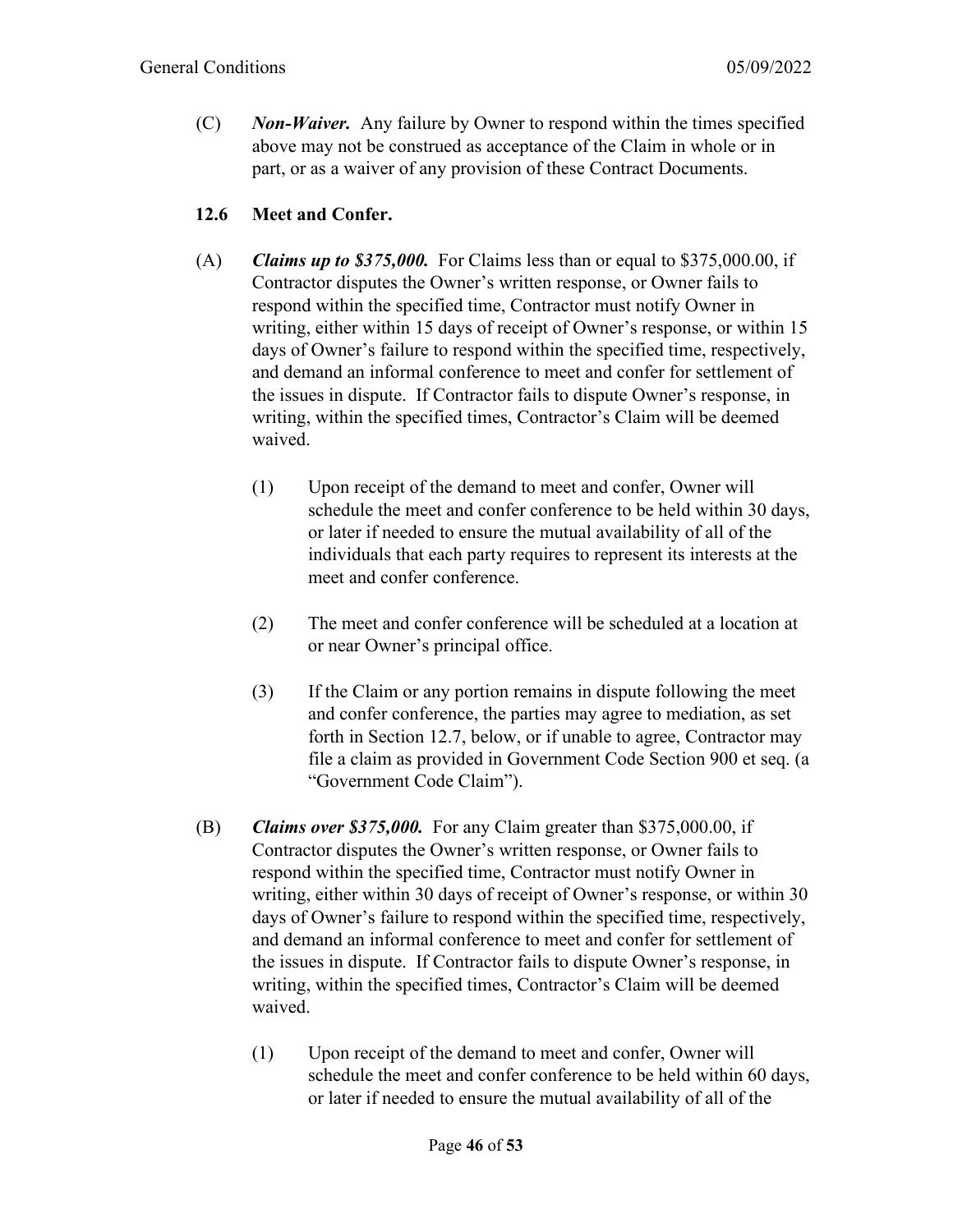individuals that each party requires to represent its interests at the meet and confer conference.

- (2) The meet and confer conference will be scheduled at a location at or near Owner's principal office.
- (3) For any Claim or any portion(s) of a Claim that remains in dispute following the meet and confer conference, the parties agree to make a good faith effort to resolve the dispute through mediation as a condition precedent to filing a Government Code Claim and initiating litigation.

# **12.7 Mediation and Government Code Claims.**

(A) *Mediation.*Mediation under this Article will be scheduled within 60 days following conclusion of the meet and confer process, with a mediator that the parties mutually agreed upon. The mediation itself may take place more than 60 days following conclusion of the meet and confer process to ensure the mutual availability of the selected mediator and all of the individuals that each party requires to represent its interests. The parties must share the costs of mediation equally, except costs incurred by each party for representation by legal counsel or any other consultant.

#### (B) *Government Code Claims*.

- (1) Timely presentment of a Government Code Claim is a condition precedent to filing any legal action based on or arising from the Contract.
- (2) The time for filing a Government Code Claim will be tolled from the time the Contractor submits its written Claim pursuant to Section 12.2, above, until the time that Claim is denied as a result of the meet and confer process, including any period of time used by the meet and confer process. If the parties agree to mediation pursuant to Section 12.7, below, the time for filing a Government Code Claim will be tolled until conclusion of the mediation by impasse.
- **12.8 Tort Claims.** This Article does not apply to tort claims and nothing in this Article is intended nor shall be construed to change the time periods for filing tort-based Government Code Claims.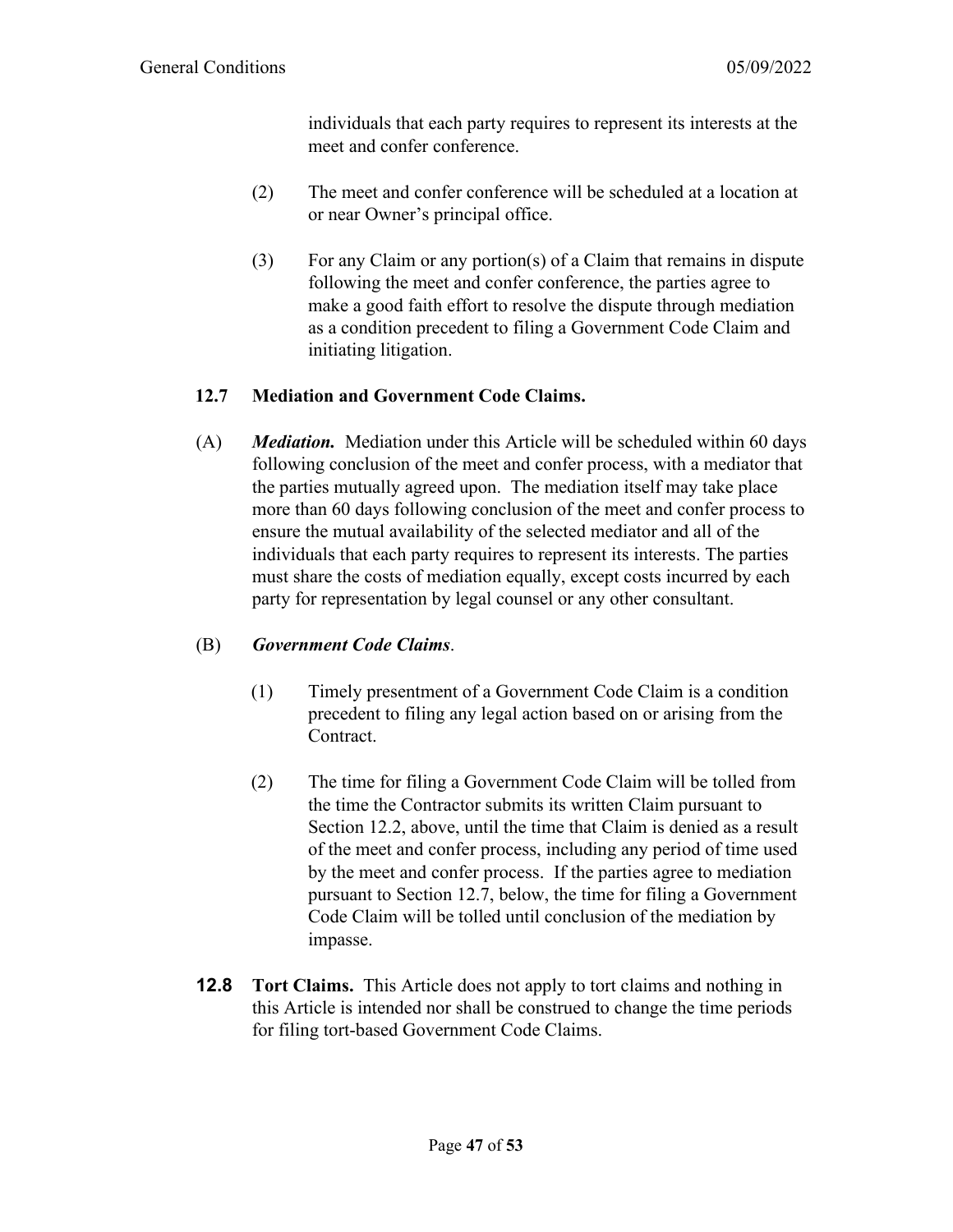- **12.9 Arbitration.** It is expressly agreed, under California Civil Code Section 1296, that in any arbitration to resolve a dispute relating to this Contract, the arbitrator's award must be supported by law and substantial evidence.
- **12.10 Damages.** Contractor is not entitled to recovery of any alleged home office overhead. The Eichleay Formula may not be used for any recovery under the Contract. Contractor is not entitled to consequential damages, including home office overhead or any form of overhead not directly incurred at the Worksite; lost profits; loss of productivity; lost opportunity to work on other projects; diminished bonding capacity; increased cost of financing for the Project; extended capital costs; non-availability of labor, material or equipment due to delays; or any other indirect loss arising from the Contract.
- **12.11 Multiple Claims.** In the interest of efficiency, Owner, acting in its sole discretion, may elect to process multiple Claims concurrently, in which case the applicable procedures above will be based on the total amount of such Claims rather than the amount of each individual Claim. Any such election will not operate to change or waive any other requirements of this Article.

#### **Article 13 Suspension and Termination**

- **13.1 Suspension for Cause.** In addition to all other remedies available to Owner, if Contractor fails to perform or correct work in accordance with the Contract Documents, Owner may immediately order the Work, or any portion of it, suspended until the cause for the suspension has been eliminated to Owner's satisfaction.
- (A) *Failure to Comply.* Contractor will not be entitled to an increase in Contract Time or Contract Price for a suspension occasioned by Contractor's failure to comply with the Contract Documents.
- (B) *No Duty to Suspend.* Owner's right to suspend the Work will not give rise to a duty to suspend the Work, and Owner's failure to suspend the Work will not constitute a defense to Contractor's failure to comply with the requirements of the Contract Documents.
- **13.2 Suspension for Convenience.** Owner reserves the right to suspend, delay, or interrupt the performance of the Work in whole or in part, for a period of time determined to be appropriate for Owner's convenience, and not due to any act or omission by Contractor or its Subcontractors. Upon notice by Owner pursuant to this provision, Contractor must immediately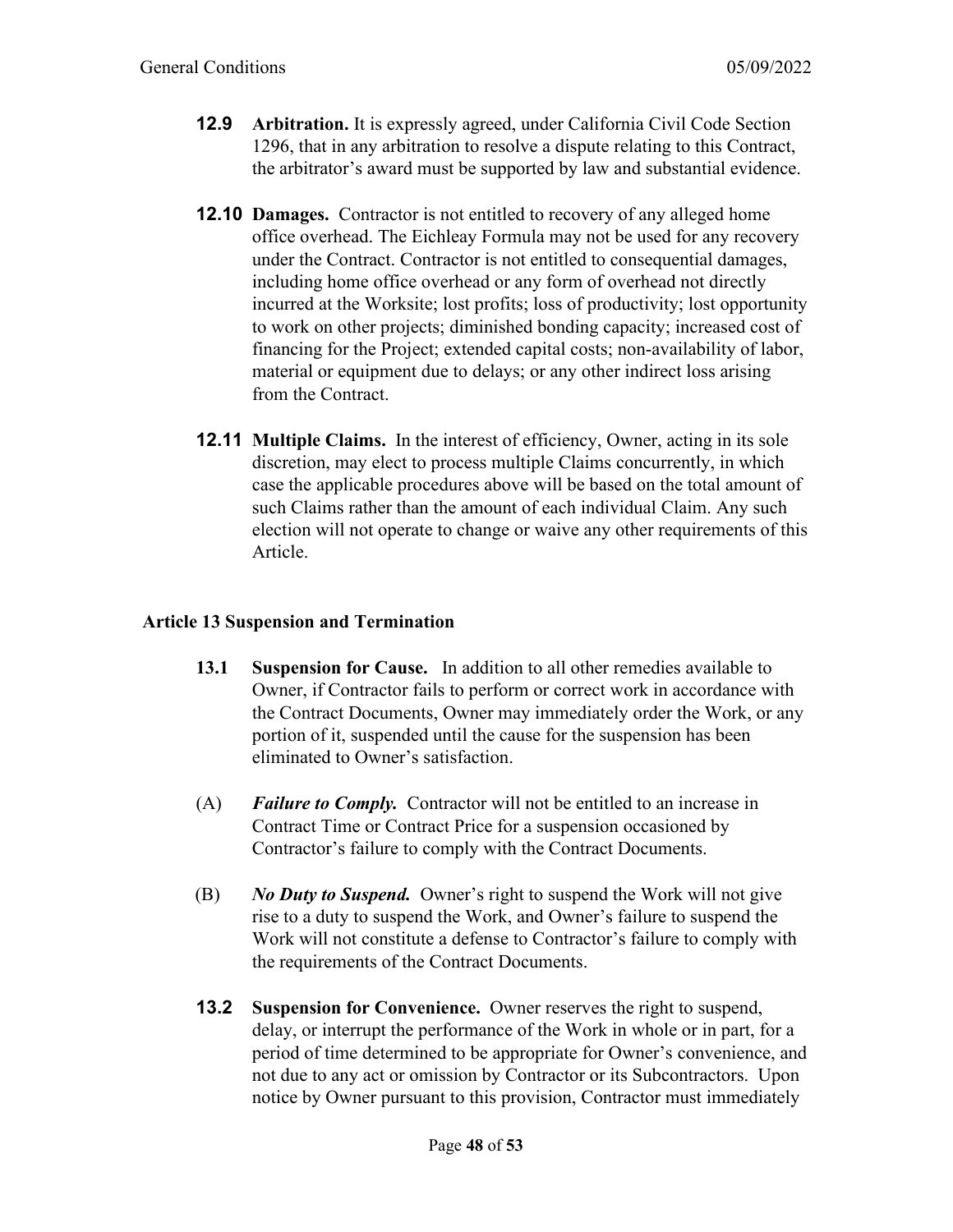suspend, delay, or interrupt the Work as directed by Owner. The Contract Price and the Contract Time will be equitably adjusted by Change Order to reflect the cost and delay impact occasioned by such suspension for convenience.

- **13.3 Termination for Default.** Contractor may be deemed in default for a material breach of or inability to perform the Contract, including Contractor's refusal or failure to supply sufficient skilled workers, proper materials, or equipment to perform the Work within the Contract Time; refusal or failure to make prompt payment to its employees, Subcontractors, or suppliers or to correct rejected work; disregard of laws, regulations, ordinances, rules, or orders of any public agency with jurisdiction over the Project; or if Contractor lacks financial capacity to complete the Work within the Contract Time; or is otherwise responsible for a material breach of the Contract requirements.
- (A) *Notice.* Upon Owner's determination that Contractor is in default, Owner may provide Contractor and its surety written notice of default and intent to terminate the Contract.
- (B) *Termination.* Within seven calendar days after notice of intent to terminate for default has been given, unless the default is cured or arrangements to cure the default have been made and memorialized in writing, to Owner's satisfaction, Owner may terminate the Contract by written notice to Contractor with a copy to Contractor's surety.
- (C) *Waiver.* Time being of the essence in the performance of the Work, if Contractor's surety fails to arrange for completion of the Work in accordance with the Performance Bond, within seven calendar days from the date of the notice of termination, Contractor's surety will be deemed to have waived its right to complete the Work under the Contract, and Owner may immediately make arrangements for the completion of the Work through use of its own forces, by hiring a replacement contractor, or by any other means that Owner determines advisable under the circumstances. Contractor and its surety will be jointly and severally liable for any additional cost incurred by Owner to complete the Work following termination. In addition, Owner will have the right to use any materials, supplies, and equipment belonging to Contractor and located at the Worksite for the purposes of completing the remaining Work.
- (D) *Wrongful Termination.* If a court of competent jurisdiction or an arbitrator later determines that the termination for default was wrongful, the termination will be deemed to be a termination for convenience, and Contractor's damages will be strictly limited to the compensation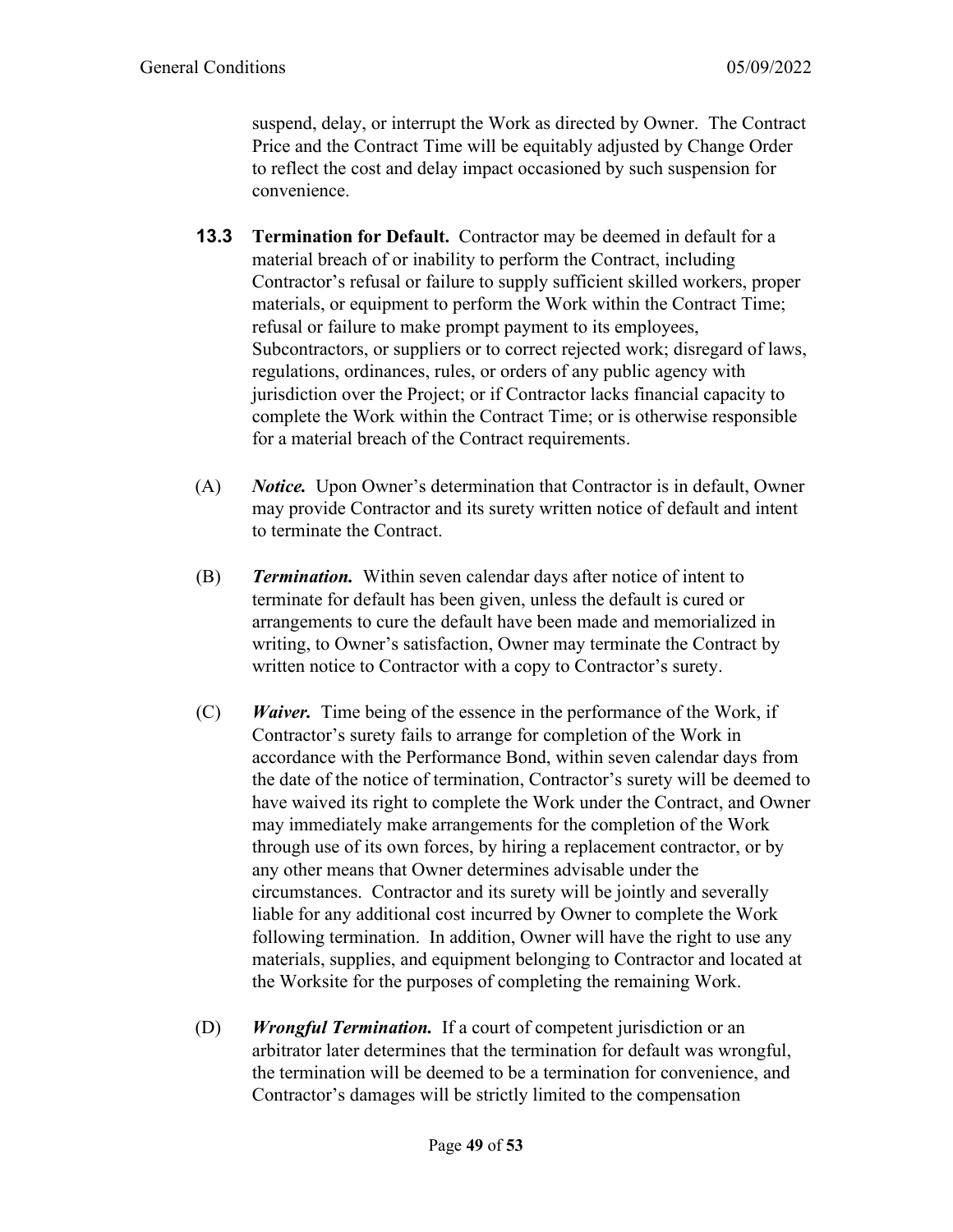provided for termination for convenience, in Section 13.4, below. Contractor waives any claim for any other damages for wrongful termination including consequential damages, lost opportunity costs or lost profits.

- **13.4 Termination for Convenience.** Owner reserves the right to terminate all or part of the Contract for convenience upon written notice to Contractor. Upon receipt of such notice, Contractor must immediately stop the Work, comply with Owner's instructions to protect the completed Work and materials, and use its best efforts to minimize further costs. In the event of termination for convenience, the parties agree that the following will constitute full and fair compensation to Contractor, and that Contractor will not be entitled to any additional compensation:
	- (A) *Completed Work.* The value of its Work satisfactorily performed to date, including Project overhead and profit based on Contractor's schedule of values;
	- (B) *Demobilization.* Actual and substantiated demobilization costs; and
	- (C) *Markup.* Five percent of the total value of the Work performed as of the date of notice of termination or five percent of the value of the Work yet to be completed, whichever is less.
- **13.5 Provisions Remaining in Effect.** Upon termination pursuant to this Article, the provisions of the Contract Documents remain in effect as to any claim, indemnity obligation, warranties, guarantees, submittals of as built drawings, instructions, or manuals, or other such rights and obligations arising prior to the termination date.

#### **Article 14 Miscellaneous Provisions**

**14.1 Assignment of Unfair Business Practice Claims.** Under Public Contract Code Section 7103.5, Contractor and its Subcontractors agree to assign to Owner all rights, title, and interest in and to all causes of action it may have under Section 4 of the Clayton Act (15 U.S.C. Section 15) or under the Cartwright Act (Chapter 2 (commencing with Section 16700) of Part 2 of Division 7 of the Business and Professions Code), arising from purchases of goods, services, or materials pursuant to the Contract or subcontract. This assignment will be effective at the time Owner tenders Final Payment to Contractor, without further acknowledgement by the parties.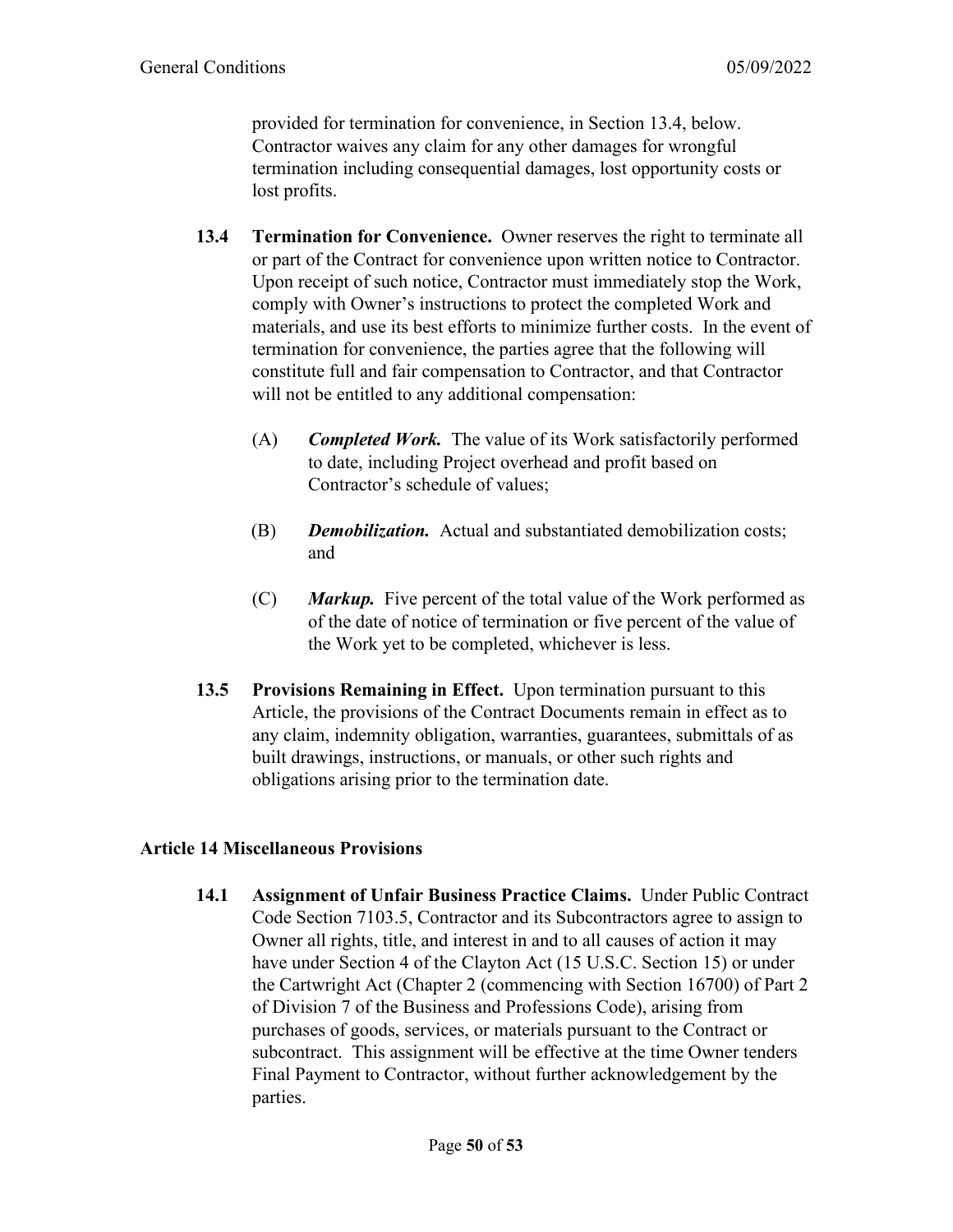- **14.2 Provisions Deemed Inserted.** Every provision of law required to be inserted in the Contract Documents is deemed to be inserted, and the Contract Documents will be construed and enforced as though such provision has been included. If it is discovered that through mistake or otherwise that any required provision was not inserted, or not correctly inserted, the Contract Documents will be amended accordingly.
- **14.3 Waiver.** No waiver of a breach, failure of any condition, or any right or remedy contained in or granted by the provisions of the Contract Documents will be effective unless it is in writing and signed by the party waiving the breach, failure, right, or remedy. No waiver of any breach, failure, right, or remedy will be deemed a waiver of any other breach, failure, right, or remedy, whether or not similar, nor will any waiver constitute a continuing waiver unless specified in writing by the waiving party.
- **14.4 Titles, Headings, and Groupings.** The titles and headings used and the groupings of provisions in the Contract Documents are for convenience only and may not be used in the construction or interpretation of the Contract Documents or relied upon for any other purpose.
- **14.5 Statutory and Regulatory References.** With respect to any amendments to any statutes or regulations referenced in these Contract Documents, the reference is deemed to be the version in effect on the date that that bids were due.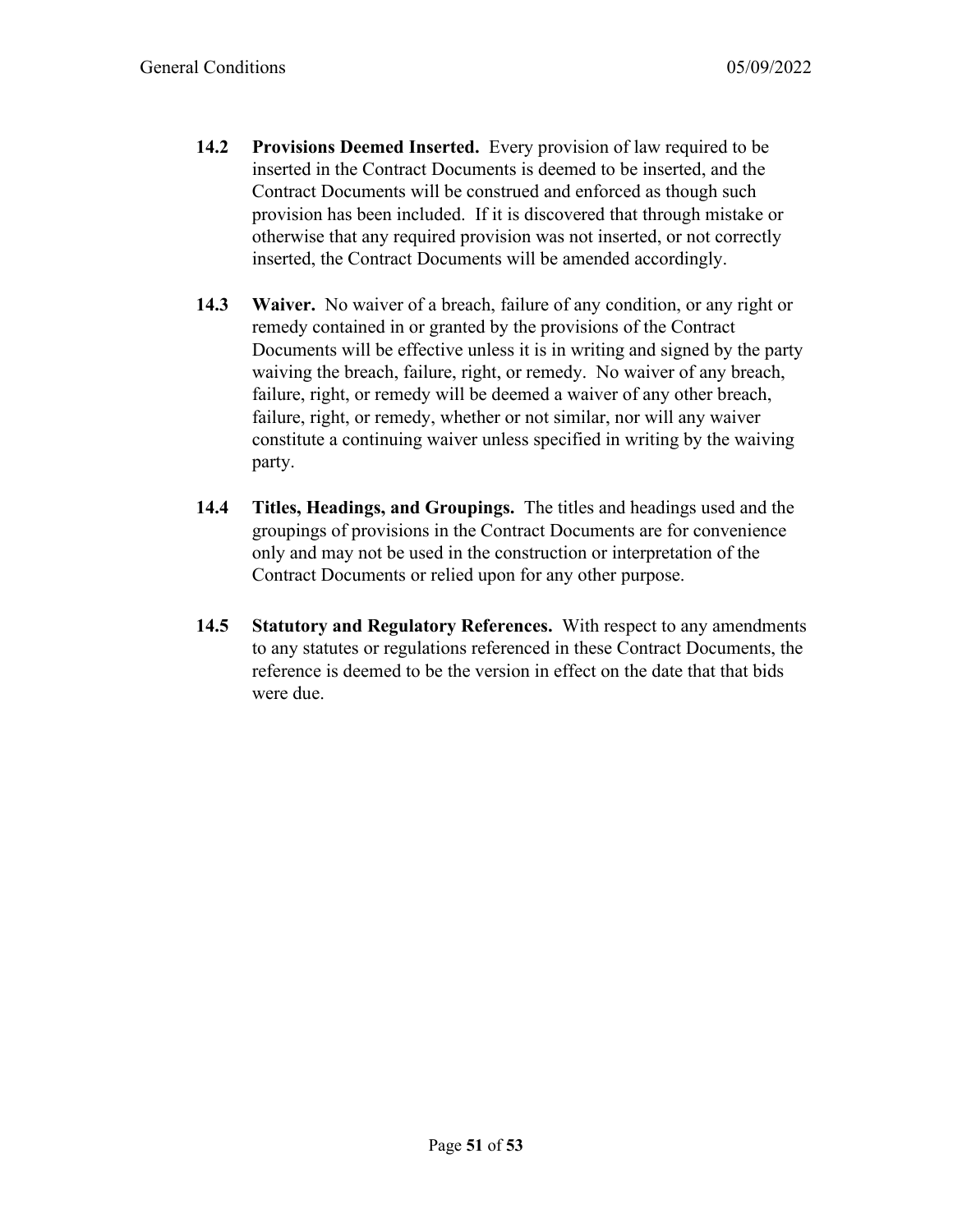# **SPECIAL CONDITIONS**

- **1.1 Shop Drawings.** Whenever shop drawings are required by the Contract Documents or by Engineer, Contractor shall submit five (5) prints of each shop drawing to Engineer. The term "shop drawing" includes detail design calculations, fabrication and installation drawings, lists, graphs, operation instructions, etc.
	- **1.1.1** If three prints of the drawing are returned to Contractor marked "NO EXCEPTIONS TAKEN," further revision of the drawings will not be required. If one print of the drawing is returned to Contractor marked "REVISE AND RESUBMIT," Contractor shall revise the drawing and resubmit five (5) copies of the revised drawing to Engineer. Owner reserves the right to withhold payment due Contractor to cover additional costs of Engineer's review beyond the second submission.
	- **1.1.2** Fabrication of an item shall not commence before Engineer has reviewed the pertinent shop drawings and returned copies to Contractor marked either "NO EXCEPTIONS TAKEN" or "MAKE CORRECTIONS NOTED."
	- **1.1.3** Revisions indicated on shop drawings are deemed necessary to meet the existing requirements of the Contract Documents and shall not be taken as the basis of claims for extra work. Contractor shall have no claim for damages or extension of time due to any delay resulting from making the required revisions to shop drawings. Engineer's review of the shop drawings shall not relieve the Contractor of responsibility for any errors or omissions contained in the shop drawings nor shall such review operate to waive or modify any provision contained in the Contract Documents.
- **2.1** Not Used
- **2.2** Not Used
- **3.1 Disposal of Materials Outside of Street Right-of-Way.** Unless otherwise specified in the Specifications or Supplemental General Conditions, Contractor is solely responsible for disposing of materials off of the Marinwood CSD property to a legal disposal or recycling site.
- **4.1 Emergency Contact.** Prior to the commencement of Work on the Project, Contractor shall provide contact information to Engineer for the person designated by Contractor to respond to any emergency that arises on the Worksite